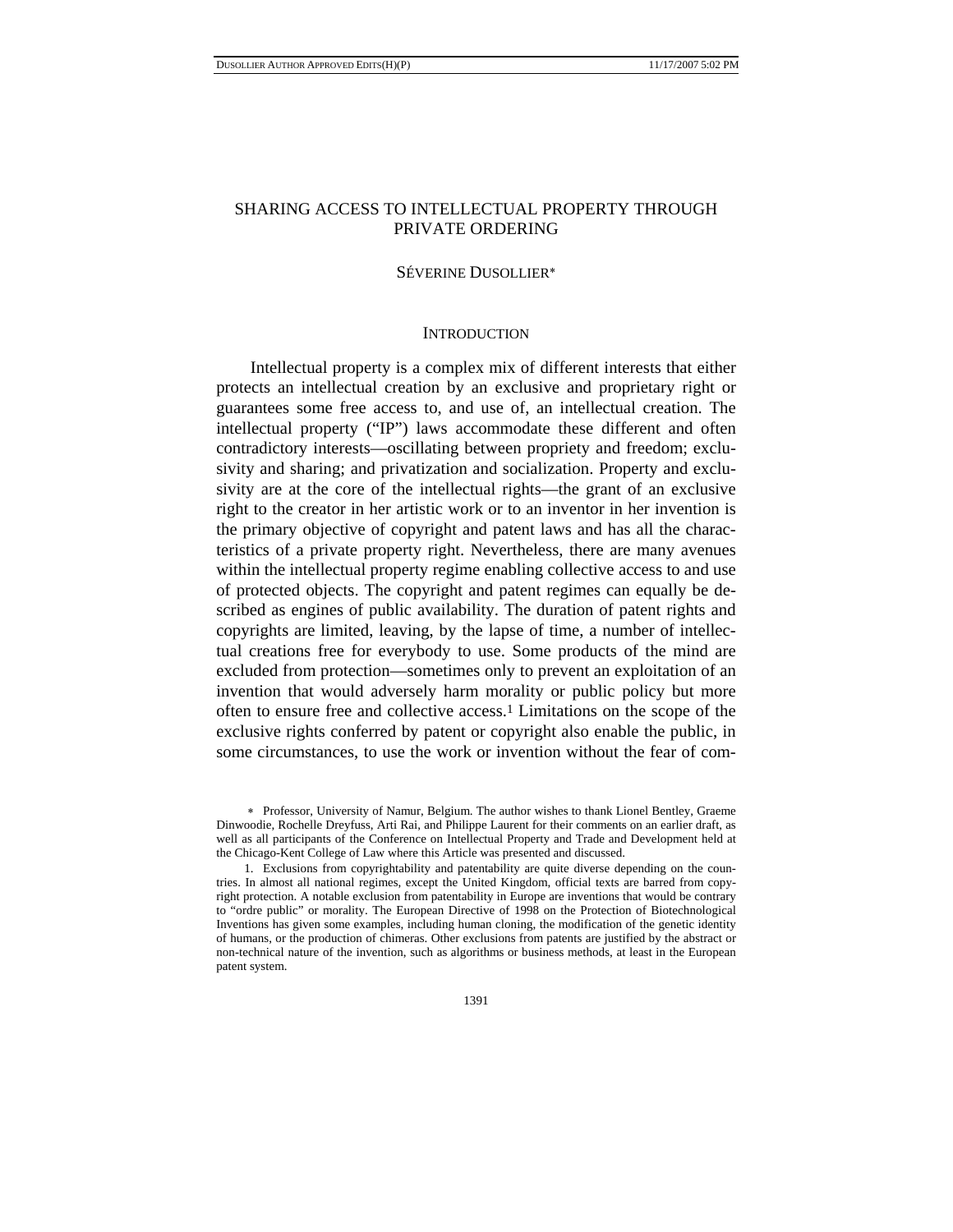mitting an infringement. No intellectual right encompasses the knowledge and enjoyment of the work or invention—what one could call intellectual access to the creation. Patent law expressly protects and promotes intellectual access by imposing divulgation of the invention as a counterpart to the exclusivity. Copyright, even though more insidiously, does not reach the intellectual enjoyment of works. No exclusive right extends to the mere reception, reading, listening, or viewing of the work regardless of the increasing tendency of copyright provisions to allow for such encroachment upon private enjoyment of works.2

As a consequence, intellectual property regimes are not solely a field of private appropriation. Intertwined with the exclusive right of property is a public domain—realms of intellectual resources access to and use of which are collectively enjoyed by the public.<sup>3</sup> At least if one adopts a broad view of the public domain embracing not only what is not privatized under the intellectual property regime but what is left outside the copyright or patent and, equally important, those resources that might be copyrighted or patented but that are yet open in the sense that their use is not limited by intellectual property rules.4 Aligning the private domain of exclusivity and the public domain of collective use within one regime of intellectual property is another way of describing the balance of interests embedded in copyright or patent laws—their inherent blend of exclusivity and collectivity.5 This assortment of property and commons—which fundamentally distinguishes intellectual property from the traditional right of property in a tangible—is normally achieved through traditional law making and through the public ordering process which is more capable of taking into account all interests involved.

This settlement formula may certainly make some people unhappy. Copyright or patent owners might argue that their rights are too limited and make a claim for an extension of their monopoly or a strengthening of their

5. This balance exists in all IP regimes even if the composition of the mixture, its ingredients, or their respective parts might be different from one country to another.

<sup>2.</sup> The expanding reach of copyright provisions over the mere use of copyrighted work is mainly due to the expansion of the reproduction right over temporary copies (in Europe at least) and to the legal protection of technological measures that are broadly defined to include technology controlling the use and reception of works. *See* Séverine Dusollier, *Technology as an Imperative for Regulating Copyright: From the Public Exploitation to the Private Use of the Work*, 27 EUR. INTELL. PROP. REV. 201  $(2005).$ 

<sup>3.</sup> *See* Anupam Chander & Madhavi Sunder, *The Romance of the Public Domain*, 92 CAL. L. REV. 1331, 1340 (2004); Julie E. Cohen, *Copyright, Commodification, and Culture: Locating the Public Domain*, *in* THE FUTURE OF THE PUBLIC DOMAIN: IDENTIFYING THE COMMONS IN INFORMATION LAW 121 (Lucie Guibault & P. Bernt Hugenholtz eds., 2006).

<sup>4.</sup> This view is further elaborated in Séverine Dusollier, *Mapping the Public Domain in Intellectual Property: Beyond the Metaphor of a Domain* (June 2006) (working paper, on file with the Universitaires Notre-Dame de la Paix Namur), *available at* http://www.crid.be/pdf/public/5422.pdf.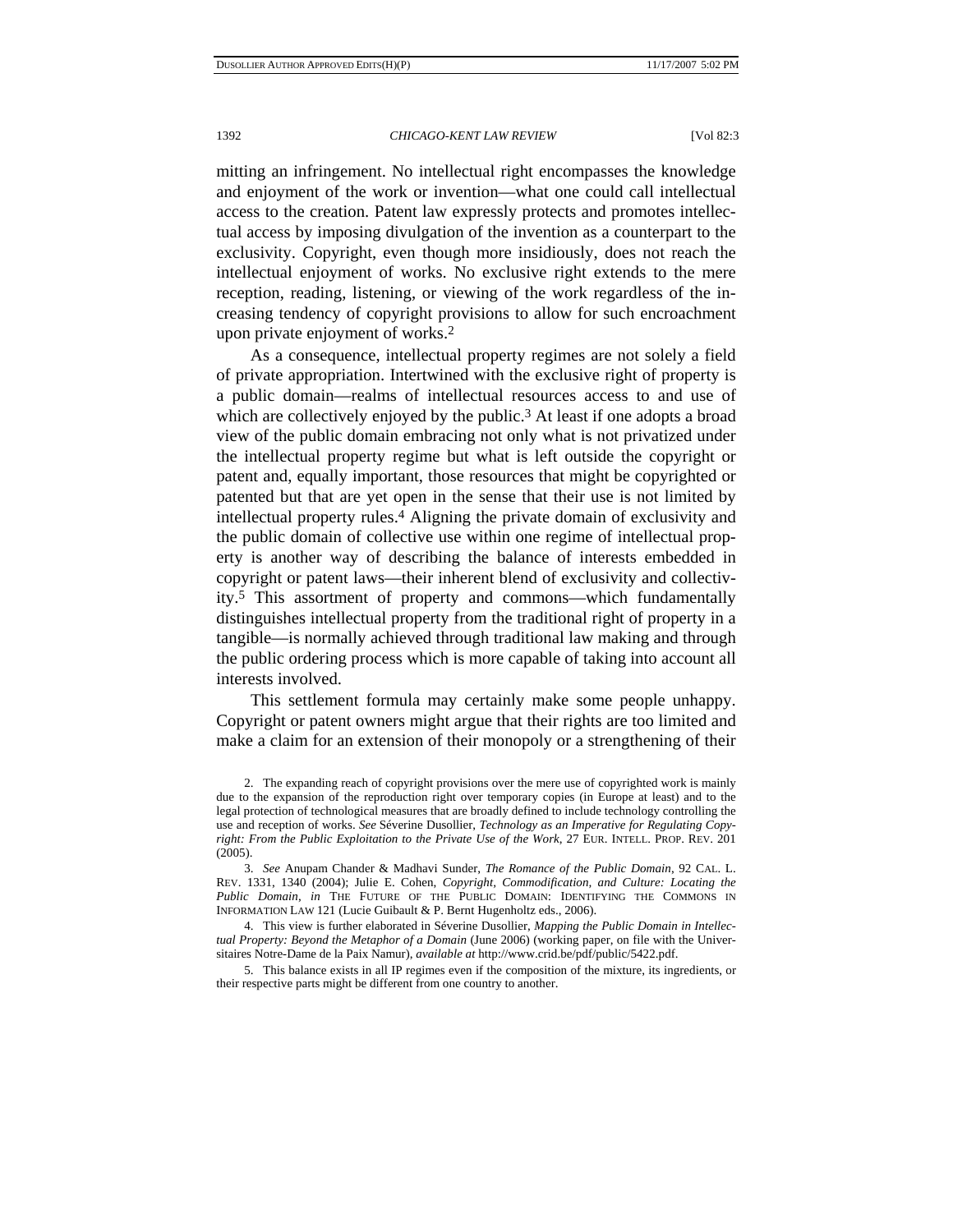rights.6 Users of artistic works or inventions may believe that their freedom is far too narrow—that some uses should not be judged to be infringements at all. Other stakeholders might believe that their interests have not been taken into account in the overall balance. All of them can benefit from the public nature of the law-making process in a democratic society and lobby for a better consideration of their interests.

When stakeholders fail to succeed in the law-making process they still have the ability to seek recourse in other processes of lawmaking. Recent IP history is rich in examples of such "regime shifting"7 where dissatisfied stakeholders look outside the IP regime to ensure their interests are best taken into account. IP questions are sometimes pursued in other forums not primarily in charge of such matters—demonstrated by the discussions around biodiversity that have raised the protection of sovereignty over biogenetic resources as well as the various IP aspects. Issues involving IP are often dealt with by bodies as diverse as the Food and Agriculture Organization ("FAO"), the World Health Organization ("WHO"), or United Nations' organizations in charge of human rights. Non-governmental organizations ("NGOs") have been particularly prompt to follow these non-IP strategies, with relative success.

Recourse to private ordering mechanisms has also been a favorite method for protecting one's interests beyond the protection devoted by the copyright or patent laws.8 Generally, use of private ordering mechanisms has been a way to expand the monopoly granted by the law and to constrain or prevent the free use of resources by the public. The deployment of contracts and technological measures to pursue that goal has been thoroughly discussed in copyright doctrine,<sup>9</sup> a bit less in patent law.<sup>10</sup> Private ordering

8. Private ordering operates when "the rule-making process regarding the use of information is privatized, and the legal power to define the boundaries of public access to information is delegated to private parties." Niva Elkin-Koren, *A Public-Regarding Approach to Contracting over Copyrights*, *in* EXPANDING THE BOUNDARIES OF INTELLECTUAL PROPERTY: INNOVATION POLICY FOR THE KNOWLEDGE SOCIETY 191, 192 (Rochelle Cooper Dreyfuss, Harry First & Diane Leenheer Zimmerman eds., 2001).

9. *See e.g.*, Yochai Benkler, *An Unhurried View of Private Ordering in Information Transactions*, 53 VAND. L. REV. 2063 (2000); Julie E. Cohen, *Copyright and the Jurisprudence of Self-Help*, 13 BERKELEY TECH. L.J. 1089, 1090 (1998); Mark A. Lemley, *Shrinkwraps in Cyberspace*, 35 JURIMETRICS J. 311, 319 (1995); Margaret Jane Radin & R. Polk Wagner, *The Myth of Private Ordering: Rediscovering Legal Realism in Cyberspace*, 73 CHI.-KENT L. REV. 1295 (1998); Pamela Samuelson, *Copyright, Commodification, and Censorship: Past As Prologue—But to What Future?*, *in* THE COMMODIFICATION OF INFORMATION 63, 72 (Niva Elkin-Koren & Neil Weinstock Netanel eds., 2002).

10. *See, e.g.*, Dan L. Burk, *Legal Constraint of Genetic Use Restriction Technologies*, 6 MINN. J.L. SCI. & TECH. 335 (2004).

<sup>6.</sup> As they have exceedingly and systematically done in recent years.

<sup>7.</sup> *See* Laurence R. Helfer, *Regime Shifting: The TRIPs Agreement and New Dynamics of International Intellectual Property Lawmaking*, 29 YALE J. INT'L L. 1 (2004).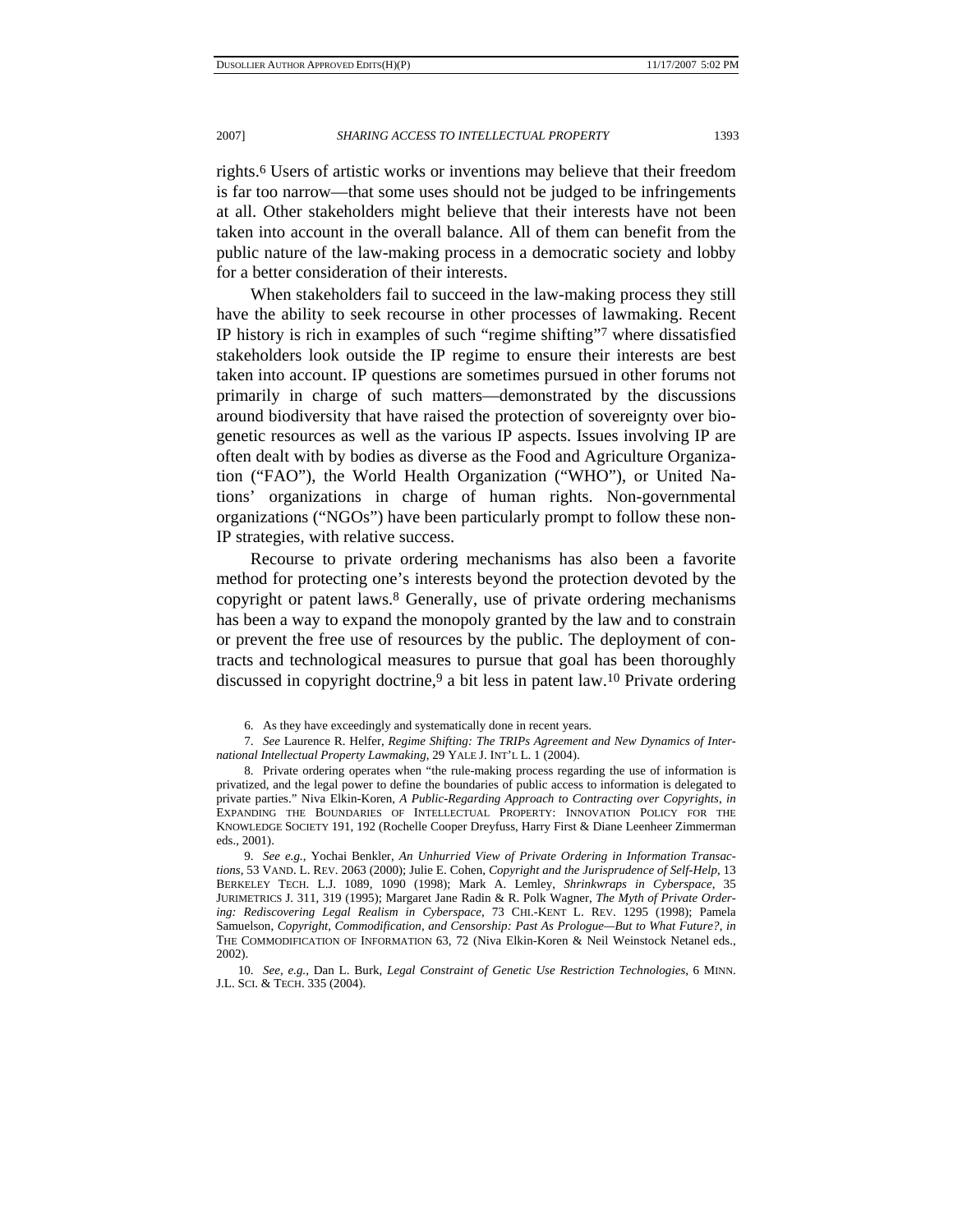mechanisms rely upon contractual or technical means to enforce owners' rights but also to inflate their rights so as to cover uses that have been held legally non-infringing. This is done by locking up public domain works or by preventing fair uses or other limitations on the intellectual property rights. The main consequence of such private initiatives is to cause a shift from the balance embedded in the law—crafted through the law-making process—to a unilaterally determined norm of usage of intellectual assets.11

Most surprising is the use of private ordering mechanisms by the proponents of public access to works—the other side of the balance—to counteract IP expansion instead of intensifying it. From open-source software to open-access initiatives in artistic creation, scientific publications, or biotechnological inventions, licensing is now employed to promote a collective access to, and sharing of, intellectual resources produced and distributed through a logic opposed to proprietary exclusion.

All these private initiatives—which we can gather under the umbrella term of "open access"—share the desire to subvert the IP regime from within. Not content with lobbying against the ongoing strengthening of copyright and patent laws, proponents of open access avail themselves of private ordering to change the exercise of such rights, thereby attempting to effectively undermine them. In the open-access narrative, copyright or patent rights are exercised to share and socialize intellectual property counter to the very meaning of the exclusivity that characterizes it. Ironically, it also signifies that the public interest in the dissemination of works and inventions is now ensured by such private initiatives, whereas intensifying IP private protection—with no proven effect on the overall public interest—is increasingly pursued by public ordering.

Similar to its use to expand intellectual property rights, private ordering deployed to enhance sharing and to open access to creations has a normative effect. On an initial level open-access licenses regulate the use of the works or inventions to which they apply. The licensee has rights and obligations arising from the license governing the intellectual asset she wants to use. More importantly, open-access licensing schemes seek to cause a normative change in the way intellectual property rights are exercised. Sharing is advocated as a new norm in copyright and patent. A powerful discourse and ideology is voiced by the open-access movement—not only do they exercise IP rights differently, they hope their model will signify a real and durable change in the law itself. In order to propagate that new ethos, open-access licenses include a trick that aims at contaminating

<sup>11.</sup> *See* Dusollier, *supra* note 2, at 203–04.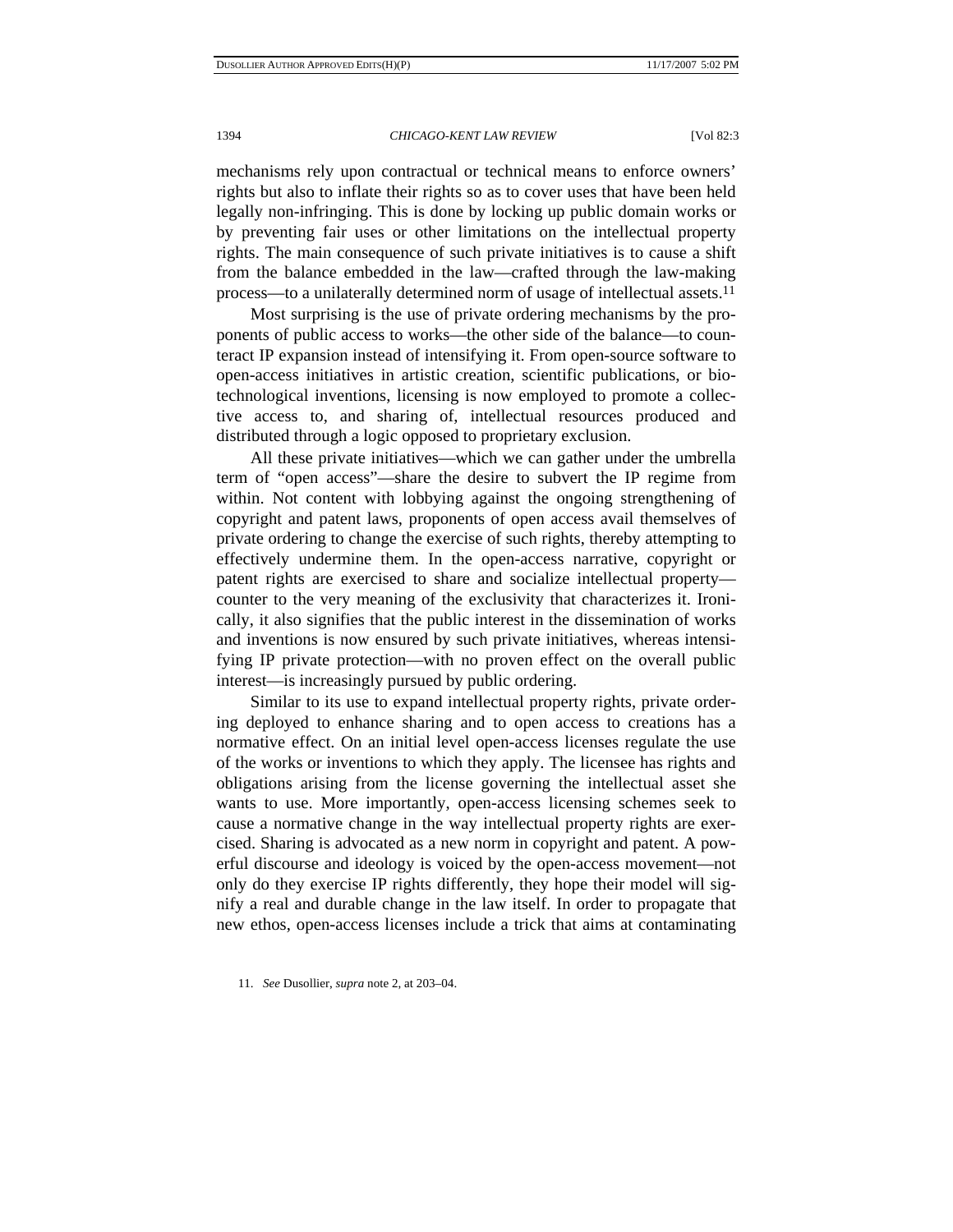any modified or improved work or invention first licensed under such a scheme. This so-called *copyleft* feature of open-access schemes endeavors to attach the sharing norm to the intellectual resource itself—not only to the contractual parties. The copyleft feature can lead to a particular provision or regulation applying to any user of the work or invention—almost equating the contract to a right against the world. Mere private ordering tools would then seemingly gain a public-ordering dimension.

This Article aims at assessing the nature of mechanisms of lawmaking operated by open-access initiatives, as well as its normative sustainability as a project to enlarge the public domain within intellectual property. As a norm-creating process, does the private ordering method, particularly when used for sharing objectives, form a regulatory force in IP to be reckoned with? What are the ideological and legal tools deployed by such a model that could mimic a normative effect similar to that of the law? Can they contribute to give open-access licensing the features of a valid and general norm?

A second question will address the international dimension of the open-access norm making. Open-access schemes seek to operate as a global mechanism, enabling the sharing of intellectual products across borders. Since open-access advocates a global and broad availability of intellectual creations, its discourse seduces less-developed countries that imagine they could find in open access a useful tool to collectivize intellectual assets and to counteract the expansion of IP and exclusionary practices within IP.12 Therefore, the open-access strategy might have an international impact as a norm-making process, which begs the question of its normative sustainability on a global scale. Is its international dimension sufficiently constructed and solid to rival international law making that nowadays shapes most of the intellectual property regime? Should such models that aim at reducing the IP monopolies rest upon a solid international foundation and include peculiarities of other markets and countries, they could be an alternative route (though parallel to multilateral law making) to explore for developing countries, allowing them to assess their own capability to foster national innovation. These models may allow developing countries to loosen the intellectual property corset that has constricted them since the

<sup>12.</sup> It should be noted that equating the interests of less-developed countries with the strategy of gathering intellectual property would unduly simplify the matter. For instance, the less-developed countries in the Convention on Biological Diversity of 1992 have achieved recognition of a privatization of biological resources through the sovereignty principle and the ensuing benefit-sharing rule. *See* Ikechi Mgbeoji, *Beyond Rhetoric: State Sovereignty, Common Concern, and the Inapplicability of the Common Heritage Concept to Plant Genetic Resources*, 16 LEIDEN J. INT'L L. 821, 827–28, 836–37 (2003)*.*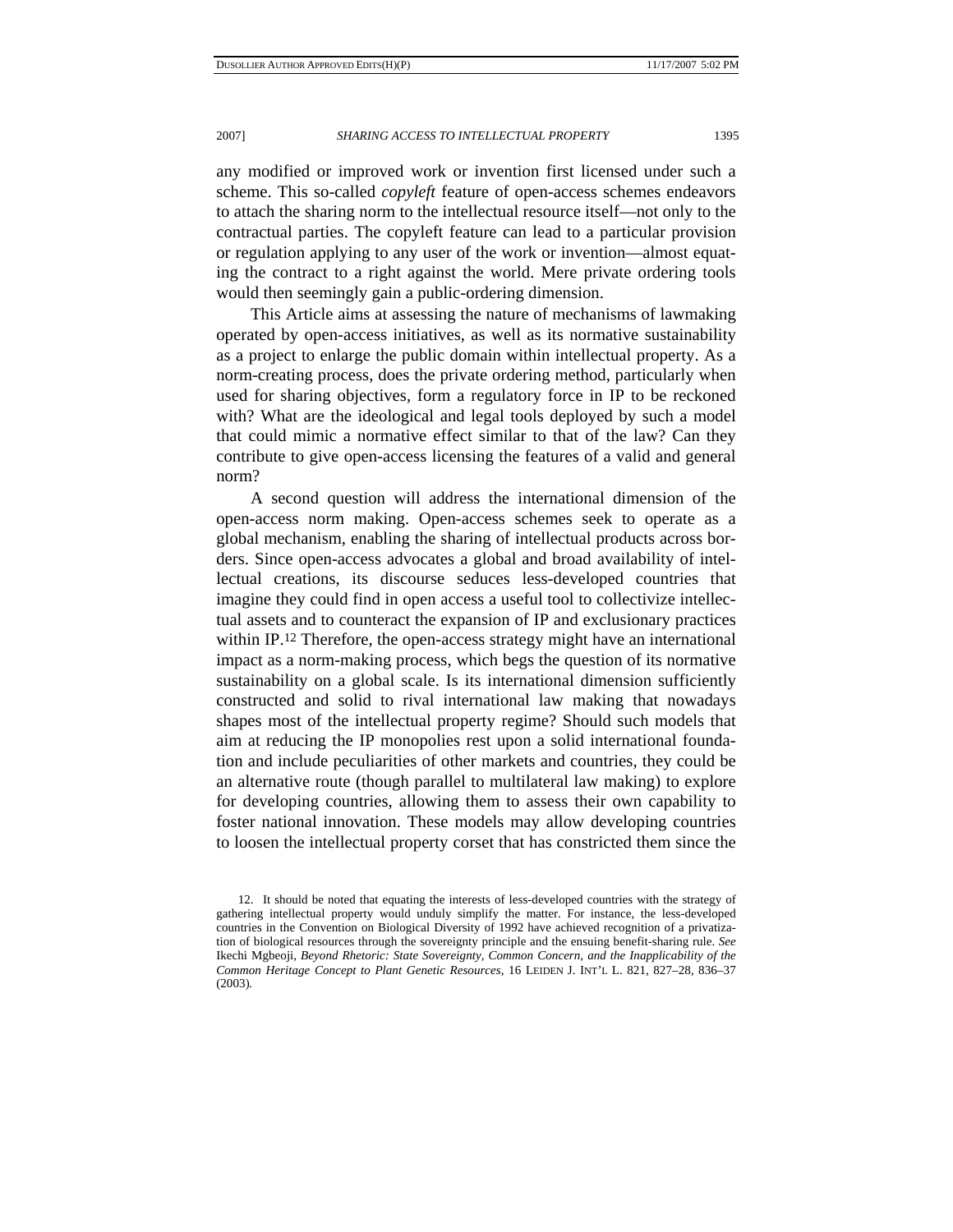enactment of the Agreement on Trade-Related Aspects of Intellectual Property Rights ("TRIPS").

Questions other than those involving the validity of the open-access initiatives as a norm-making process will not be examined. For instance, I will not discuss the possible success of this movement as a contentproduction process—whether open access can effectively succeed to create and propagate more open intellectual content.13 I will also not consider whether open access can really succeed in satisfying the needs and demands of the developing countries for another IP regime.<sup>14</sup>

Part I of this Article discusses the development of the open-access movement and explains the different projects that were born out of it from the pioneers in open-source software to the very recent attempts of sharing norms in the patent field. Part II will assess the nature and mechanism of the norm deployed by the open-access scenarios and will underline its unsolvable contradiction as a norm caught between a private ordering device and a public interest ideology and objective. Part III will look into the geographical scope and meaning of some open-access projects in order to consider whether and how the international dimension has been taken into account in the elaboration of the open-access norms.

### I. THE DEVELOPMENT OF PRIVATE OPEN-ACCESS INITIATIVES

Since the creation of open-source software, open-access initiatives have flourished in many fields.<sup>15</sup> Open-access initiatives have embraced a differing terminology—ranging from "open source" to "commons." Open source is the germinal term that has embraced a myriad of licenses governing free software. It insists on the core obligation arising from such licenses—the obligation to provide the source code of the software. The movement or licenses promoting non-proprietary software are also generally dubbed as F/OSS, standing for Free/Open-Source Software.

<sup>13.</sup> For the adequacy of the open-source model to the software environment, see Yochai Benkler, *Coase's Penguin, or, Linux and* The Nature of the Firm, 112 YALE L.J. 369 (2002). For a discussion about the use of Creative Commons in artistic creation, see Séverine Dusollier, *The Master's Tools v. the Master's House: Creative Commons v. Copyright*, 29 COLUM. J.L. & ARTS 271 (2005). For the suitability of the open-source model for biotechnology, see David W. Opderbeck, *The Penguin's Genome, or Coase and Open Source Biotechnology*, 18 HARV. J.L. & TECH. 167 (2004); Arti K. Rai, "*Open and Collaborative" Research: A New Model for Biomedicine*, *in* INTELLECTUAL PROPERTY RIGHTS IN FRONTIER INDUSTRIES: SOFTWARE AND BIOTECHNOLOGY 131 (Robert W. Hahn ed., 2005), *available at* http://ssrn.com/abstract=574863 (dealing with the biopharmaceutical industry).

<sup>14.</sup> *See, e.g.*, Shruti Ahuja-Cogny, *Interrogations on a Passion-Filled Debate on Open-Source Software and the Digital Divide*, 1 INFO. TECH. & INT'L. DEV. 60 (2004).

<sup>15.</sup> For an early example of the idea that the principles of open source could benefit other fields than software, see Ira V. Heffan, *Copyleft: Licensing Collaborative Works in the Digital Age*, 49 STAN. L. REV. 1487 (1997).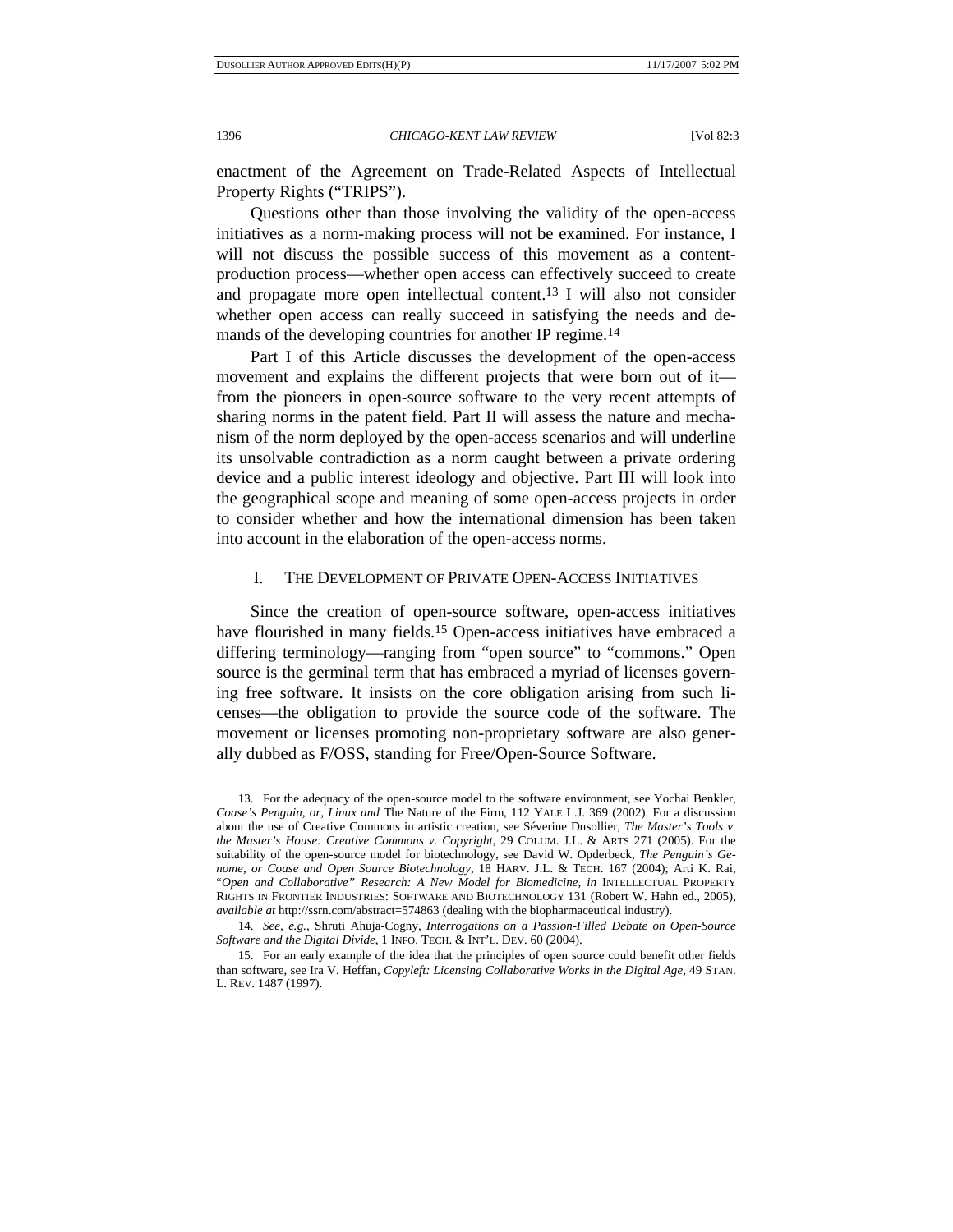While the principles of open source have spread beyond software, these open-source initiatives have forsaken the "source" element—referred to instead as "open access" or "open content." The "source" element is not as relevant in the context of artistic creations, texts, or other types of intellectual material. "Source" is even less relevant in the patent field where one key principle is to ensure the disclosure of the invention.16 The openness of the resource, whether such openness lies in its access or use, is emphasized.17 Following a body of literature applying the economic concept of the "commons" to intellectual property,18 many projects have borrowed that word to signify the newly gained communality of the resources that the open access and sharing initiatives could yield. The term "commons-based initiatives" has sometimes served to designate sharing projects in copyright or patent fields.19

However, the general expression "open source" is still used to encompass an ideological movement that is rooted in this first application of open sharing in the software field. Also taken from the open-source software, the term "copyleft" gained momentum in the open-access schemes and in the literature describing them. Copyleft is an ambiguous word because it can be understood in a broad or strict sense. In a broad sense, copyleft can be used as a synonym of open source or open access. It results from a play on words where copy*left* stands in a stark contrast with copy*right*—"left" versus "right"—but also progressive versus conservative, "right" as legal entitlement versus "left" as relinquishment of the property. Given its semantic opposition to copyright, the application of that terminology to nonproprietary projects in the patent field makes less sense, although copyleft has now gained a life of its own, depicting the exercise of an intellectual property right not based on exclusion.20 In a more strict sense, copyleft refers to a particular mechanism in open-source or open-access licenses by which the anti-exclusion effect propagates along the derivative works cre-

16. Sara Boettiger & Dan L. Burk, *Open Source Patenting*, 1 J. INT'L BIOTECHNOLOGY L. 221, 224 (2004).

17. See the terminology of "open and collaborative science" used by Rai, *supra* note 13, at 132.

18. *See* LAWRENCE LESSIG, THE FUTURE OF IDEAS: THE FATE OF THE COMMONS IN A CONNECTED WORLD 84 (2001); James Boyle, *The Second Enclosure Movement and the Construction of the Public Domain*, 66 L. & CONTEMP. PROBS. 33, 37 (2003); Julie E. Cohen, Lochner *in Cyberspace: The New Economic Orthodoxy of "Rights Management*,*"* 97 MICH. L. REV*.* 462, 538–39 (1998); Ben Depoorter & Francesco Parisi, *Fair Use and Copyright Protection: A Price Theory Explanation*, 21 INT'L REV. L. & ECON. 453, 458 (2002); Eli M. Salzberger, *Economic Analysis of the Public Domain*, *in* THE FUTURE OF THE PUBLIC DOMAIN, *supra* note 3, at 27; *see also* Robert A. Heverly, *The Information Semicommons*, 18 BERKELEY TECH. L.J. 1127 (2003).

19. *See* Robert P. Merges, *A New Dynamism in the Public Domain*, 71 U. CHI. L. REV. 183 (2004).

20. Some also use the term "patent-left." *See* Janet Hope, Open Source Genetics: A Conceptual Framework 12 (May 22, 2006) (unpublished article, on file with Chicago-Kent Law Review).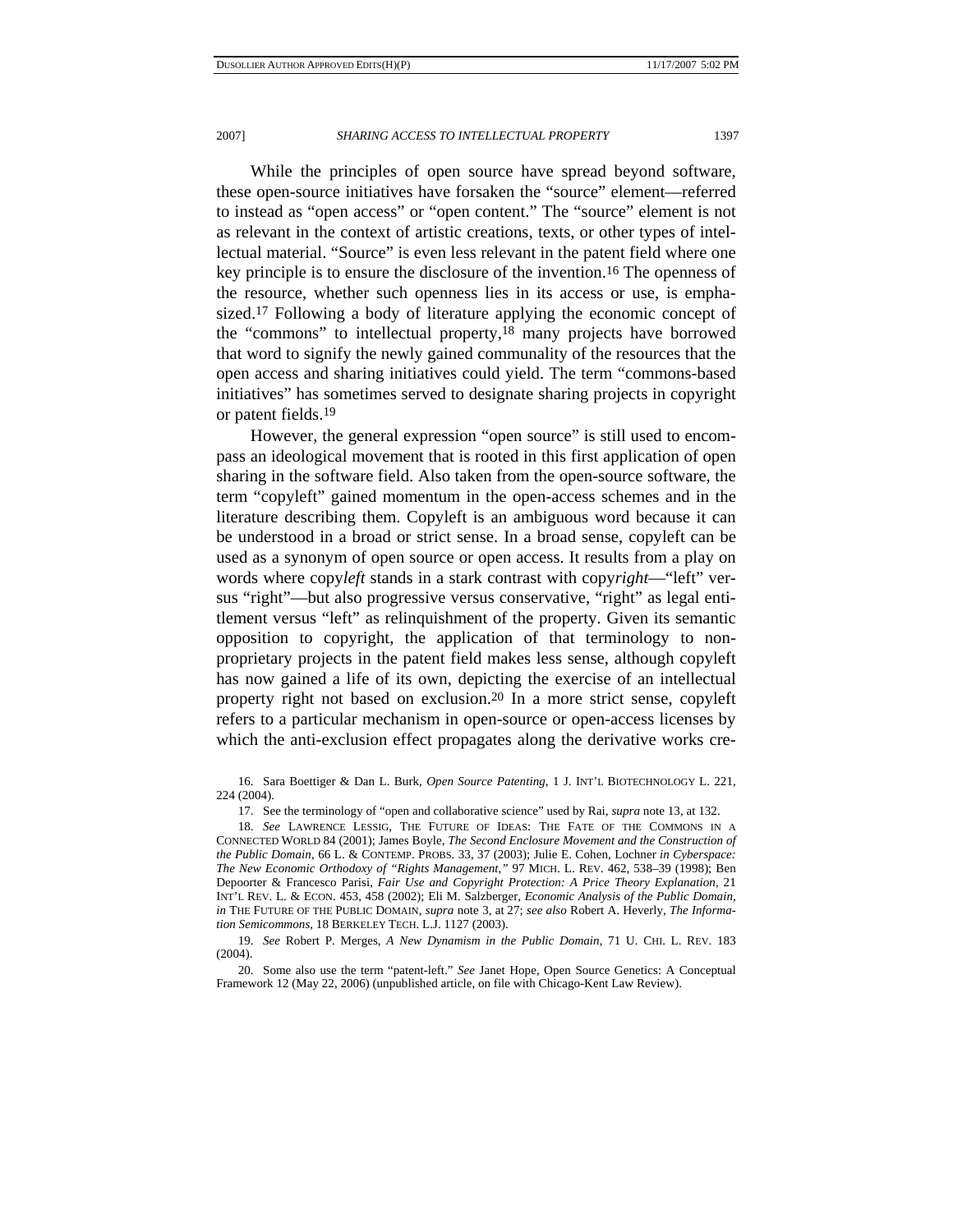ated from the original work licensed in open source. Also called the "viral nature," the copyleft effect is a key element of the norm-making machine set in motion by the open-access movement.

I will use hereafter the terminology of "open access" to embrace all sharing and commons-based initiatives.

# *A. Open-Access Initiatives in the Copyright and Patent Fields*

# 1. Open-Source Software

The history of the open-source software is now well known and documented.21 Reacting to the early development—along with the transformation of software into a mass commodity—of licensing practices aimed at restricting the "rights of use" of software and of the increasing closure of the source code, Richard Stallman imagined a new model of software distribution—a return to a model that would fit more closely with the habits of the programmers' community. This alternate framework was named "free software" in order to convey the necessary axiom of this new model—the freedom to access and use the software. In his founding text *Why Software Should Be Free*, Stallman explains that "[m]y conclusion is that programmers have the duty to encourage others to share, redistribute, study, and improve the software we write: in other words, to write *free* software."22

The history of open-source software then took different paths. Richard Stallman founded the Free Software Foundation, which has developed and continues to manage the General Public License ("GPL")—the first license embedding the free software principles. The development of the operating system Linux by a student quickly gave a market pedigree to the idea of free software, demonstrating the possible commercial success of this new model. A schism occurred in 1998 when less radical programmers launched the Open Source Initiative whose objective was to develop open-source principles that could be seen not only as a confrontation to the practices of the software industry but that could be part of a business strategy. They invented the term "open source" to emphasize not the freedom to use but the necessity to make the source code of the software available. This meet-

<sup>21.</sup> *See* LESSIG, *supra* note 18, at 49–72; Heffan, *supra* note 15, at 1490–97.

<sup>22.</sup> Richard M. Stallman, *Why Software Should be Free*, *in* FREE SOFTWARE, FREE SOCIETY: SELECTED ESSAYS OF RICHARD M. STALLMAN 119, 119 (Joshua Gay ed., 2002), *available at* http://www.fsf.org/philosophy/shouldbefree.html.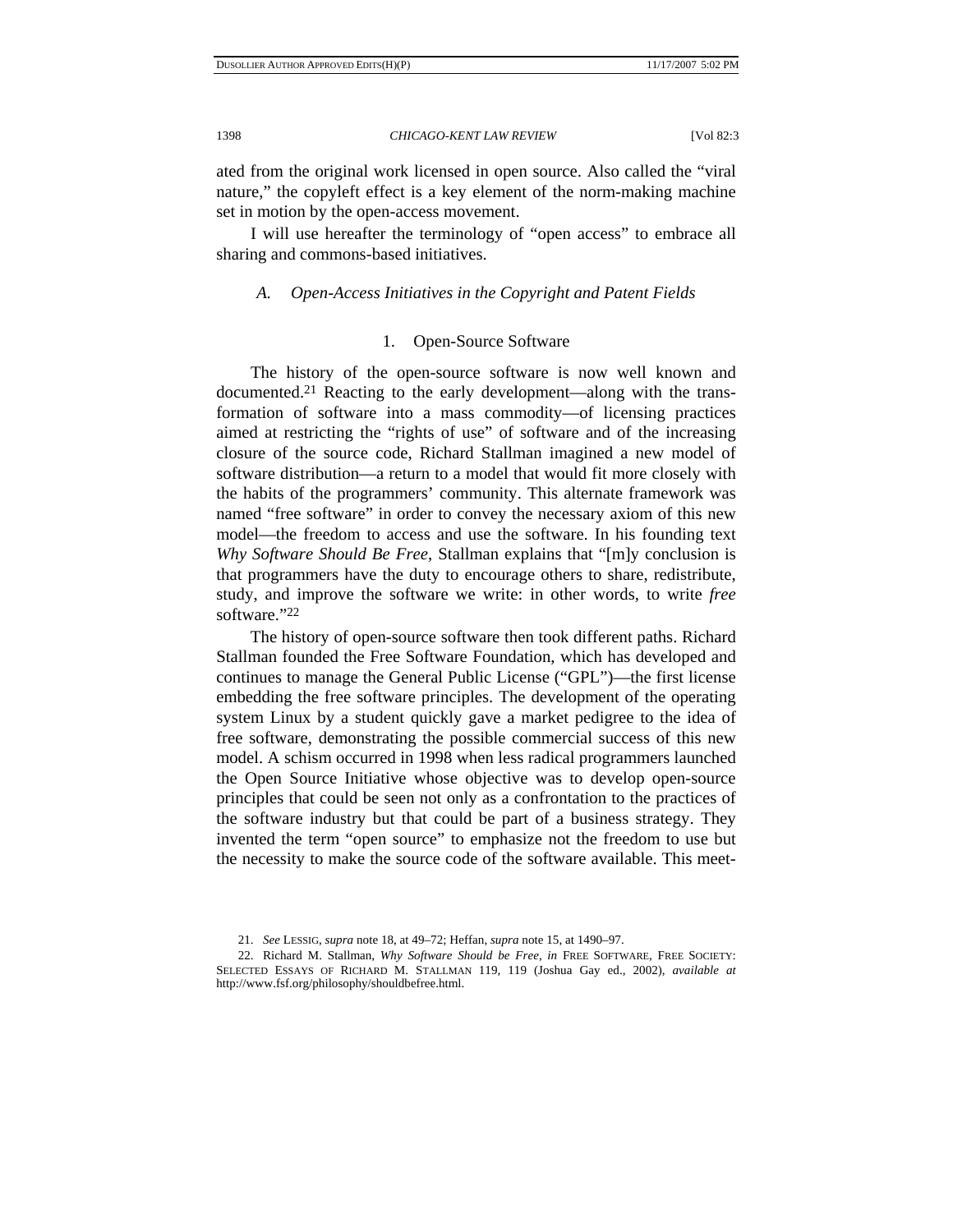ing also gave birth to the Open Source Definition,23 which lays down the key elements and provisions that a license should include to merit the opensource label. This definition contains ten "commandments"24 that form a sort of label certificate. They combine the four basic freedoms that a free or open-source license should grant—(1) the freedom to run the program, for any users or purpose (e.g., for commercial purpose or not); (2) the right to get access to source code; (3) the freedom to redistribute copies; and (4) the freedom to improve the program and release improvements if wished.

The legal instrument of the open-source software is the license. One estimate is that there are more than one hundred open-source licenses in use worldwide. The GPL takes the biggest share of the licenses now employed on the market. Licenses can be classified in two categories: the copyleft or non-copyleft licenses. The copyleft licenses, to which the GPL belongs, have a viral nature. The license applies automatically—along the chain of distribution—to each new copy of software as well as to each derivative or adapted version of the software. The person responsible for a modification of the software developed and distributed in a free model is no longer able to impose restrictions other than those permitted by the original license. The free/open-source qualification of the software is said to contaminate each derivative work based on it. The objective is to prevent a piece of software written and distributed in open source from being modified and captured in a proprietary manner. In other words, the goal is to keep the software free even if it is the subject of modifications and improvements.

The copyleft provision is not a necessary feature of all open-source licenses. Some do not include such a viral effect while still fulfilling the basic definition of an open-source license. Those are the non-copyleft licenses. This distinction will have its importance in the norm-making effect of the open-source licenses.

 <sup>23.</sup> *See* Open Source Initiative OSI: The Open Source Definition, http://www.opensource.org/ docs/definition.html (last visited Feb. 21, 2007) [hereinafter Open Source Definition].

<sup>24.</sup> The ten commandments are (1) the redistribution of the software has to be freely allowed by the license; (2) "[t]he program must include source code, and must allow distribution in source code as well as compiled form"; (3) "[t]he license must allow modifications and derived works, and must allow them to be distributed under the same terms as the license of the original software"; (4) the integrity of the source code of each contributor can be protected by the license, e.g., by requiring derived works to carry a different name or version number from the original software;  $(5)$  "[t]he license must not discriminate against any person or group of persons"; (6) "[t]he license must not restrict anyone from making use of the program in a specific field of endeavor"; (7) "[t]he rights attached to the program must apply to all to whom the program is redistributed"; (8) the license must not be specific to a product or a particular mode of software distribution; (9) "[t]he license must not place restrictions on other software that is distributed along with the licensed software"; (10) the license must be technologyneutral and not depend upon particular technology or style of interface. *Id.*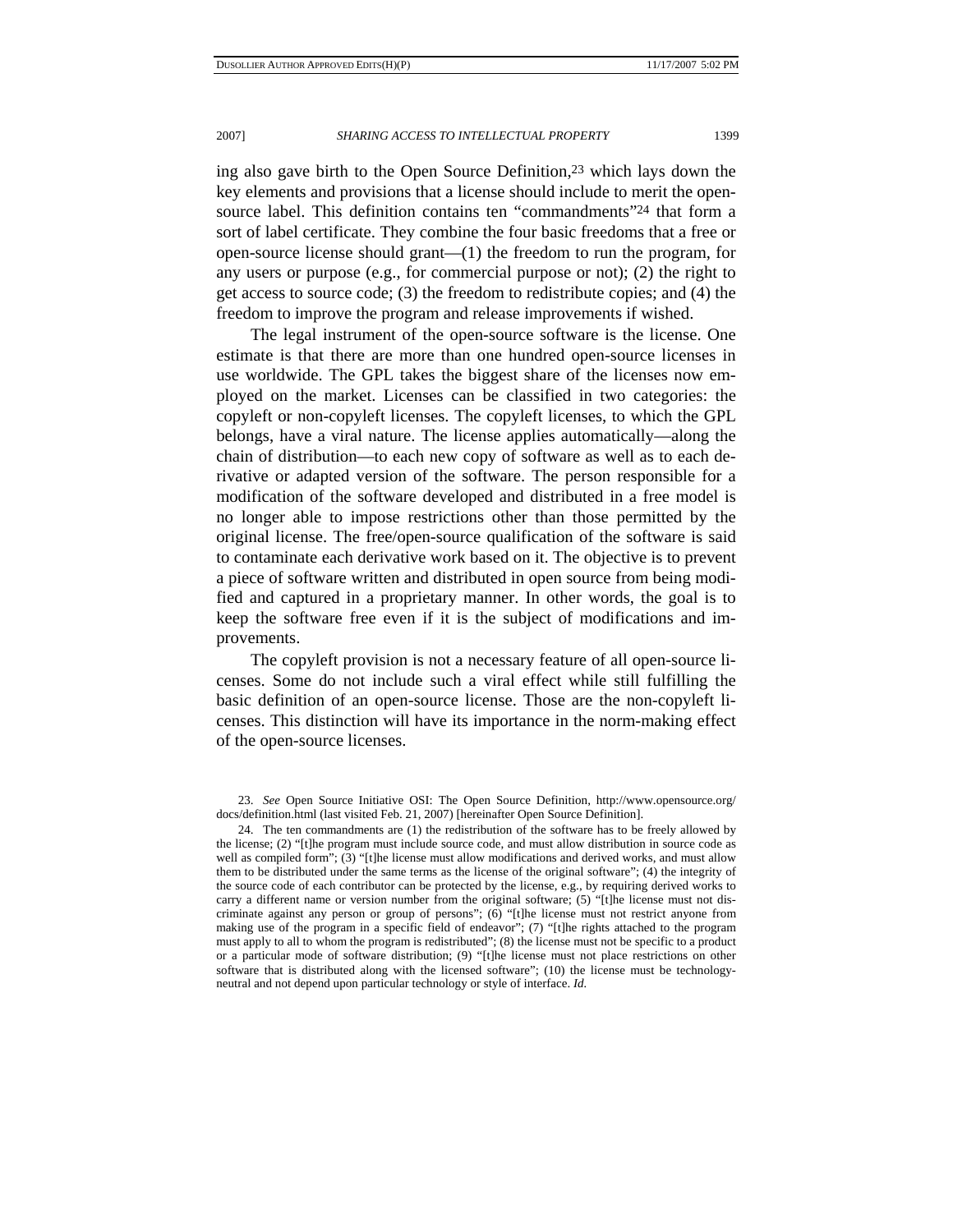It is important to stress the claimed interrelationship between the freedoms granted to the users of an open-source program and the values of exchange and sharing of knowledge that the computer programmers attracted to an open-source model—argue form the core principles of programming and computer science research. The cooperative process and peer-based production of software as well as the reciprocal sharing of innovation are regularly put forward to justify the appropriateness of the free software scheme.25

## 2. Creative Commons

Lawrence Lessig, a well-known scholar in cyberspace law, has followed Richard Stallman and the overall open-source movement by imagining the transposition of the copyleft model at work in free software to other types of creation.26 He founded the Creative Commons ("CC") project and organization in 2001. The main objective of Creative Commons parallels that of the free software movement—to grant basic freedoms of copying and distributing a copyrighted work to users—but has devised licenses applicable to any type of literary and artistic work and not only software.27

Besides developing licenses applicable outside of software, Creative Commons departs from the open-source model used in software by giving the author choices between different licenses. Each license grants diverse rights to the user. When deciding to license her work under Creative Commons, an author can choose whether she will allow the work to be modified by the user, whether she wants to limit uses of her work to non-commercial purposes, and whether she wants to oblige the user to grant the same freedom of use when the latter modifies the work and publicly communicates the derivative work. Regardless of which Creative Commons license the author chooses, a work should be attributed to its author when it is disseminated.28

Creative Commons offers six different licenses for the author to choose from, divided into three basic characteristics: Commercial/Non-Commercial, Derivative Works/Non-Derivative Works, and Share

<sup>25.</sup> *See* Benkler, *supra* note 13.

<sup>26.</sup> *See* LESSIG, *supra* note 18, at 177–200; LAWRENCE LESSIG, FREE CULTURE: HOW BIG MEDIA USES TECHNOLOGY AND THE LAW TO LOCK DOWN CULTURE AND CONTROL CREATIVITY 183–200 (2004).

<sup>27.</sup> *See* Creative Commons, About Us, http://creativecommons.org/about/history (last visited Feb. 21, 2007).

 <sup>28.</sup> *Id.*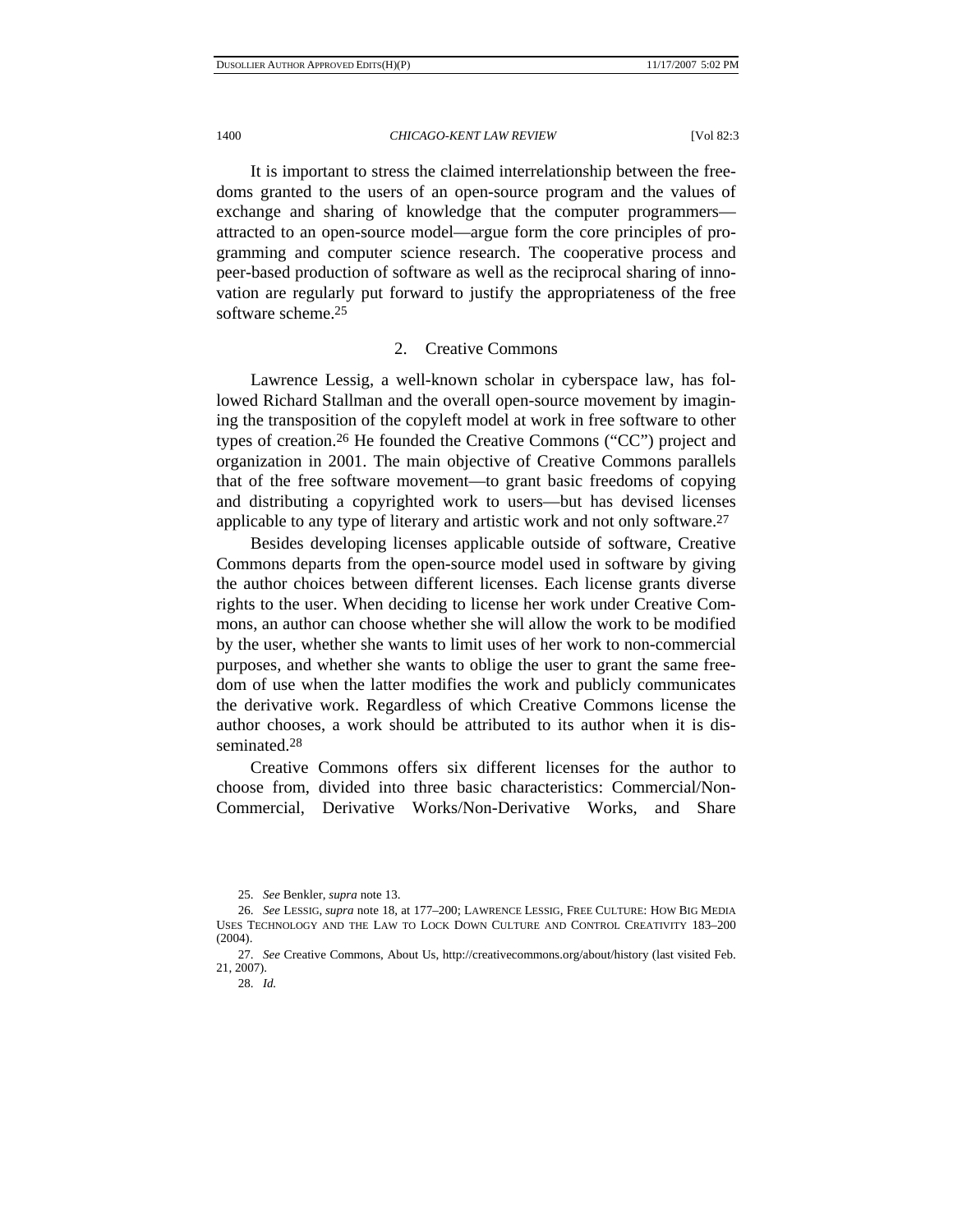Alike/Non-Share Alike.29 Each license grants a worldwide, royalty-free, non-exclusive, perpetual license to the user to reproduce, display, perform, communicate, and distribute copies of the work. Depending on the type of license selected, the right to create derivative works or to use the work for commercial purposes might also be granted. All rights not expressly granted by the licensor are reserved with the exception of limitations to copyright that are not prejudiced by the license. The so-called Share Alike licenses require that the further distribution of derivative works be made under the same license terms, which resembles the copyleft effect contained in most open-source software licenses.

Each license is then labeled with some symbols that represent the basic rights granted by the license, which help the user (due to the success of the Creative Commons project and its iconography) to immediately recognize the type of license governing the distribution of the work. Creative Commons licenses have been applied worldwide to a vast array of copyrighted works. It is now recognized as a successful project that challenges the basic assumptions of copyright regulation. To a certain extent, Creative Commons can be said to provide a useful answer to the needs of some communities of creators who might consider sharing as the normal way of disseminating their creation, whether artistic, informational, scientific or functional.30

# 3. Open-Source Patent

The patent field has also found inspiration in open-source initiatives. The move is more recent and differs from open access in copyright in many ways. Numerous projects have been developed, mostly in the biotechnological field.<sup>31</sup> Their common principle is to resist the increasing patenting of the results of biotechnological research and the ensuing fear that access either to basic research tools or to genes whose patentability is dubious might be unduly impeded.32 Scientists and researchers have become in-

 <sup>29.</sup> For a list of these licenses, basic information about each, and links to more information, see Creative Commons, Creative Commons Licenses, http://creativecommons.org/about/licenses/meet-thelicenses (last visited Feb. 21, 2007).

 <sup>30.</sup> *See* Dusollier, *supra* note 13.

 <sup>31.</sup> For a description of some projects, see Kenneth Neil Cukier, *Open Source Biotech: Can a Non-Proprietary Approach to Intellectual Property Work in the Life Sciences?*, 1 ACUMEN J. LIFE SCI. (2003), *available at* http://www.cukier.com/writings/opensourcebiotech.html; Robin Feldman, *The Open Source Biotechnology Movement: Is it Patent Misuse?*, 6 MINN. J.L. SCI. & TECH. 117, 122–35 (2004).

 <sup>32.</sup> On the rampant commodification of scientific commons, see Michael A. Heller & Rebecca S. Eisenberg, *Can Patents Deter Innovation? The Anticommons in Biomedical Research*, 280 SCI. 698 (1998).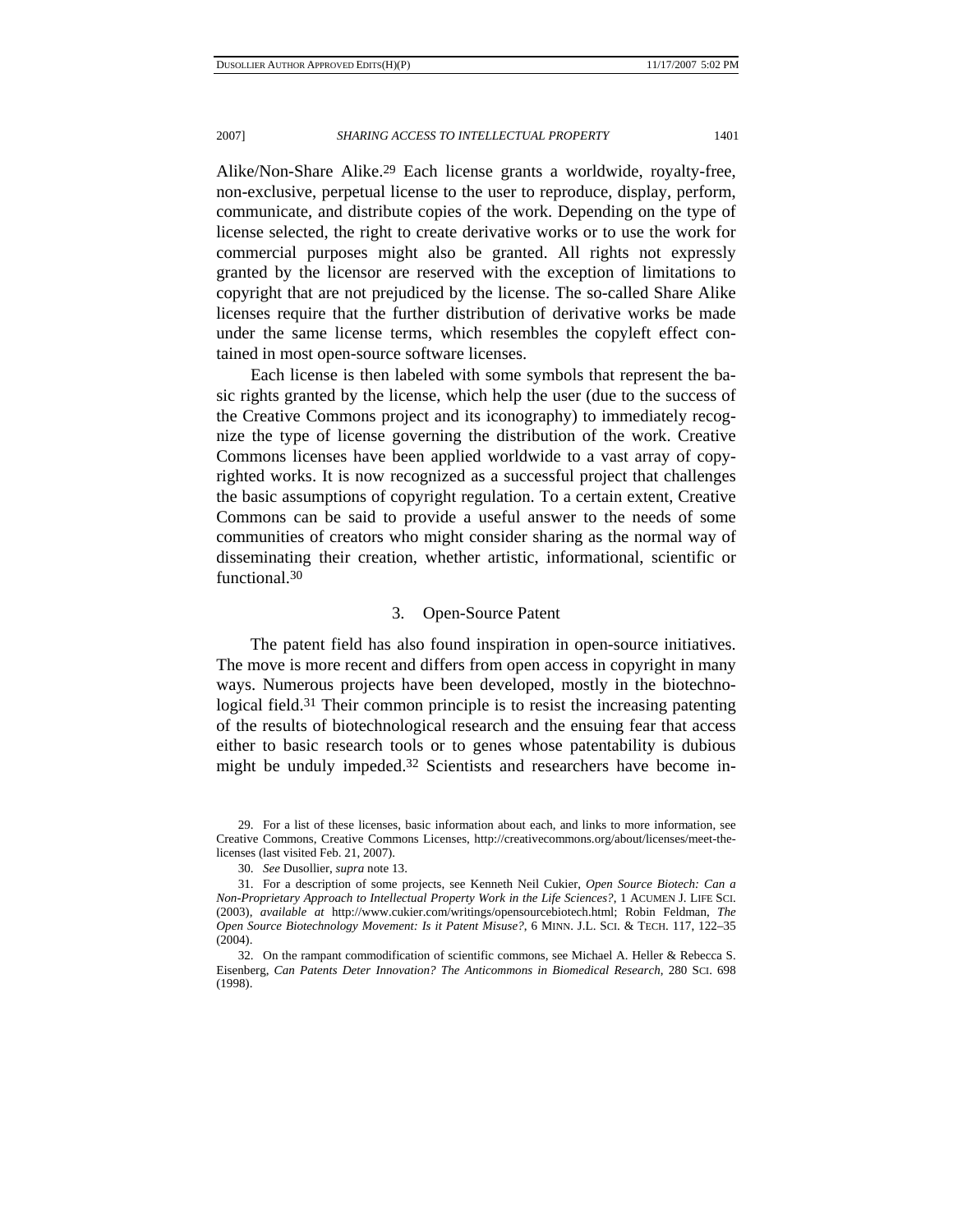creasingly opposed to the trend of the biotech industry to patent more and more biotechnological inventions. They have developed a strong ethos of sharing and a desire to keep the scientific commons available to all.<sup>33</sup> This ethos's practical realization takes many forms.34

A primary open-access model can be found in the release of scientific research data in publicly available databases.<sup>35</sup> This has been the choice of many industries and research centers working in genomics. Namely, the Human Genome Project decided early on to release its data into the public domain and not to claim patent rights in any part of the genome resulting from its mapping.36 Private companies have also endorsed a public domain policy. For example, Merck sponsored a cDNA sequencing effort whose results were promptly and publicly disclosed. Nowadays, most of the genetic databases are freely accessible.

The policy of public disclosure of genetic data was justified by ideological reasons—similar to the ethos of the software open-source community—to create a commons of genetic information free for everybody to use. But it was also interlaced with a strategy of defensive publication because the disclosure of identified sequences prevented their patenting. The open-access move was thus also used as a means to thwart an exclusionary appropriation of an invention, which is another key feature of the opensource movement.

Yet it was not considered sufficient by some. Generally, open access to cDNA databases is not restricted in any way, which gave rise to the concern that products made from such genetic information or downstream improvements might be captured by patents and removed from the public domain. For example, the rice genome project placed masses of information into the public domain, most of which enabled private companies to develop applications such as genetic markers, specific genotypes related to nutrition, new quality of fibers, or targets for herbicides for which they filed a patent application.

 36. On this policy and the subsequent choice not to use an open-source system, see John Sulston, *Intellectual Property and the Human Genome*, *in* GLOBAL INTELLECTUAL PROPERTY RIGHTS: KNOWLEDGE, ACCESS AND DEVELOPMENT 61, 66 (Peter Drahos & Ruth Mayne eds., 2002).

 <sup>33.</sup> Some biotech projects also employ open-source software to annotate genome data. For example, see the Ensembl Genome Browser and the license they apply to the use of their software. Ensembl, Software License, http://www.ensembl.org/info/about/code\_licence.html (last visited Feb. 21, 2007).

 <sup>34.</sup> For models enhancing access to patents in the biotechnology field, other than open source, see Geertrui Van Overwalle et al., *Models for Facilitating Access to Patents on Genetic Inventions*, 7 NATURE REV./GENETICS 143 (2006).

 <sup>35.</sup> *See, e.g.*, Rebecca S. Eisenberg, *Intellectual Property at the Public-Private Divide: The Case of Large-Scale cDNA Sequencing*, 3 U. CHIC. L. SCH. ROUNDTABLE 557 (1996); Alexander K. Hass, *The Wellcome Trust's Disclosures of Gene Sequence Data into the Public Domain & the Potential for Proprietary Rights in the Human Genome*, 16 BERKELEY TECH. L.J. 145 (2001).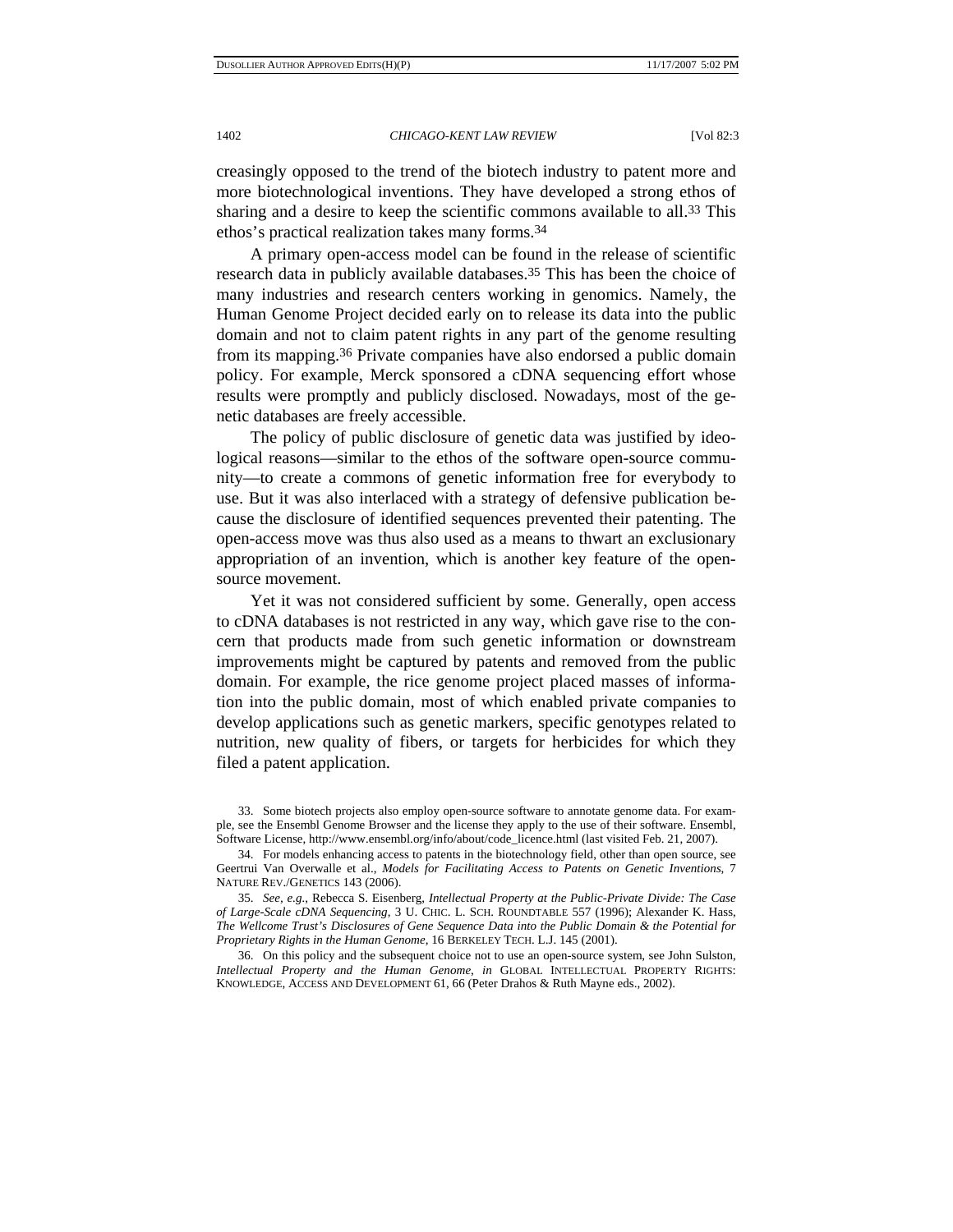The application of open-source principles to such databases was then thought of as a way to avoid such shortcomings of public accessibility. One early example was the HapMap project, whose objective is to identify genetic variations called haplotypes which describe the common patterns of human DNA sequence variation and help researchers to detect possible causes of or susceptibility to diseases. At the beginning of the project, HapMap developed a copyleft model based on the GPL license. In order to ensure that the data remained in the public domain, the data was made available on the Internet under a license that prevented licensees from restricting access to the data or patenting any invention that could result from access to such data. The licensees could file a patent application for identified phenotypes such as disease susceptibility, drug responsiveness, or other biological utility so long as public access to—and use of—the data produced by the HapMap project was preserved.37 Given that such an access policy preserves the openness of innovations based on the data governed by the license, it implies virality qualifying for the "copyleft" label invented in open-source software. Even though this licensing scheme has now been abandoned by the HapMap project it could still serve as a model for analysis and inspiration in other bio-databanks projects.

More radical is the proposition to apply open-source licensing principles to the patented invention itself and not only to unpatentable information or inventions whose inventors have decided not to patent. The most notable project is the Biological Innovation for Open Society ("BiOS") project, launched by the Australian organization CAMBIA.38 CAMBIA operates in the field of agricultural biotechnology. The owner of some patents in critical crop genetics technologies, CAMBIA has opted for a licensing mechanism that would guarantee that any improvement of its technology remains free to use for all participants in the initiative. Two particular licenses have been developed: the first one covers patented plant molecular enabling technologies while a second applies to health-related technologies and is not limited to plants.39 All BiOS agreements aim at providing for a world-wide, non-exclusive, royalty-free right to make and use the technology, and at conferring such freedoms to any improvements of the technology through a "grant-back" mechanism. Both in the HapMap and BIOS projects, improvements of the licensed technology or data can

 <sup>37.</sup> *See* International HapMap Project, Data Access Policy, http://www.hapmap.org/ datareleasepolicy.html.en (last visited Feb. 21, 2007) [hereinafter HapMap Data Access Policy].

 <sup>38.</sup> *See* CAMBIA, http://www.cambia.org/daisy/cambia/home.html (last visited Jan. 26, 2007).

 <sup>39.</sup> BiOS, What BiOS-Compliant Agreements are Available?, http://www.bios.net/daisy/bios/ licenses/398/2534.html (last visited Feb. 21, 2007).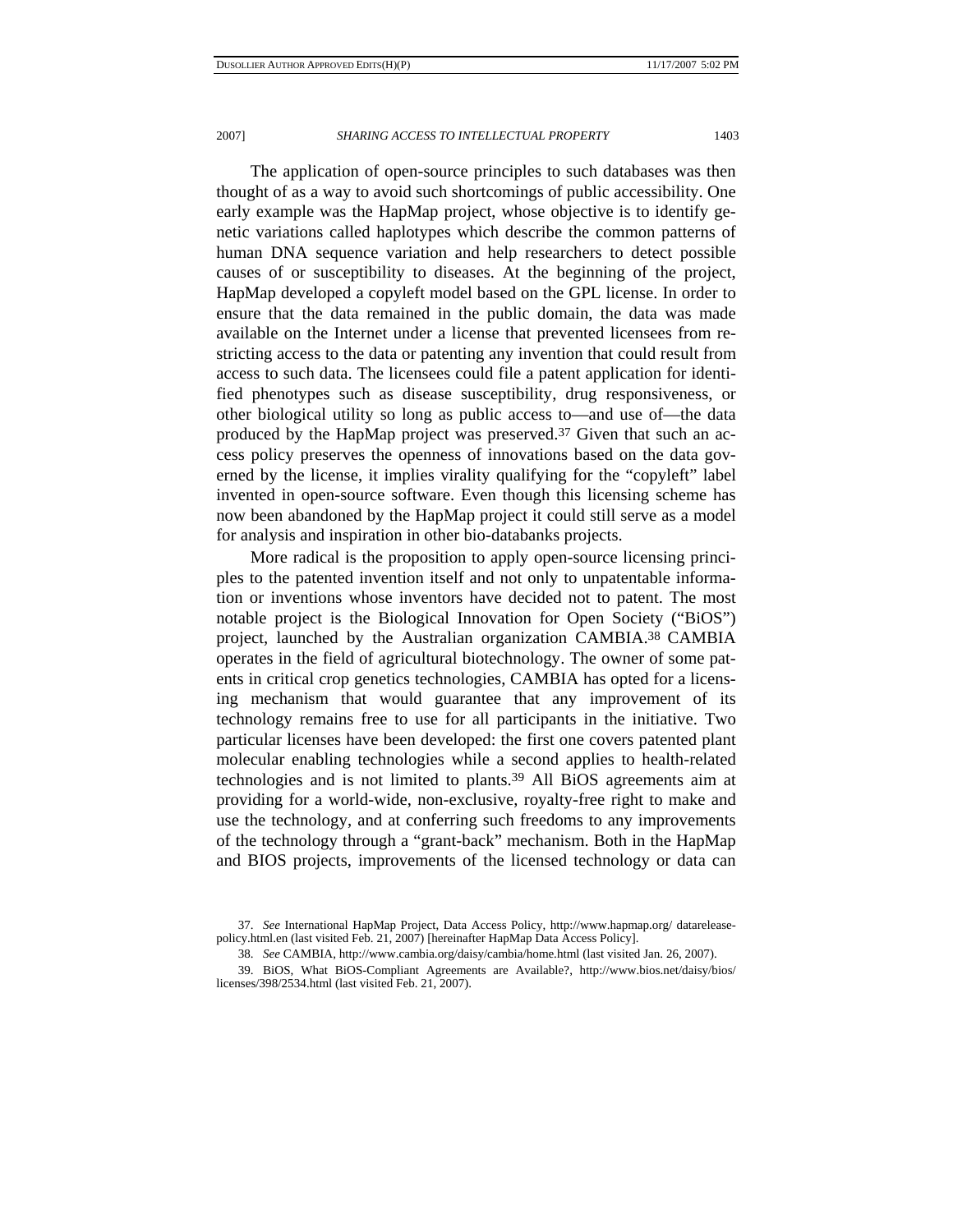still be patented, but existing rights in such improvements cannot exclude the licensor and other licensees within the protected commons.

In a recent article,<sup>40</sup> scholars from Yale, including Yochai Benkler, elaborate on these commons-based practices in biotechnology and devise a twofold licensing scheme based on open access and copyleft principles to take into account two predominant concerns of developing or poorer countries regarding pharmaceutical research.41 The first license, named the Equitable Access License, purports to include clauses in the technology transfer licenses that universities enter into with pharmaceutical companies governing drugs or pharmaceutical inventions elaborated in academic research and laboratories.<sup>42</sup> Such clauses would request industry licensees to allow manufacturers of generic medicines the right to sell such generic drugs in poorer countries.43 Under the second license, the Neglected Disease License, universities could also promote research in neglected diseases (which constitute a minor part of the research occurring in pharmaceutics but a major part of diseases in less developed countries) by granting to those engaged in neglected disease research the right to use and experiment with technologies invented by such universities as well as to market derived innovations in countries afflicted with such diseases.

A viral nature characterizes both licenses. The Equitable Access License provides that any rights in an end product developed by the licensee on the basis of the technology produced by the university must be transferred to the university via a grant-back and cross-licensing structure.44 This cross-license is restricted to the sole purpose of creating an automatic sub-license flowing from the university to any third party who wants to supply a developing country.45 This grant-back provision also applies to any improvements made to the product covered by such license improvements made to adapt it to the peculiar needs of patients in developing countries in a similar way and for the same limited purpose.46 The license is not free on a monetary level since it includes a mechanism to receive royalties, albeit minimal, and to divide them between the university and the licensee. The Neglected Disease License does not necessarily re-

 <sup>40.</sup> Amy Kapczynski, Samantha Chaifetz, Zachary Katz & Yochai Benkler, *Addressing Global Health Inequities: An Open Licensing Approach for University Innovations*, 20 BERKELEY TECH. L.J. 1031 (2005).

 <sup>41.</sup> *Id.* at 1090.

 <sup>42.</sup> *Id.* at 1094. 43. *Id.* at 1100.

 <sup>44.</sup> *Id.* at 1100–01.

<sup>45.</sup> *Id.* at 1100.

<sup>46.</sup> *Id.* at 1105.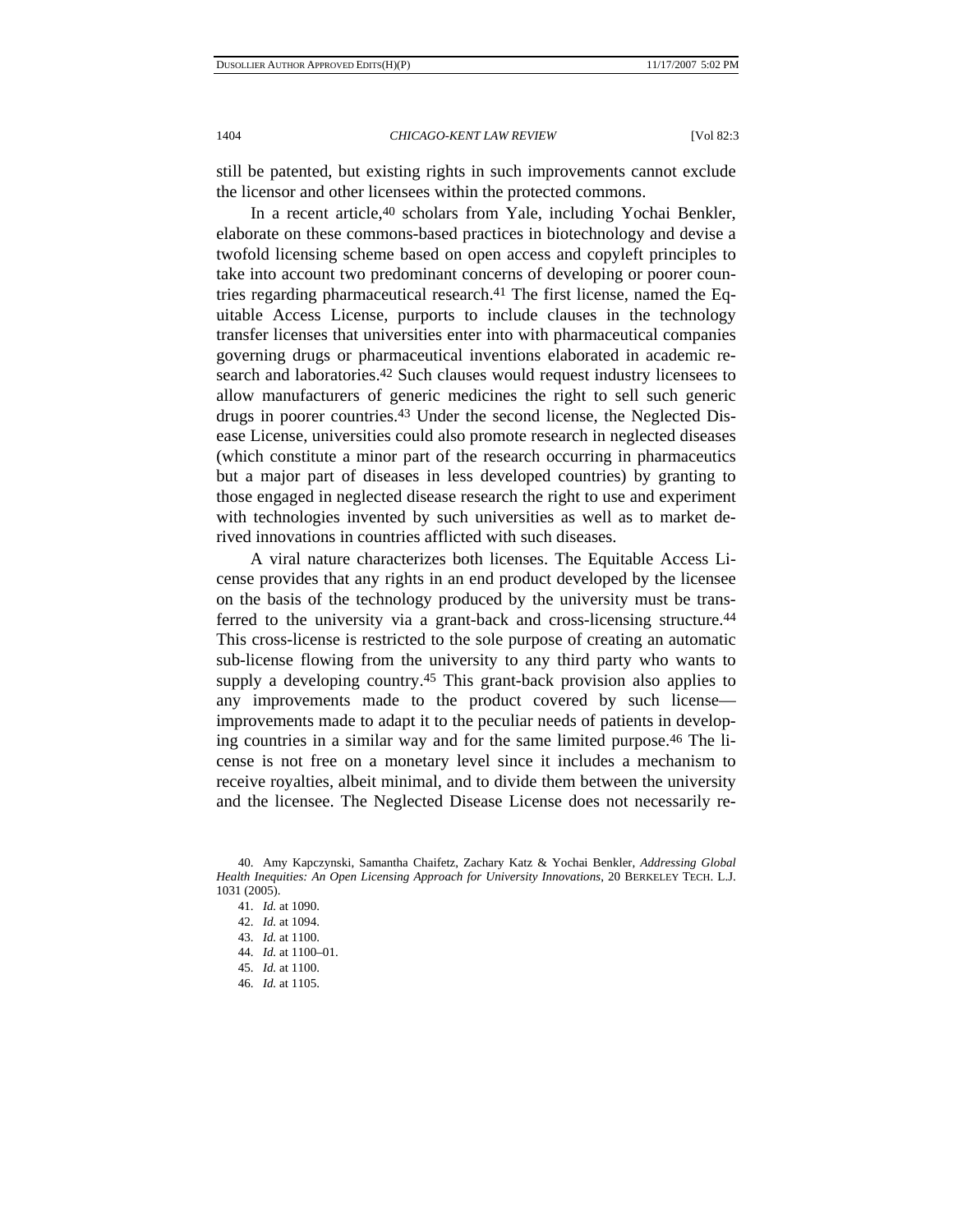quire a viral contamination to improvements, even though the proposal imagines capturing any improvements made by the licensee on the university's technology, enabling researchers working on such diseases to freely use the tools and products developed by the university as well as any improvements.47 Unlike the Equitable Access License, no royalty would be due to the university nor to the licensee.

By promoting free access to its patented inventions and by trying to preserve that freedom along the development of the technology, the BiOS project and the licenses dedicated to access to medicines adhere to the open access or open-source ideology,48 even though their legal technique—the grant-back mechanism—slightly differs from the copyleft or viral feature of other open-source licenses.49 That methodological difference will have an influence on their normative process.

4. Open-Access in the Field of Scientific Publications

Open-access ideology has also spread to the field of scientific publications where it has been seen as a strategy for counteracting the increasing commodification of scientific publications and the reduced availability of scientific knowledge.<sup>50</sup> In the realm of scientific publications, the openaccess dogma has been applied by putting in place free electronic distribution of scholarly journals in almost all fields of science.

Open-access ideology in the realm of scientific publications has been aided by the Budapest Open Access Initiative. The Budapest Open Access Initiative was launched in 2001 with the aid of the Open Society Institute.51 Its objective was to launch new journals to which access would be free and to convert old ones to open access. In 2003 many research organizations, universities, libraries, research funding agencies, and publishers signed the Berlin Declaration on Open Access to Knowledge in the Sciences and Humanities. This declaration requires authors associated with the signatories

<sup>47.</sup> *Id.* at 1110.

 <sup>48.</sup> On the compatibility between this model and the norms of science and whether open-source patenting can fit with the need of the biotech industry and/or researchers' needs, see Richard R. Nelson, *The Market Economy, and the Scientific Commons*, 33 RES. POL'Y. 455 (2004); Opderbeck, *supra* note 13, at 186–89.

 <sup>49.</sup> Given the power retained by the original inventor and licensor on any developments through the grant-back technique, some scholars do not consider the BiOS license a proper open-source license. On this point see Hope, *supra* note 20, at 20.

 <sup>50.</sup> *See* Andrés Guadamuz González, *Open Science: Open Source Licenses in Scientific Research*, 7 N.C. J.L. & TECH. 321, 324–30, 332 (2006); Lucie Guibault, On Owning the Right to Open Up Access to Scientific Publications (Apr. 20, 2006) (unpublished article, on file with Chicago-Kent Law Review).

 <sup>51.</sup> *See* Budapest Open Access Initiative, http://www.soros.org/openaccess (last visited Feb. 21, 2007).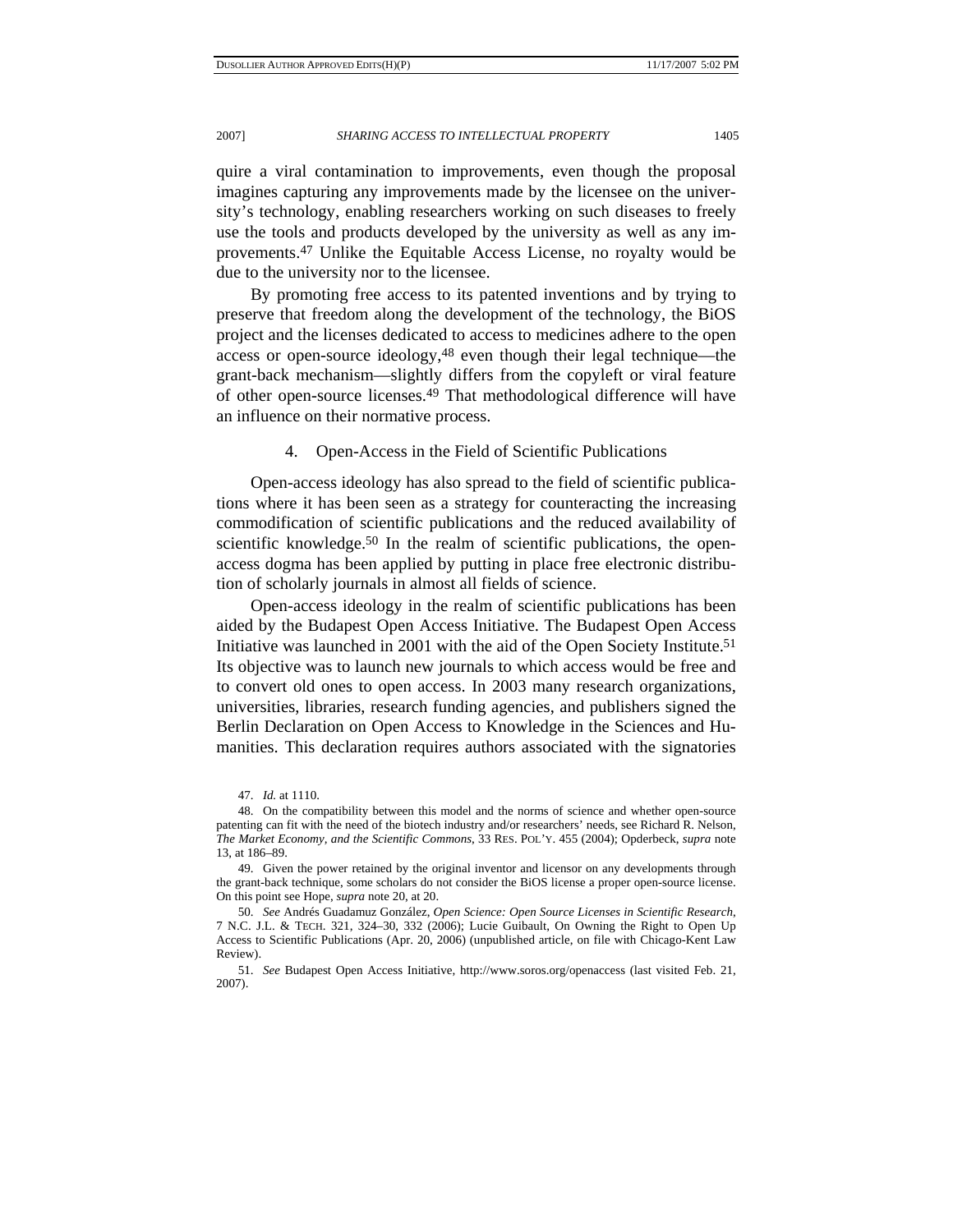to grant to all users a free worldwide right to access their works and requires that the works be deposited in at least one online repository enabling open access, unrestricted distribution, interoperability, and long-term archiving.52 Its follow-on recommendation states that

[i]n order to implement the Berlin Declaration institutions should implement a policy to: (1) **require** their researchers to deposit a copy of all their published articles in an open access repository and (2) **encourage** their researchers to publish their research articles in open access journals where a suitable journal exists (and provide the support to enable that to happen).<sup>53</sup>

Many open-access online journals or databases of scientific papers already existed or were born in recent years,54 such as the European Integration online Papers ("EIoP"),<sup>55</sup> the Social Science Research Network ("SSRN"),<sup>56</sup> the Forum Qualitative Social Research,<sup>57</sup> the Scientific Electronic Library Online ("SciELO"),58 the European Research Papers Archive ("ERPA"),<sup>59</sup> Public Library of Science ("PLoS"),<sup>60</sup> and BioMed Central61 comprised of more than 120 journals. Some are specifically aimed at developing countries such as the Health InterNetwork Access to Research Initiative,<sup>62</sup> supported by the UN, or the Access to Global Online Research in Agriculture ("AGORA"),<sup>63</sup> operated by the FAO.

Such initiatives are mostly ideological manifestos—they have not yet set up any particular licensing framework for enabling open access; rather they rely on existing licensing platforms such as Creative Commons or let the authors or the open-access repositories draft their own open-access

 <sup>52.</sup> For the complete text of the Berlin declaration, see Berlin Declaration on Open Access to Knowledge in the Sciences and Humanities (Oct. 22, 2003), *available at* http://oa.mpg.de/openaccessberlin/berlin\_declaration.pdf.

 <sup>53.</sup> Open Access Follow-Up Conference, http://www.eprints.org/events/berlin3/outcomes.html (last visited Feb. 7, 2007), *cited in* Guibault, *supra* note 50.

 <sup>54.</sup> For a well-developed list, see Chris Armbruster, *Five Reasons to Promote Open Access and Five Roads to Accomplish It in Social and Cultural Science* 17–19 (Eur. Univ. Inst., Working Paper, Nov. 12, 2005), *available at* http://papers.ssrn.com/sol3/papers.cfm?abstract\_id=846824.

 <sup>55.</sup> *See* European Integration Online Papers, http://eiop.or.at/eiop (last visited Feb. 7, 2007).

 <sup>56.</sup> *See* Social Science Research Network Homepage, http://www.ssrn.com (last visited Feb. 7, 2007).

 <sup>57.</sup> *See* Forum: Qualitative Social Research, http://www.qualitative-research.net/fqs/fqs-eng.htm (last visited Feb. 7, 2007).

 <sup>58.</sup> *See* Scientific Electronic Library Online, http://www.scielo.org (last visited Feb. 7, 2007).

 <sup>59.</sup> *See* European Research Paper Archive, http://eiop.or.at/erpa (last visited Feb. 7, 2007).

 <sup>60.</sup> *See* Public Library of Science, http://www.plos.org (last visited Feb. 7, 2007).

 <sup>61.</sup> *See* BioMed Central: The Open Access Publisher, http://www.biomedcentral.com (last visited Feb. 7, 2007).

 <sup>62.</sup> *See* World Health Organization: Health InterNetwork Access to Research Initiative, http://www.who.int/hinari/en (last visited Feb. 7, 2007).

 <sup>63.</sup> *See* Access to Global Online Research in Agriculture, http://www.aginternetwork.org/en (last visited Feb. 7, 2007).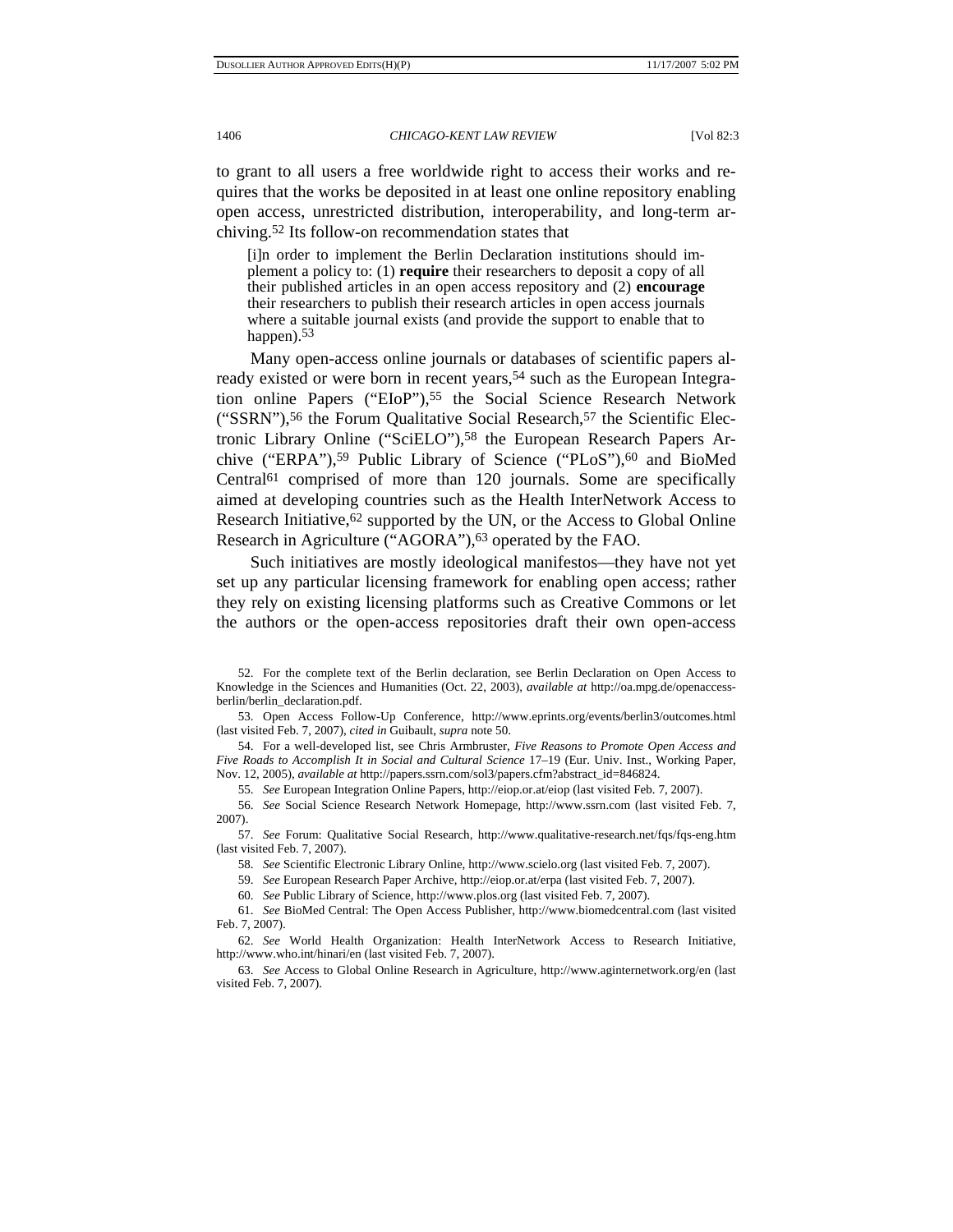policy. Therefore, virality is not a necessary feature of such models except when open access is embedded in licenses that impose such a contamination, such as the Creative Commons Share Alike licenses.

Science Commons, <sup>64</sup> a recent project born in the sphere of the Creative Commons organization, purports to build the conditions for an open and networked science.65 It has started to develop licensing tools adapted to the field of science, but not only related to scientific journals and publications. Such licenses might include a copyleft mechanism attaching the "open" feature to all improvements and modifications of the originally licensed products.

# *B. Common Characteristics*

Despite their diversity, whether in objectives or in form, open-access initiatives present some common characteristics.

### 1. The Assertion of the Intellectual Property Right

The purpose of open access and the transmittal of open access to a given work and its multiple byproducts is not to relinquish the work or invention into the public domain or to make it unprotected by the law. On the contrary, open-source licenses generally assert a copyright or patent right in the object they govern. Putting works, inventions, or data into the public domain or making them available with no restriction has been thought to jeopardize the sustainability of public availability. For example, releasing the results of the mapping of the genome—whether human, animal, or vegetal—has enabled many to patent applications of such genetic data. Not claiming a patent right in an invention—putting it in the public domain once published or divulged in any manner—does not prevent someone who might improve the invention to claim a patent in the improvements.

The strategy chosen by the open-source movement is to leverage the exclusive rights of copyrights or patents to guarantee and maintain the public accessibility of works and inventions and of derivative creations. In other words, commons-based initiatives "create a self-binding commons rather than an unrestricted public domain."66

 <sup>64.</sup> *See* Science Commons, http://sciencecommons.org (last visited Feb. 7, 2007).

 <sup>65.</sup> *See* JOHN WILBANKS & JAMES BOYLE, INTRODUCTION TO SCIENCE COMMONS (2006), *available at* http://www.sciencecommons.org/about/ScienceCommons\_Concept\_Paper.pdf.

 <sup>66.</sup> Kapczynski et al., *supra* note 40, at 1072.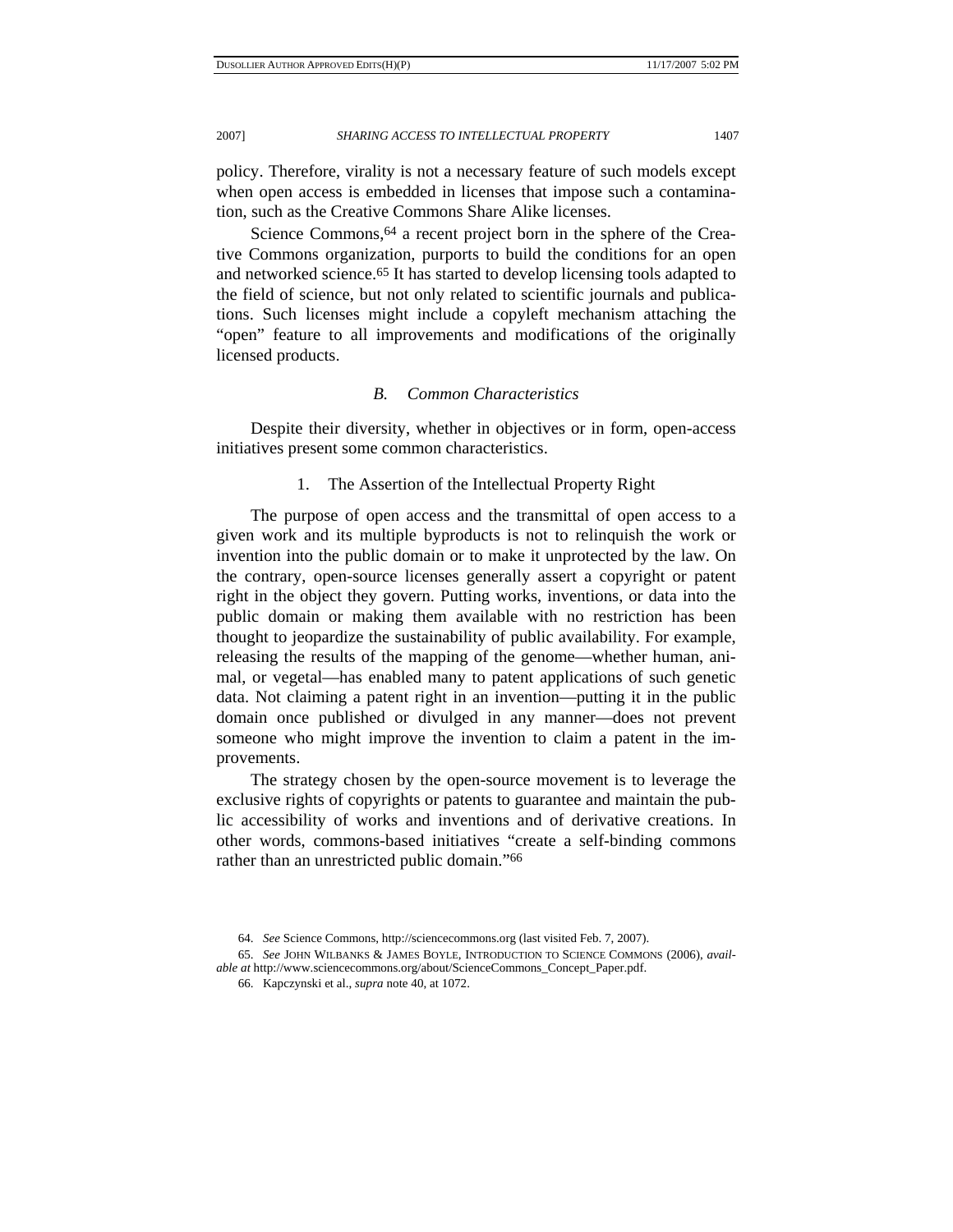While there are a variety of projects and licenses purporting to promote the intellectual commons, some disparage that principle and relinquish any right in the intellectual resource—giving it to the public domain. This is the case of early genetic databases whose public domain strategy was deemed sufficient both on ethical grounds<sup>67</sup> and as a defensive means to block patents on the resource or data itself once divulged. In support of this view, Creative Commons also offers a license through which an author can abandon her rights and dedicate her work to the public domain (the socalled Public Domain Dedication License).68

In some cases there are no IP rights to assert under a license but only the contractual right itself. Open-source software, Creative Commons, or open access related to scientific publications all pertain to copyrighted works. The situation is more complicated in open-source patenting when licensing sometimes covers non-patented inventions or mere (genetic) data or discoveries. For example, the HapMap license does not have a patented invention as an object but only unpatented information. The database itself is not protected due to the lack of an internationally recognized right in non-original databases. The license does not authorize the use of the data under the exercise of a patent but only grants the access to the database under the material and *de facto* control of the project.69 The BiOS licenses cover patented inventions but also cover the know-how related to the research tools. Such know-how is not protected by any intellectual property right but by the contract only. The absence of legal protection in the objects of those open-access licenses weakens the ground for licensing. This could be consequently considered a pure private ordering method since it creates a norm not relying on any legal entitlement conferred by public ordering. This will also have some decisive consequences for the validity of the norm-making process.

## 2. The Reverse Use of Exclusivity

Whereas traditional private ordering seeks to expand exclusivity beyond the limits of exclusive rights, commons-based private ordering enlarges freedoms of users within that very exclusivity granted by the law. An exclusive right is fundamentally a right to control the use of its object.

 <sup>67.</sup> *See* Sulston, *supra* note 36, at 66.

<sup>68.</sup> *See* Creative Commons, Public Domain, http://creativecommons.org/licenses/publicdomain (last visited Feb. 7, 2007). In addition, the Creative Commons Founder's Copyright, by which an author adopts a shorter term of fourteen years for the protection of her work, after which the work enters the public domain. *See* Creative Commons, Founder's Copyright, http://creativecommons.org/ projects/founderscopyright (last visited Feb. 7, 2007).

 <sup>69.</sup> *See* González, *supra* note 50, at 349–50.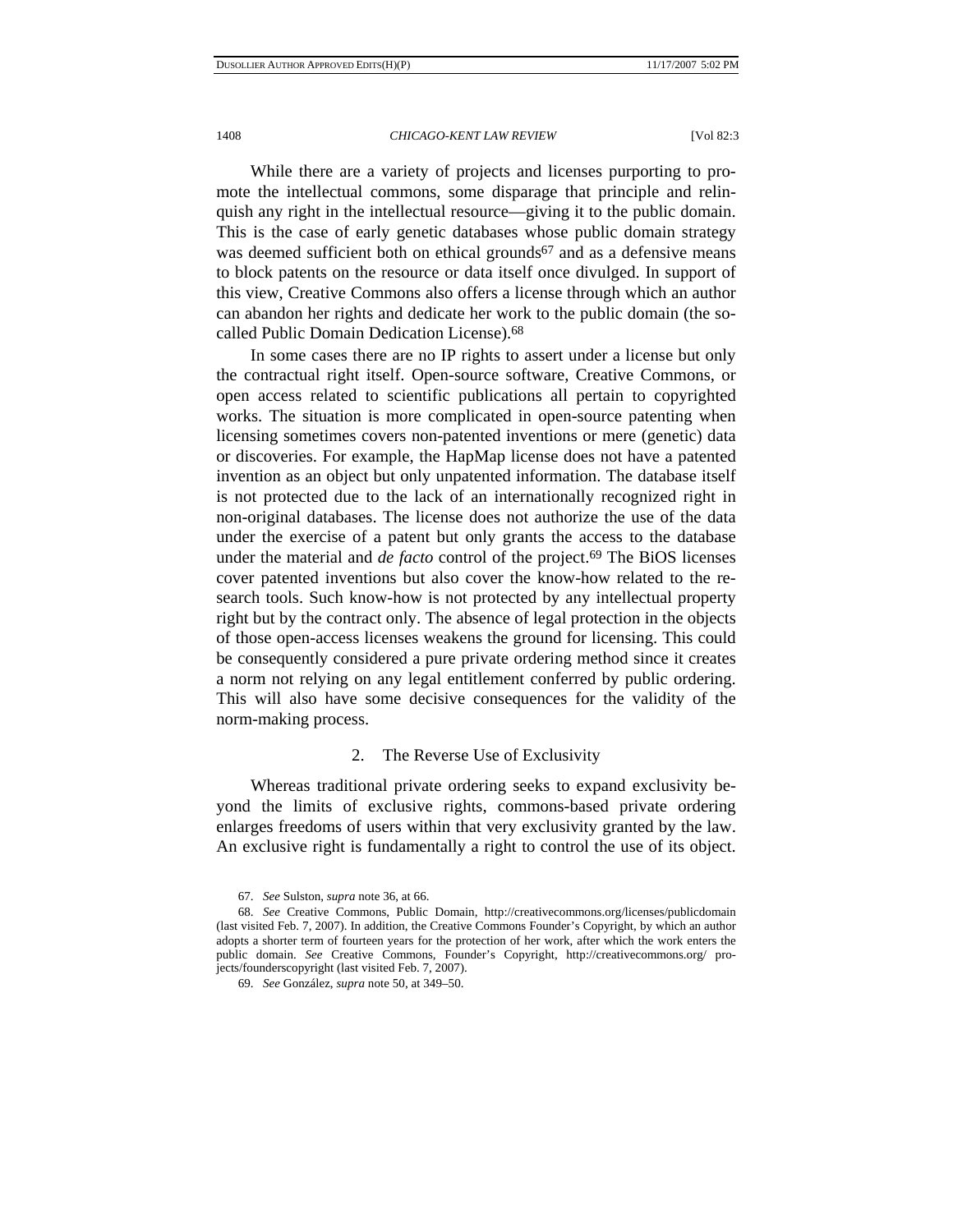In copyright it is a right to authorize or prohibit the reproduction or public communication of the work. A patent is a right to authorize or prohibit the use of the patented invention. Open access lies in the exercise of the right to *authorize* the use of the work or invention—a use that can be subject to some conditions depending on the open-access license. The author or inventor opting for an open-access scheme exercises her right not to exclude but to grant freedom to use—a freedom that is sometimes limited to some purposes or to which the obligation to grant the same freedom subsequently is attached.

The exclusivity conferred by the intellectual property right is thus conceived not as an exclusionary power but as a liberty or monopoly to decide not to engage in exclusion. This is not paradoxical if one adheres to the view that intellectual property is about exclusivity and not about exclusion—the terms not being synonymous. Exclusivity is a power to exclude but does not intrinsically lead to exclusion.

It is worthwhile to point out that copyleft licenses do go beyond the mere use of the author's or inventor's own exclusive rights in line with the arbitrary monopoly granted by copyright or patent laws. Through the viral effect of such licenses, the first creator is likely to require subsequent users to abide by the philosophy and principles of open access. Where free distribution only concerns subsequent copies of the work or use of the patented invention, the imposition of such freedom can be understood as justified by the exclusive rights of that creator. But when the principle of free access pertains to modified works or inventions based on that primary material, the free licensing scheme constrains the exercise of the exclusive rights of the subsequent creator.

Without going into too much detail on that issue, one could note that this expanded exercise of exclusivity—inasmuch as it touches upon the exclusivity of others—might raise problems in author's right countries where the moral right of divulgation entitles the author to decide when and how she wants to divulge her work. It also raises intricate issues when the derivative work is a work made-for-hire for which the employer—and in some countries the holder of the copyright in the work—might lose her right to choose proprietary models of distribution for the sole reason that her employees have included copylefted material in their own creation.

# 3. The Absence of Discrimination

Another trait of most open-access initiatives is the equal treatment of any user who wants to use the copylefted asset. The granted freedom should benefit all users whether individual, academic, or business-like and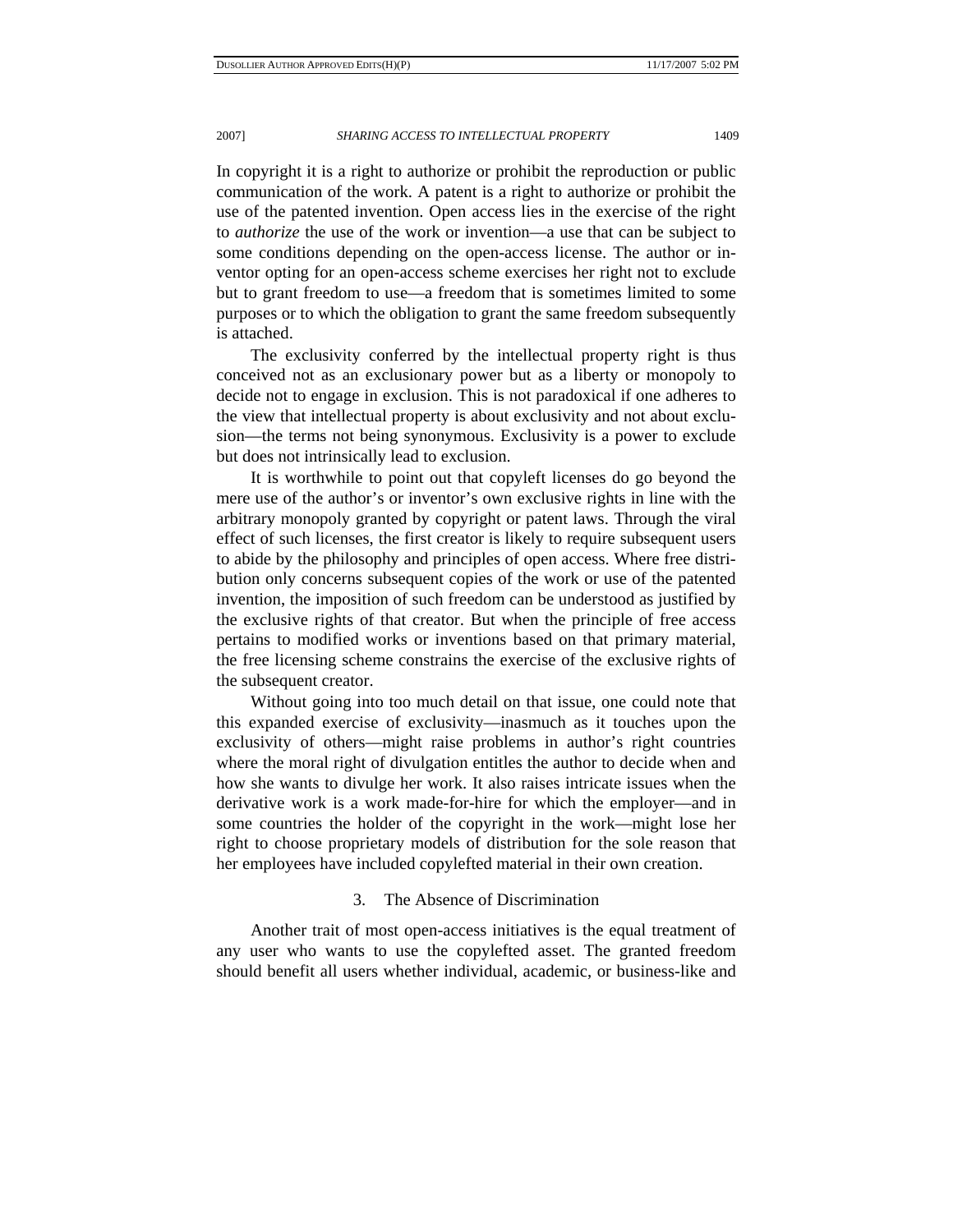should deploy whatever the context of use—whether the user is pursuing a commercial purpose or not. Absence of discrimination is even one of the mandatory requirements of the open-source licenses in software.<sup>70</sup>

The principle of equal treatment as to the users or the type of use has been qualified in some open-access schemes. Creative Commons licenses provide a good example of differentiated treatment. One of the basic choices that the author can make is to allow the freedom to use and copy only for non-commercial purposes—allowing discrimination not against the type of user but as to the purpose of use.<sup>71</sup> The absence of any definition of "non-commercial" in the CC license complicates the matter as there is no certainty as to what types of use are permitted.72

Licenses in favor of research and access to medicines for developing countries, proposed by the scholars at the Yale Law School,73 are another example of discrimination within an open-access initiative. The objective of such licenses is to ensure that the freedom is reserved for generic manufacturers or governments that want to supply developing countries in essential medicines. The Neglected Diseases License is reserved for researchers or institutions carrying out research on such diseases. This privileged treatment has the advantage of combining for the same invention a traditional market distribution and a commons-based one based on the distinction between industrialized and poorer countries and their specific needs and means.

# II. THE AMBIGUITY OF A NORM CAUGHT BETWEEN COLLECTIVIZATION AND PRIVATE ORDERING

All open-access schemes purport to devise a new norm of sharing in intellectual property. However, relying upon a private ordering tool, such as the license, gives rise to a twofold paradox. On one hand, a collective and public change in the exercise of intellectual property is surprisingly pursued (and might be achieved) through purely private tools. On the other hand, the use of private tools qualifies somewhat the collective norm that is advocated and has equally surprising consequences on the sharing ethos at stake. This is what this section will try to demonstrate. This ambiguity between the pursued socialization of intellectual resources and the privatization that the use of licenses inherently induces is rooted both in the

 <sup>70.</sup> Open Source Definition, *supra* note 23, para. 6.

 <sup>71.</sup> *See* Choosing a License, http://creativecommons.org/about/licenses (last visited Feb. 7, 2007).

 <sup>72.</sup> *See* Creative Commons Legal Code, http://creativecommons.org/licenses/by-nc-sa/2.5/ legalcode (last visited Feb. 7, 2007).

 <sup>73.</sup> *See* Kapczynski et al., *supra* note 40, at 1035–36.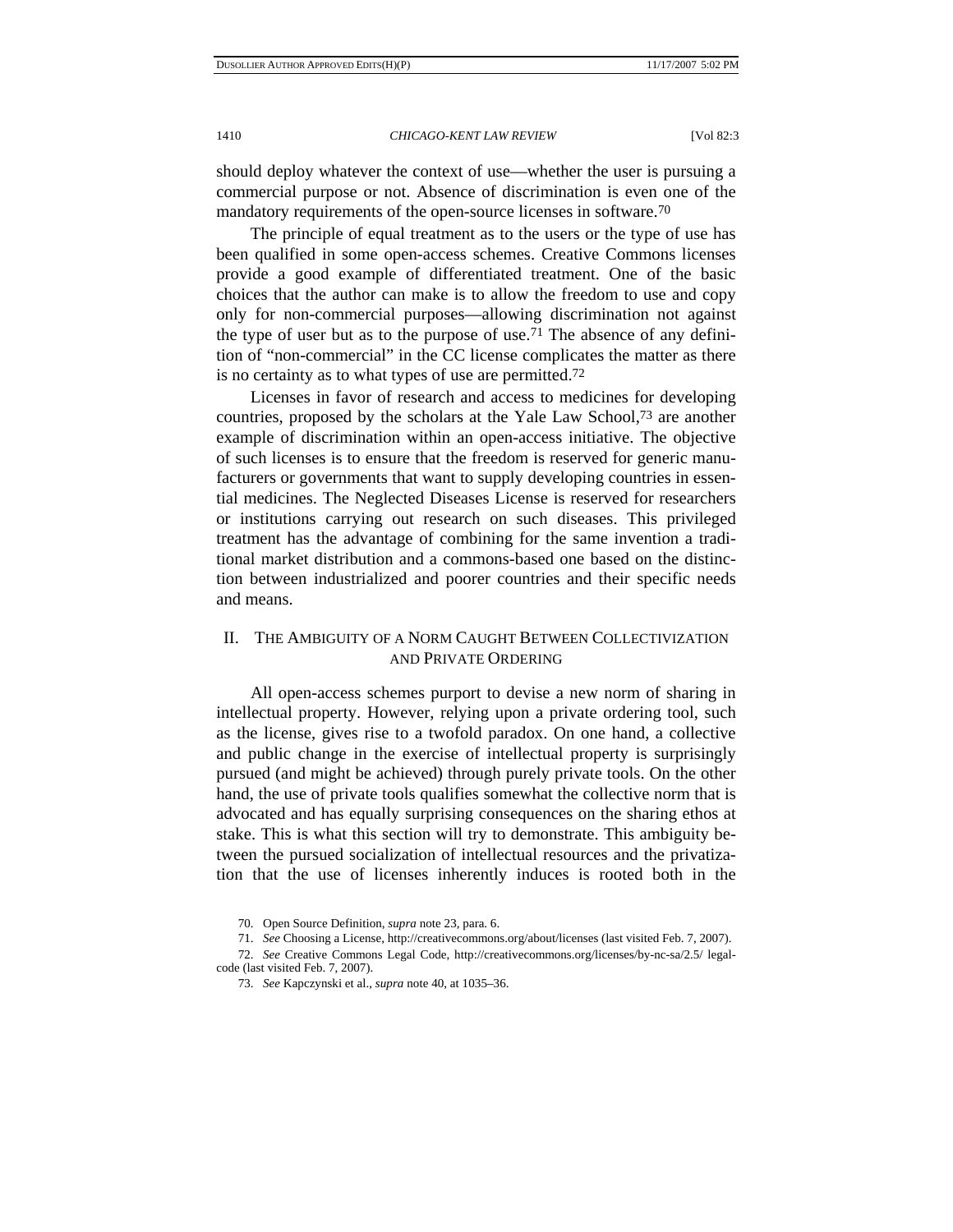ideology of sharing that the open-access movement advocates and in the legal mechanism that enables private ordering to obtain an almost public dimension—the copyleft mechanism.

# *A. The Ideological Norm of Sharing*

Open access as a political objective ultimately aims at changing social practices in copyright and patent laws.74 Its proponents are generally exceedingly critical of the expansion of intellectual property, which they consider to be overreaching and detrimental to the dissemination of culture, information, and the development of science and innovation. The new model they advocate for the exercise of intellectual property rights promotes free access to and use of works and inventions, so as to transform them into "commons," and to curtail copyright's and patent's overreaching and what they perceive as an increasing enclosure of the public domain. They offer "a model by which a network of independent but interconnected participants can choose to act—not to change the legal system, but to change their practices within it."75

All open-access projects are backed up by an ideological manifesto. Such manifestos are stronger in some projects such as in the GPL or Creative Commons licenses where the line between the use of copyright to achieve a commons agenda and the struggle against copyright itself is not always clear.76 Such an ideological ground is sometimes rejected by openaccess initiatives. One example is the foundation of the Open Source Initiative, which explicitly wanted to dissociate itself from the anti-copyright and anti-proprietary stance of Richard Stallman and the Free Software Foundation.

This ideological dimension is not as present in private ordering schemes that insist on expanding the intellectual property rights through DRM-based distribution models or constraining licenses. This ideal, lined with proselytism, is essential to deploying open-access schemes and convincing the rights owners to adhere.

This ideological foundation could also produce some subversive effects on intellectual property. The open-access licenses reenact copyright or patent laws in order to achieve another purpose. Exercising such exclusive

 <sup>74.</sup> Milton Mueller, Info-communism? A Critique of the Emerging Discourse of the Property Rights in Information, Address at Governance, Regulations, and Power on the Internet, Paris (May 27, 2005), *transcript available at* http://web.si.umich.edu/tprc/papers/2005/403/Info-Communism-Mueller.pdf.

 <sup>75.</sup> Kapczynski et al., *supra* note 40, at 1068.

 <sup>76.</sup> *See* Dusollier, *supra* note 13, at 278, 287.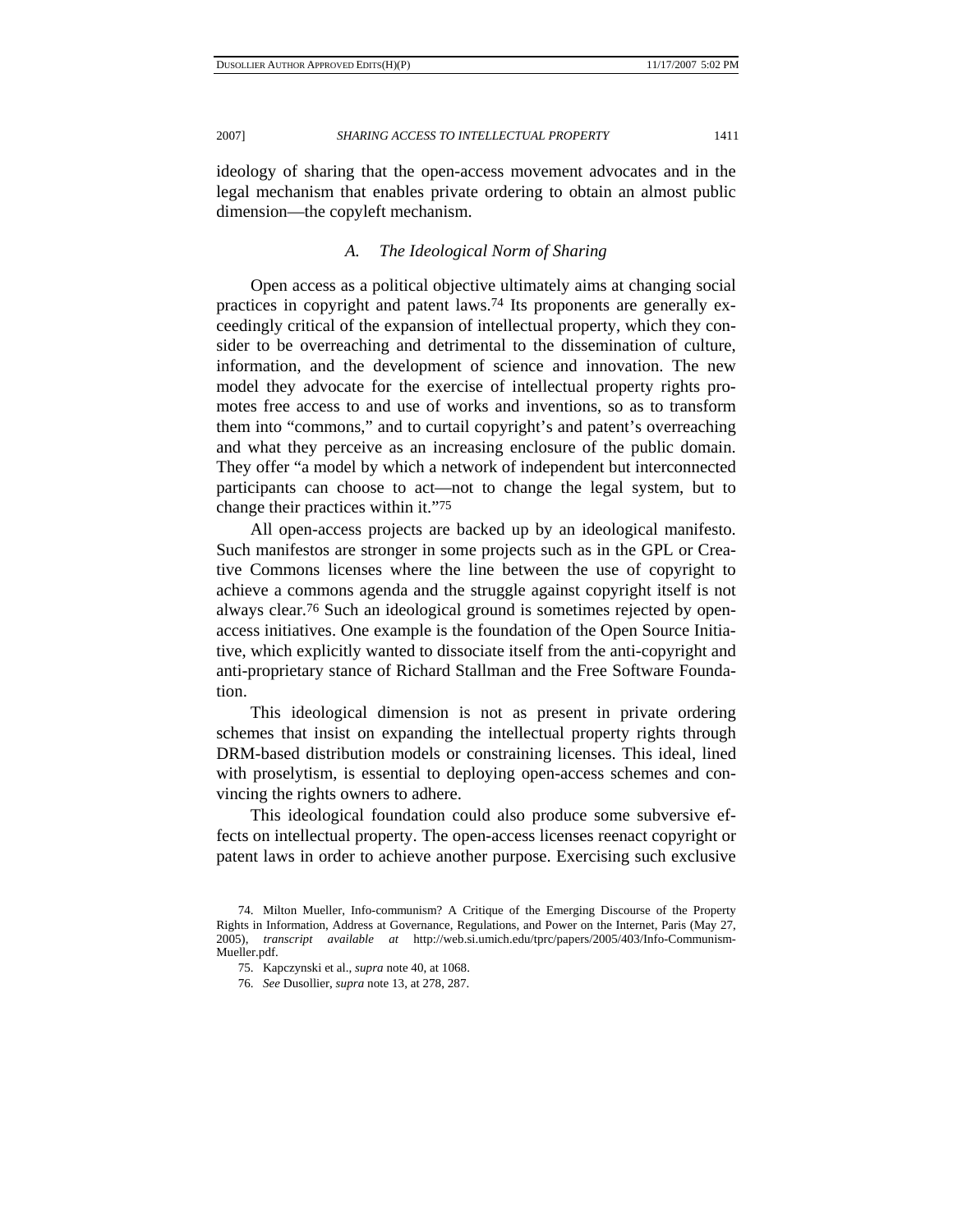rights differently from what has become the usual, and almost normative, way could succeed in proving the artificiality of the traditional discourse in IP that tends to depict the remuneration-based or control-centered model as the normal way of exercising copyright or patent rights. If that rhetoric is revealed as merely one choice amongst others, the imperative of making copyright or patent right an increasingly stronger instrument of control may well be undermined, which could ultimately resignify the meaning of intellectual property.

The development of the sharing norm that is promoted by commonsbased initiatives might be successful on two levels. The first level occurs in the ways individual rights owners feel they have to exercise their rights. At a higher level, the proliferation of such strategies might also change the law itself by inducing lawmakers to conform the law to such practices. This explains the twofold strategy that open-access promoters engage in. On the one hand, they deploy practical tools to enable sharing and marketing amongst creators and inventors. On the other hand, they lobby for legal changes of the IP regime.

The inherent limitation and weakness of the construction of the alternative norm of sharing comes from the private ordering nature of the norm. The socialization of the intellectual assets only occurs as a choice of rights owners who should be convinced by the ethics of the open-source movement. Therefore, it would be naïve to think that GPL, Creative Commons, or other similar licenses might change the exclusion-based practice of Microsoft, RIAA, Disney, Elsevier, Monsanto, or Genentech. As opposed to public ordering, open-access licensing does not bind all copyright or patent rightholders. The subjects of the copyleft "law" are limited to those who adhere to that specific model, the users of the works or inventions concerned, and, through the viral effect, possibly the improvers of such creations. The traditional law obliges all physical and legal persons in a territory. This shortcoming of the ideological construction of the openaccess movements results from the very use of private ordering tools.

Beyond the somewhat imperfect capacity to really constitute a norm outside of the parties directly involved, private ordering has also a symbolic meaning that should not be neglected. In a recent article, Niva Elkin-Koren criticizes the recourse of the Creative Commons to private ordering methods, using the following argument: Claiming property rights in creative works communicates a message that information is proprietary, that it always has an owner. It strengthens the perception of informational works as commodities which are subject to exclusive rights. It reinforces the per-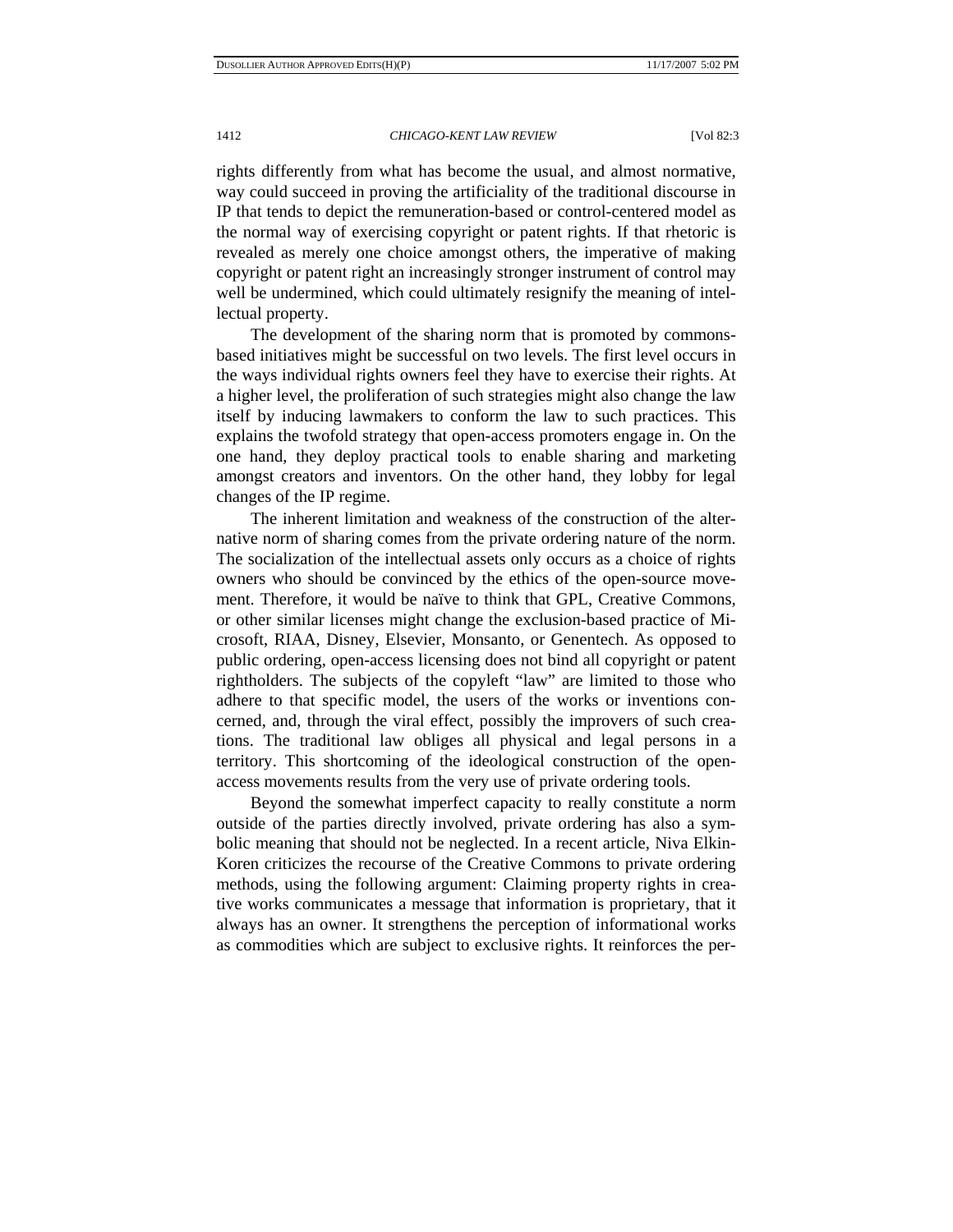ception that a license is always necessary, and that sharing is prohibited unless authorized.77

Her critique is valid for any open-access scheme based on licensing contracts. The narrative of property rights—backed up by contract—entails a logic of exclusion that seems to contradict the ideology of sharing that the commons-based projects promote. Niva Elkin-Koren further explains that the use of the licensing tool symbolically signals that reliance on contracts is a valid strategy in intellectual property which therefore aids the cause of private ordering for less innocuous purposes.

As I have written in another article dealing specifically with Creative Commons,78 one could be skeptical of a strategy that uses the same tools and means of the regime it tries to dismantle. Relying on the private ordering scheme of property rights and licensing contracts installs a logic of fencing in intellectual assets despite its intent to free such assets. This could have unintended consequences on the message and ideology conveyed by such commons-based initiatives.

That logic of exclusion explains the reluctance of the Human Genome Project to abide by the open-source principle, which would contradict (in their view) the inherent public nature of any information of the human identity. As the Nobel Prize winner and director of the Human Genome Project John Sulston said, "nobody has a right to control access to [our common heritage]" whether by an exclusive patent right, by contract, or by an access mechanism.79

The commodification enabled by open-access contracts is especially disturbing when such licensing is applied to items not protected by an intellectual property right, which is the case for unpatented genetic information or inventions that the inventor has decided not to patent, such as the information contained in the HapMap database or the know-how licensed by BiOS. In such a case, open-access strategy implies a form of exclusivity where intellectual property regimes—as devised by public ordering—do not apply.

One could argue that some form of exclusivity is precisely the purpose of the open-access regimes compared to a policy of putting works, inventions, or unprotected information into the public domain where further commodification is not prohibited at all. In a way, it is a pragmatic way of recognizing that the principle of the public domain does not work well to

 <sup>77.</sup> *See* Niva Elkin-Koren, *What Contracts Cannot Do: The Limits of Private Ordering in Facilitating a Creative Commons*, 74 FORDHAM L. REV. 375, 398 (2005).

 <sup>78.</sup> *See* Dusollier, *supra* note 13, at 282.

 <sup>79.</sup> Sulston, *supra* note 36, at 71.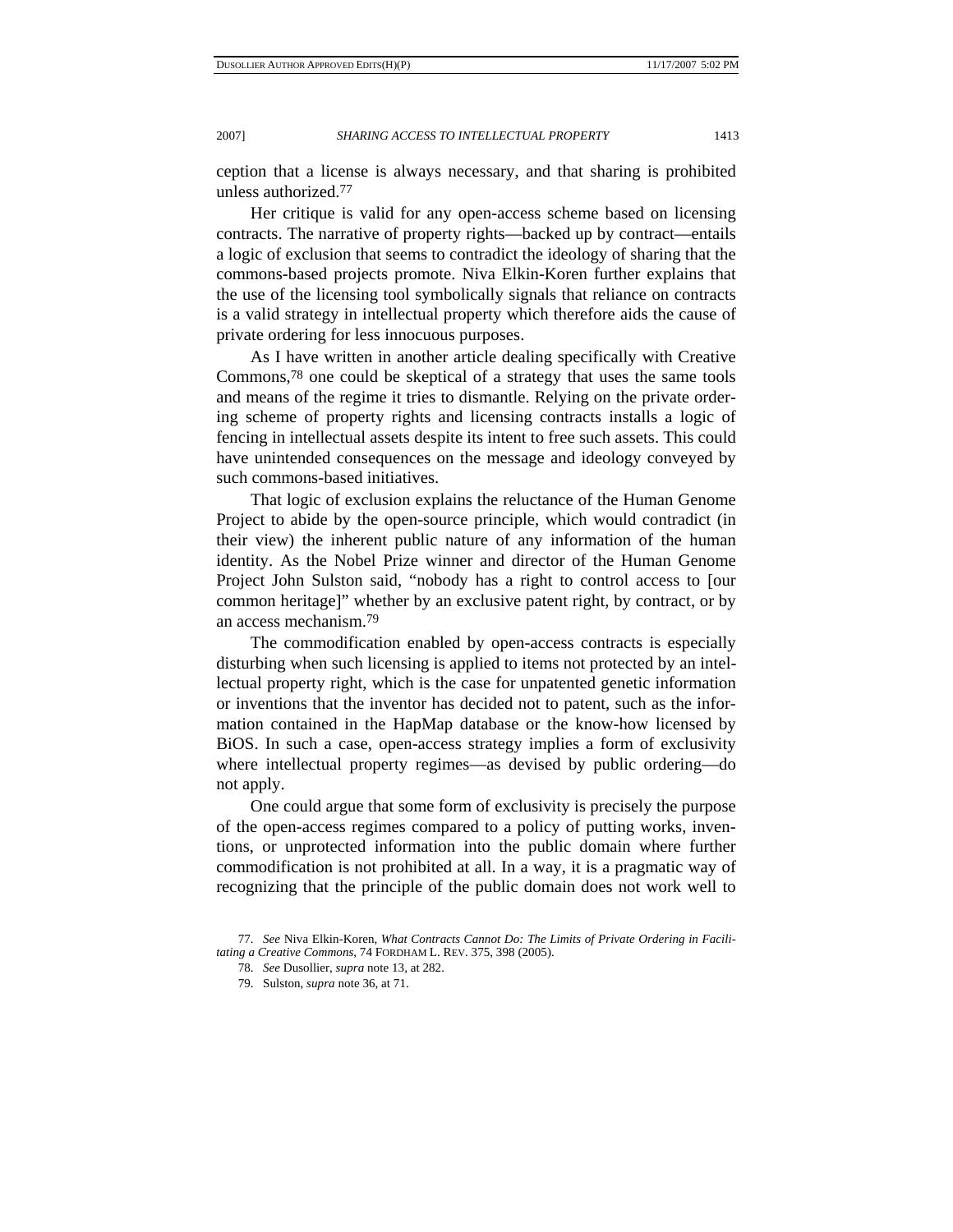ensure free availability of the resources contained therein, nor is it an effective buttress against their subsequent appropriation.80

# *B. The Copyleft Mechanism as the Legal Engine of the Sharing Objective*

The procedural nature of the norm built up by open-access initiatives relies on the so-called copyleft or viral effect, which effectuates—by a legal mechanism—the propagation ambition of the sharing ideology. Whereas the ideology itself is propagated by convincing people to adhere to its cause, the concrete working of the ideology is to construct a chain of successive contracts imposing the sharing principle at each stage. The copyleft effect enables the ideology of sharing to spill outside of the licensing parties and contaminate subsequent creations. The copyleft provision helps impose the sharing ethos to improvers of works or inventions, who are sometimes deprived of the choice of other distribution models when using open-source elements as building blocks of their own creation. The only choice they retain pertains to the elements they can use as primary material. A private company that does not want to adhere to the opensource model for its own software might well be advised to prevent its employees from integrating open-source elements in the construction of such software.

Even the choice of the elements to be used in the subsequent creation is not always possible. This is particularly true in the biotechnology sector where the possibility of inventing around a prior invention is rather constrained. If access to information regarding a specific genetic sequence is licensed under an open-access scheme and is not available elsewhere, the scientists working on the operation of such gene will have no choice but to redo the work of sequencing.<sup>81</sup> The mandatory character of the open-access mechanism is thus inversely proportional to the substitutability of the material governed by such licenses.

The viral nature of the open-source or open-access schemes is present in many licenses. Each person in the chain of distribution of open-source software—work licensed under a Creative Commons Share Alike or of data hosted in the HapMap database—is bound to propagate any improvements under the same licensing scheme. To make the virality of the open-source or open-access system work, a necessary feature of such contracts is to oblige the user to affix the license to such copies. The user then distributes

 <sup>80.</sup> *See* Séverine Dusollier & Valérie-Laure Benabou, *Draw Me A Public Domain*, *in* COPYRIGHT LAW: A HANDBOOK OF CONTEMPORARY RESEARCH (P. Torremans ed., forthcoming 2007).

 <sup>81.</sup> If the information is not patented but its access is only protected by contract.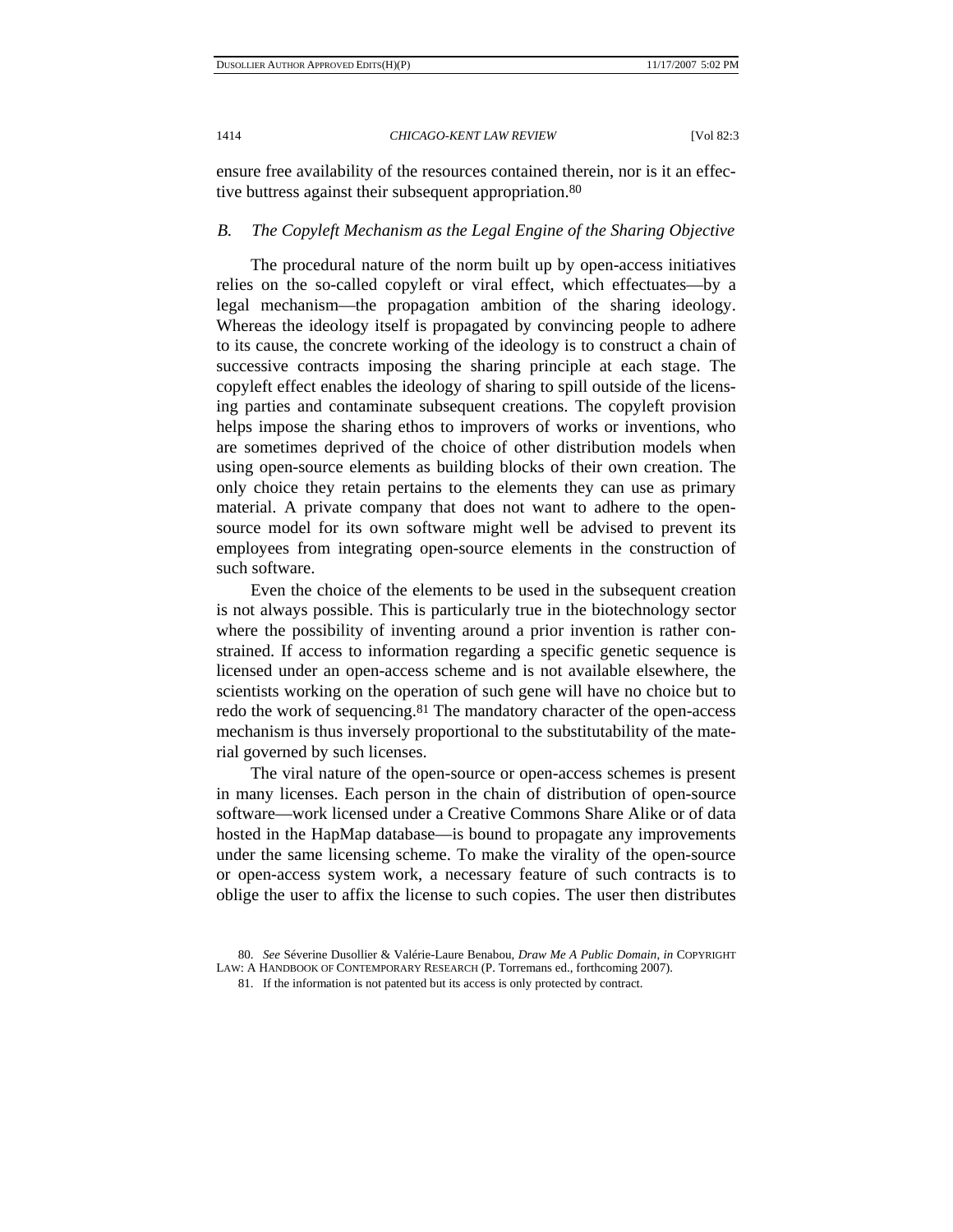copies of the work or improvements or modifications. As a consequence, any subsequent user will encounter the license when she desires to use the licensed material. As Margaret Radin has described this process, it is an "attempt to make commitments run with a digital object."82 In viral contracts, the terms of the contract accompany the work or software that is disseminated,<sup>83</sup> the contract runs with the digital asset, and the license is embedded in the object it purports to regulate. It goes as far as running with modified or improved versions of the work or software it primarily seeks to rule. Therefore, the copyleft transforms a mere private ordering effect normally applicable only to the parties to the private ordering tool (i.e., the contract)—into a feature applicable to the intellectual resource itself and to any user thereof. The protection transforms from contract to what oddly resembles a property right.

The contamination works in a slightly different way in open-source patenting where the copyleft effect or the reciprocal sharing is ensured through a mechanism of grant-back and not by a viral contract.84 This difference can be explained by the nature of the resources governed by such licenses. The assets in question are knowledge, data, or research tools that are usually not commercialized or distributed as commodities—at least not on a large scale—as software or music can be, but assets for which access thereto forms the core of the licensing contract. Those are also not types of assets which could be subject to mass-market licenses since they are aimed at some specialists only. Therefore, it is more difficult to envision in that case that the license would run with the asset. Rather than being depicted as a viral phenomenon occurring in a long list of successive contracts, opensource patenting—at least in the examples of the BIOS licenses or in the proposals for an Equitable Access or Neglected Diseases License—is more akin to the management of goods in a commons pool resource. Commonspool resources can be defined as "substractable resources managed under a property regime in which a legally defined user pool cannot be efficiently excluded from the resource domain."85 Examples are the management of Antarctica or of sea resources. The typical trait of such commons-pool resources is that the bundle of rights to use such resources is collectively

 <sup>82.</sup> Margaret Jane Radin, *Human, Computers, and Binding Commitment*, 75 IND. L.J. 1125, 1132 (2000).

 <sup>83.</sup> This is particularly true in Creative Commons where the process of creating the license whose basic terms have been chosen by the author is completely automated and a digital code version of the license is provided to be affixed to the work. The product of the license is offered with the product of the work.

 <sup>84.</sup> Or a reverse grant-back as preferred by Sara Boettiger and Dan L. Burk. *See* Boettiger & Burk, *supra* note 16, at 228.

 <sup>85.</sup> SUSAN J. BUCK, THE GLOBAL COMMONS: AN INTRODUCTION 5 (1998).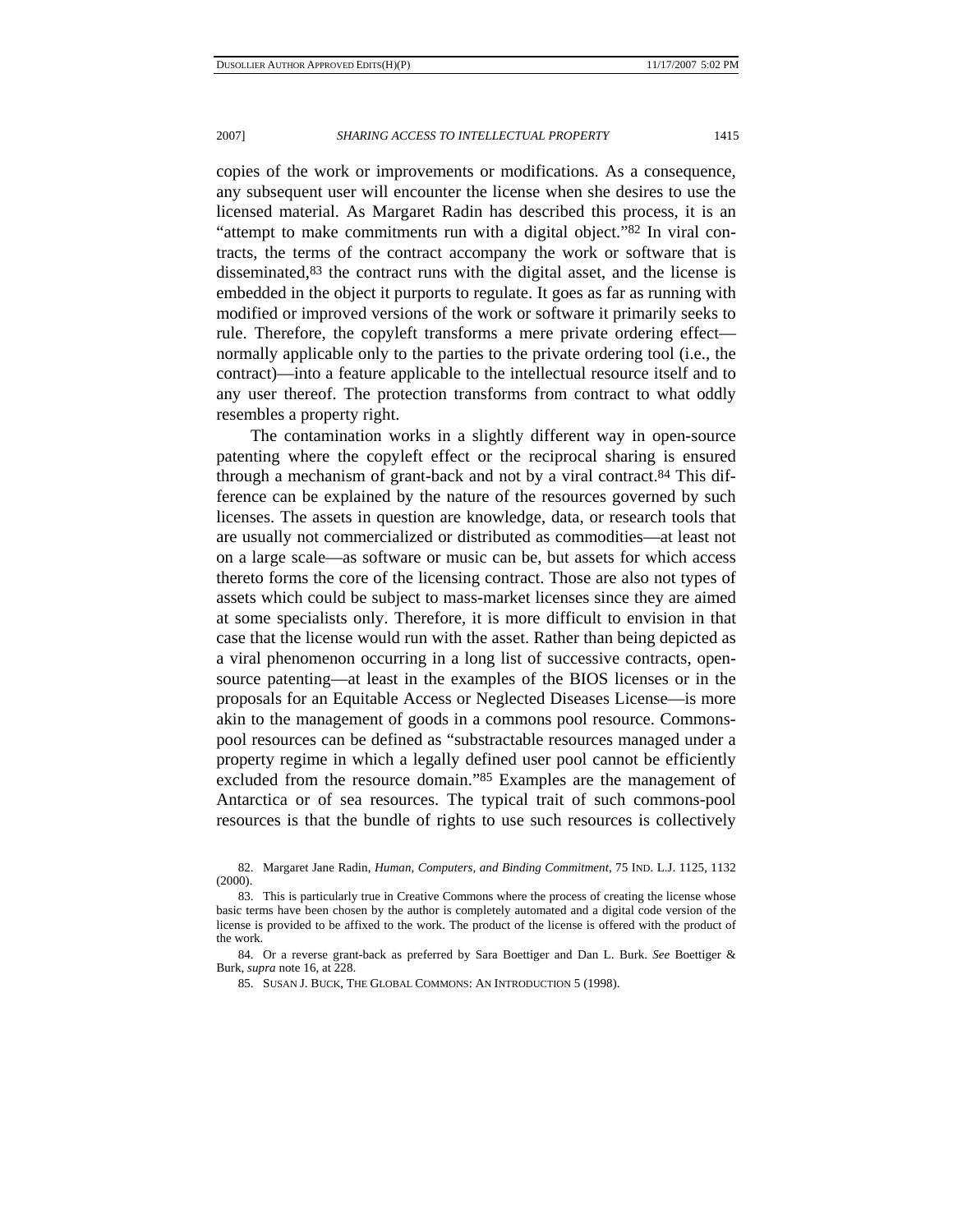enjoyed by defined users—members of the pool—who cannot be excluded from the resource domain.86 As in the copyleft feature of open-access licenses, a commons pool resource generally includes a set of rights defining access to and use of the resources,  $87$  and therefore also relies upon private ordering. It differs from the virality in the sense that the obligation to share is more strictly related to the persons entering the pool through their access to the resource than being an inherent element of the resource that imposes itself on any recipient of that resource. Yet, it has a similar effect because it facilitates setting up reciprocal sharing and self-perpetuating commons. The legal entitlement is also related to the good rather than strictly attached to the contract and contractual parties.

# *C. The Efficiency of the Copyleft in Norm Making*

The extent and success of such a procedural contamination, whether by copyleft or grant-back mechanisms, requires that the chain of contracts distributing copies of the work, invention and improvements, or derivative works not be broken at some stage. Continuity enables the open-access feature to smoothly propagate beyond the first contract. It will depend on three factors: (1) the scope of the virality based on the definition of the derivative products to be contaminated, (2) the legal validity of the copyleft effect, and (3) the effective compatibility between the licenses.

# 1. The Scope of the Viral Effect

In open-access licenses that contain a copyleft effect, the contamination of the openness will normally apply to improvements or modifications made to the object governed by such licenses. In other words, integrating part of copyleft-licensed resource into a larger work or invention entails the spreading of this license to the whole. How small the integrated part should be to trigger this contamination is a question on which will depend the effectiveness of the viral mechanism to impose the norm of sharing beyond the strict limits of the first contract.

A key issue is to define the subsequent or derivative products that will be subject to the open-access principle. It seems reasonable to look to the interpretation of such notions in copyright or patent laws. Copyright laws sometimes define "derivative work." For instance, § 101 of the U.S. Copyright Code states that a derivative work is "a work based upon one or more

 <sup>86.</sup> *Id.*

 <sup>87.</sup> *See* Edella Schlager & Elinor Ostrom, *Property-Rights Regimes and Natural Resources: A Conceptual Analysis*, 68 LAND ECON. 249, 250 (1992).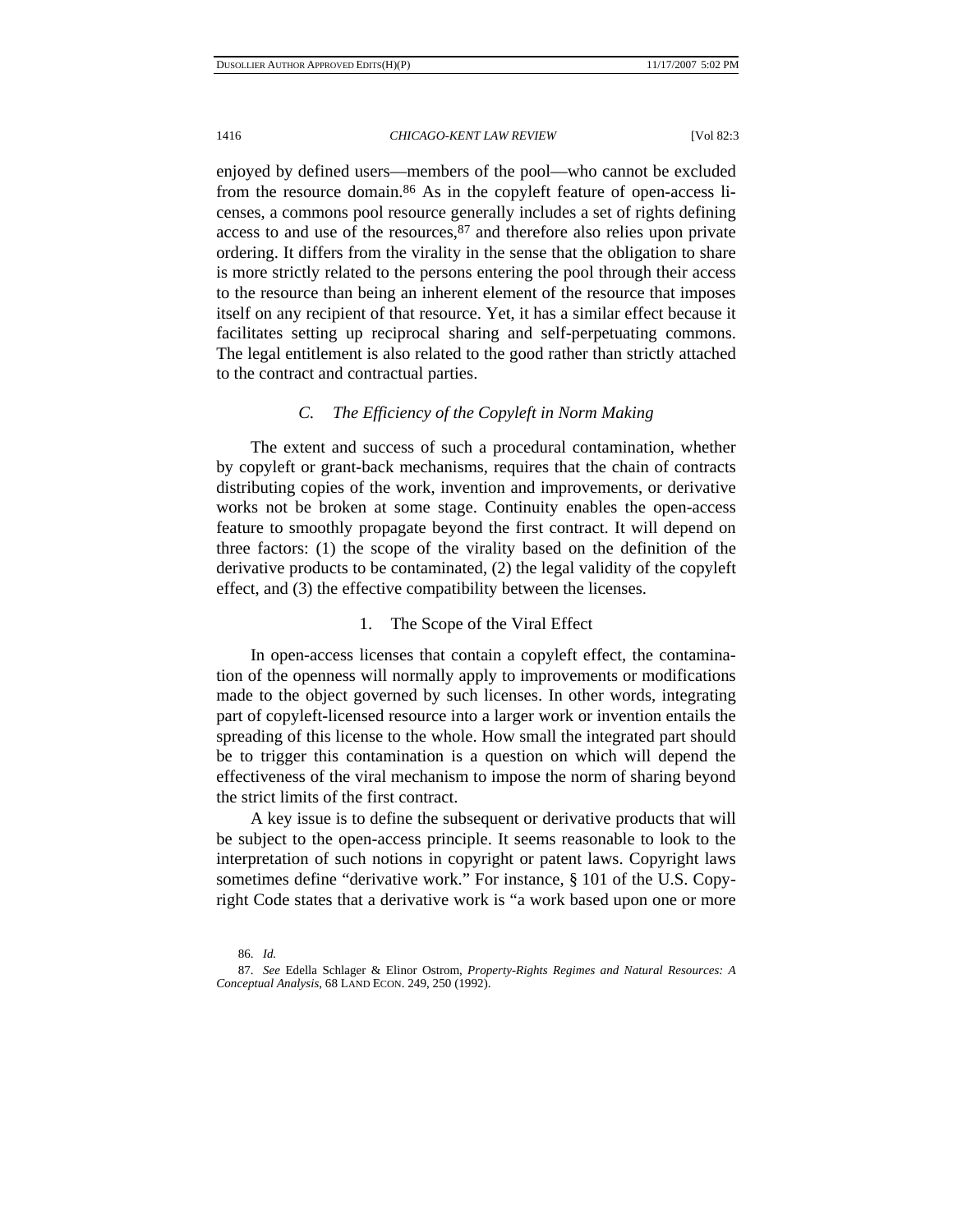preexisting works, such as a translation, musical arrangement, dramatization, fictionalization, motion picture version, sound recording, art reproduction, abridgment, condensation, or any other form in which a work may be recast, transformed, or adapted,"88 including works consisting of editorial revisions, annotations, elaborations, or other modifications when such modifications are sufficient to create a new original work. In contrast, the French Code of Intellectual Property defines a derivative work, or "composite work," ("oeuvre composite") as "a new work in which a preexisting work is incorporated without the collaboration of the author of the latter."<sup>89</sup>

This definition is also valid in other authors'-rights countries. The definition indicates that there is a derivative work as soon as any copyrighted (i.e., formal and original) aspect of the primary work is integrated—modified or not—into a new creation that should itself be copyrightable. In copyright the author of the primary work enjoys the right to control the making of derivative works based on her own creations since such a derivative creation is a reproduction of her work. This constitutes the justification of the copyleft effect: the primary author can impose a free distribution of the derivative work only as a condition on the secondary author's right to carry out such derivative work in the first place.

So justified, the copyleft should logically reach only the works that can be qualified as derivative under the copyright law. However, the matter is sometimes more intricate. The problem notably arose in open-source software and particularly in the GNU General Public License ("GPL"). The GPL is deemed to embed a rather extended copyleft principle. In its version 2.0., currently in use, the GPL states that any work "that in whole or in part contains or is derived from the Program or any part thereof [shall] be licensed as a whole at no charge to all third parties under the terms of this License."90 On the face of it, this language seems consistent with the definition of a derivative work under copyright law to which the definitional section of the license refers. Modifications of the code of a GNU GPLlicensed program or integration of such code into other software would definitely be considered derivative works subject to the copyleft provision. Yet, according to some commentators, the GNU GPL will also apply to the software that merely links to a GNU GPL-protected element such as a plug-in, a library, or any other routine. Libraries are a sort of toolbox for

 <sup>88. 17</sup> U.S.C. § 101 (Supp. IV 2004).

 <sup>89.</sup> Law No. 96-564 of July 25, 1996, Journal Officiel de la Republique Francaise [J.O.] [Official Gazette of France], Dec. 26, 1996, *translation available at* http://195.83.177.9/code/ liste.phtml?lang=uk&c=36&r=2495.

 <sup>90.</sup> GNU General Public License Version 2 (June 1991), http://www.gnu.org/licenses/gpl.txt (last visited Feb. 13, 2007).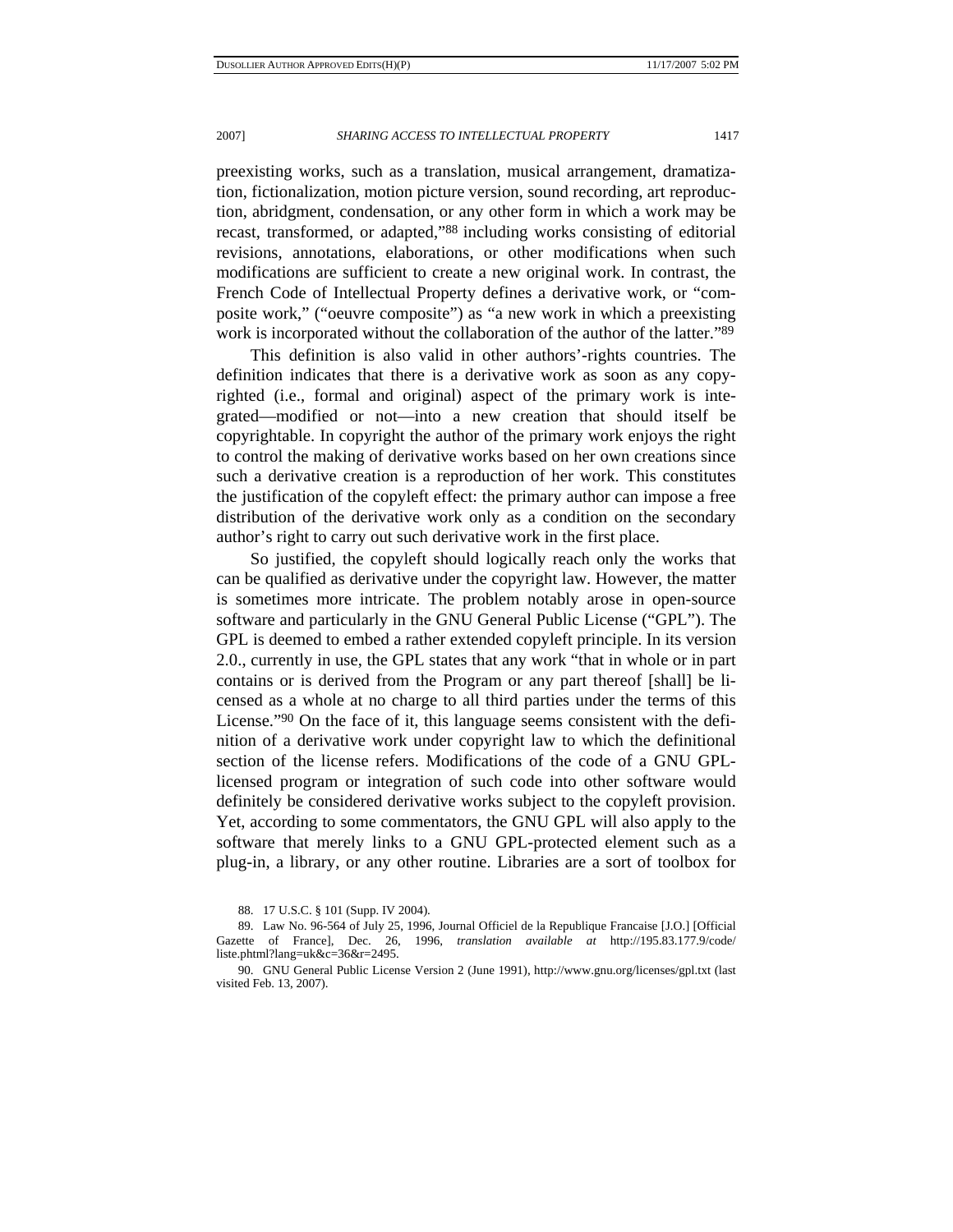software. They are subprograms that provide code or data to software in order to perform certain tasks. Data contained in libraries are usually not copied in the main software but remain in a separate file on disk and are called upon when needed through a process called dynamic linking. The Free Software Foundation (the think tank of the GPL) assumes that even a program that merely links with a GPL-ed program is derived from the program and must therefore be licensed under the GPL in order to comply with its terms and conditions.91 This is confirmed on their website where they recommend the use of a lesser copylefted license, the LGPL (more adapted to libraries), precisely to avoid this contamination through linking.92

One can reasonably doubt such an extensive expansion.<sup>93</sup> Theoretically, a dynamic linkage between two programs is only an incidental contact and does not amount to a modification or integration of the code. Hence, it does not constitute a derivative work under copyright law. The only reproduction of code that is made through dynamic linking occurs in the RAM of the computer where both programs are "merged." But this incidental reproduction does not suffice to form a derivative work, namely because of a lack of fixation.

The notion of derivative works to which the share-alike principle applies in homonymous Creative Commons licenses simply refers to the definition appearing in the U.S. Copyright Act. Consequently, this notion should be construed with reference to the case law applying the notion of a derivative work, which could raise additional problems when different laws are applied.

The issue might be even more complicated in open-source patenting since there is no similar concept of a derivative work. Indeed, the holder of a dominant patent cannot prohibit or control the making of improvements to her invention. She can only exercise her patent if the primary invention she holds rights to is used in the invention process and/or in the commercialization of the improved product, which will not be always the case.94 Even if the primary invention is used in the improvement, the improver can, in some countries, get the right to use the dominant invention through

 <sup>91.</sup> Richard Stallman, Why You Should Not Use the Library GPL for Your Next Library, http://www.fsf.org/licensing/licenses/why-not-lgpl.html (last visited Feb. 7, 2007).

 <sup>92.</sup> *Id.*

 <sup>93.</sup> For a thorough analysis of this issue, see Philippe Laurent, *Logiciels Llibres et Droit D'auteur: Naissance, Titularité et Exercice des Droits Patrimoniaux*, *in* LES LOGICIELS LIBRES FACE AU DROIT 77–86 (2005); *see also* LAWRENCE ROSEN, OPEN SOURCE LICENSING: SOFTWARE FREEDOM AND INTELLECTUAL PROPERTY 115 (2005), *available at* http://www.rosenlaw.com/oslbook.htm; Jason B. Washa, *Open source, Free Software, and the General Public License*, COMPUTER & INTERNET LAW., Mar. 2003, at 20, 22.

 <sup>94.</sup> Boettiger & Burk, *supra* note 16, at 226–27.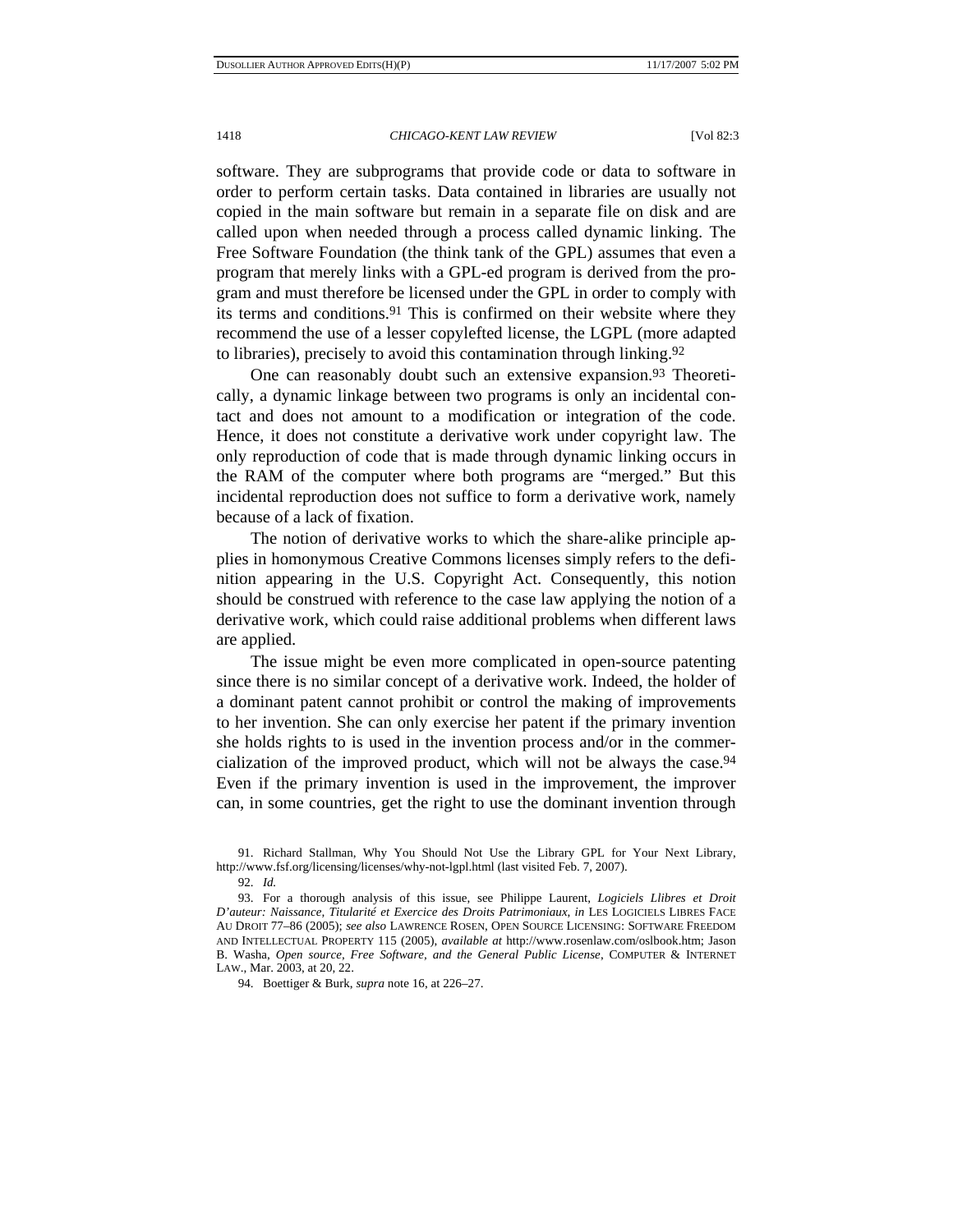a compulsory license on some conditions. This demonstrates that patent law deviates from the expansionist logic of the derivative works in copyright law. This suggests that the copyleft device embedded in open-source patent licenses does not actually rely on an exclusive right but is closer to a contractual restriction.95 This is even more true for licenses applicable to unpatented information or inventions, such as the HapMap licenses.

This might explain why, in the existing proposals or licenses for opensource patenting, the copyleft effect is replaced by a softer version, i.e., the grant-back mechanism. As noted earlier, instead of setting up a contamination process—whose justification is weaker in the patent field—the grantback mechanism avoids the debate by organizing a commons-pool regime gathering all users (and possible improvers) of the invention.

Whether based on a strict copyleft method or on a grant-back system, the notion of improvements could be defined in the contract to determine what triggers the grant-back or copyleft obligation.<sup>96</sup> If the license covers a patented invention, improvements can also be determined by looking at the patent claims concerned. The BiOS license defines the improvements subject to its grant-back provisions as

any improvement to the IP & Technology made or discovered by or for BiOS LICENSEE or any party to which BiOS LICENSEE has granted a sublicense, comprising—without limitation—methods, compositions, know-how, statistically significant or repeatable observations, or protocols, which (1) is a Plant Enabling Technology improving or increasing the effectiveness, efficiency, applicability, or value of the IP & Technology from which it is derived, or (2) but for the terms of this License Agreement cannot be used without infringing a valid claim in an unexpired Licensed Patent, unless (1) developed without any use of the IP & Technology, or (2) existing as of the Effective Date of this Agreement or any specifically related Materials Transfer and Non-Disclosure Agreement, whichever is earlier, or (3) not relevant to the general use of the IP & Technology as a Plant Enabling Technology and relevant or applicable solely for production or use of a BiOS Licensed Product, or (4) consisting entirely of a confidential formula, pattern, process device, information, or compilation of information that is actively maintained as a proprietary trade secret for use in BiOS LICENSEE's business by obligation of confidentiality and by other reasonable efforts of BiOS LICENSEE such as would be defined as suppression or concealment imposing a statutory bar against patenting by the United States Patent Office.<sup>97</sup>

 97. CAMBIA BiOS License for Plant Enabling Technology, § 1.7, http://www.cambia.org/daisy/ PELicense/751/1169.html (last visited Feb. 7, 2007).

 <sup>95.</sup> Opderbeck, *supra* note 13, at 200.

 <sup>96.</sup> *See also* Boettiger & Burk, *supra* note 16, at 227–28 (recommending distinguishing patent improvements and separate application technologies that should not be encompassed by the grant-back mechanism).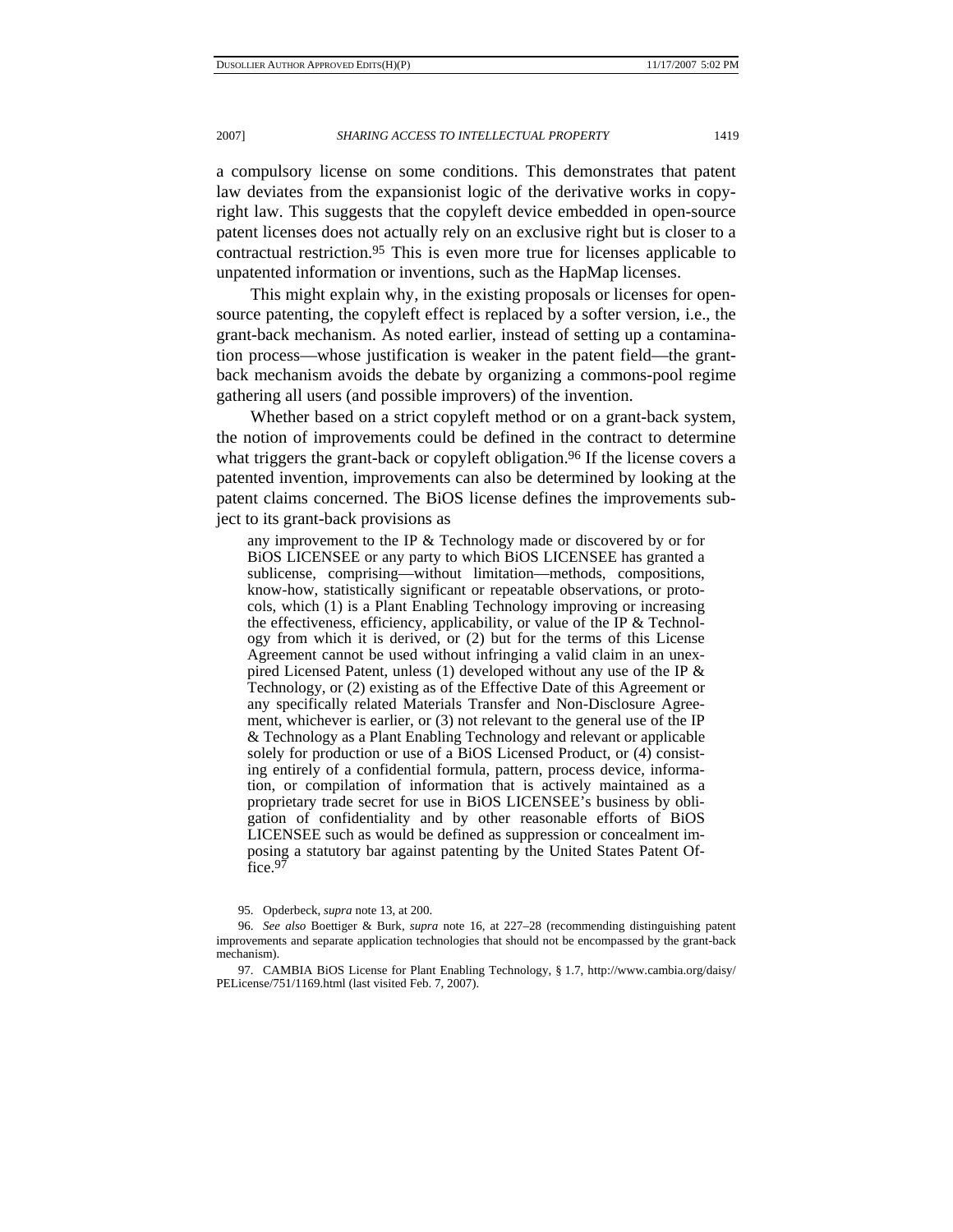This is a rather complicated and unclear definition that does not help much to ascertain the scope of the grant-back mechanism and the scope of the sharing norm. Improvements are said to include unpatented assets such as methods or know-how, which is a significant departure from the scope of a possible infringement of the patented invention primarily licensed under BiOS's terms. However, the definition endeavors to stay in line with what could be considered as a patent infringement.

The same provision adds that the licensee can also decide to consider as an improvement any other invention that she wishes to share under the BiOS pool. Here, the viral effect comes into play without any reference to an improvement of the patent but solely as a result of the will of the licensee, which triggers the application of the "patent-left" regime to a new object independent from the licensed patent. The contamination in that case happens by mere ideology.

The HapMap license deals with genetic information (the haplotypes) not likely to be protected by copyright and not likely to be patented since they are publicly divulged. Based on a copyleft principle, the license requires that the open-access principle apply to the further distribution of the data and to any claim in a use of the information contained in the HapMap database. But this copyleft obligation cannot rest upon the notion of derivative works or improvements to an existing patent. In contrast, it relies upon the sole contractual obligation, making it a pure private ordering process.

As a brief conclusion on that point, one could reiterate that the ambit of the copyleft contamination will thus depend on the definition—both legal and contractual—of the derivative works and of patent improvements. Where the open-access license deviates from the legal definition, its legal ground for extension beyond the mere contract is solely based on private ordering. The "public" character that the copyleft will gain as a norm will only be valid when self-perpetuation takes place within the powers granted by copyright or patent laws in modifications of the work or invention.

# 2. The Legal Enforceability of the Viral Effect

Open-source licensing can propagate along a chain of successive contracts only if each contract is enforceable against its parties.98 For example, let's suppose that *A* licenses the software she created under a GPL license. *B* gets access to the software and distributes copies under the GPL. *C* gets access to those subsequent copies. *C* modifies the software and distributes

 <sup>98.</sup> *See* Andrés Guadamuz González, *Viral Contracts or Unenforceable Documents? Contractual Validity of Copyleft Licences*, 26 EUR. INTELL. PROP. REV. 331 (2004).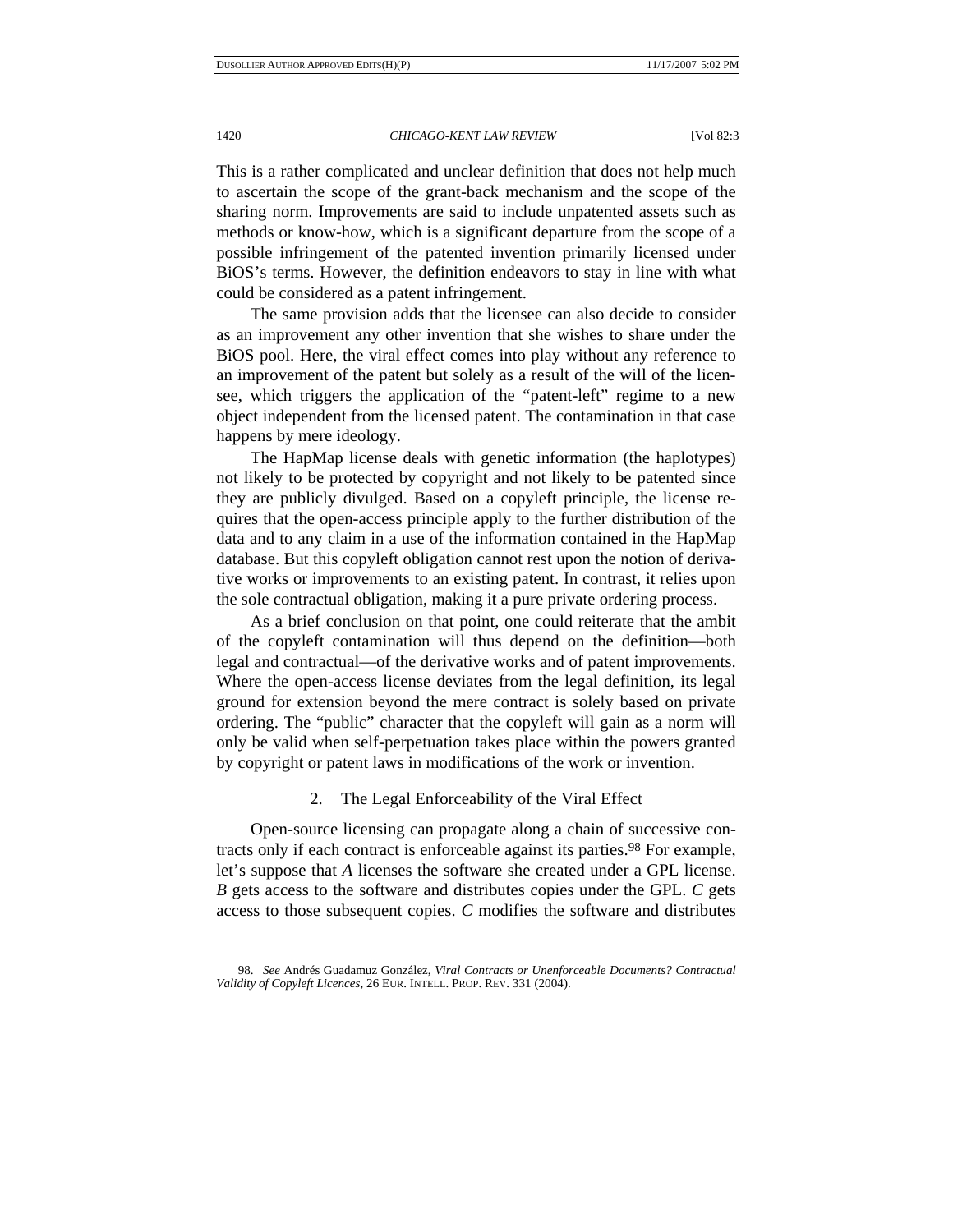the derivative software under a proprietary scheme and does not provide access to the source code. In order for the obligation to offer the source code to be imposed on *C*, *C* must be a party to the GPL license. When the software is redistributed many times, that chain of successive contracts, each link of which has to be legally ascertained, becomes even more complex.

The architecture put in place in most open-access licenses, at least in open-source software and Creative Commons, is not based on sublicensing but on a more intricate system. The licensor (*A* in the example mentioned above) grants to any licensee (*B*) the right to copy and distribute the work to third parties and requests that a copy of the license accompany the copy of the work. But the contract conferring the same rights to any new user of the work (third party to the first contract or  $C$ ) is entered with the first licensor or author of the work (*A*), not with the licensee who stands earlier in the chain of distribution. When the work is modified, the licensee is obliged to confer a similar license to subsequent users but only as to her modifications—the primary work remains governed by the first license. To summarize, a threefold operation occurs when redistributing a work or software licensed under a copyleft scheme. The licensee, *B*, transfers a material copy of the program to *C* who receives a license from *A*, the original author of the program, and a license from *B* for the possible modifications. *C* can be legally bound by the open-access contractual system if the contract entered with *A* as well as the contract entered with *B*, if a derivative work is concerned, are enforceable against her. Two (or even more depending on the length of the chain of distribution and modification of the work) contracts are thus relevant even though the question of their enforceability against the user of the work can be stated in the same terms.<sup>99</sup> The copyleft mechanism makes things simpler by imposing the provision of the license with the software, when redistributed, and by requiring that any modification be governed by the same license.

Some commentators solve the issue of enforceability by arguing that the open-source license is not a contract but a unilateral act of consent by the right owner. Such an analysis might be valid as far as the provisions granting rights of use to the user are concerned. Indeed, because such provisions only cover the exercise of the exclusive right of copyright or patent,

 <sup>99.</sup> I leave aside the interesting question as to whether *C* can sue *B* for not providing the source code to her, where the sole contract imposing such a provision is entered between *A* and *B*. That question can be addressed by reference to the concepts of privity under common law or to that of *stipulation pour autrui* in civil law countries. *See id.* at 336; Yorick Cool, *Aspects Contractuels des Licences de Logiciels Libres: Les Obligations de la Liberté*, *in* LES LOGICIELS LIBRES FACE AU DROIT, *supra* note 93, at 155.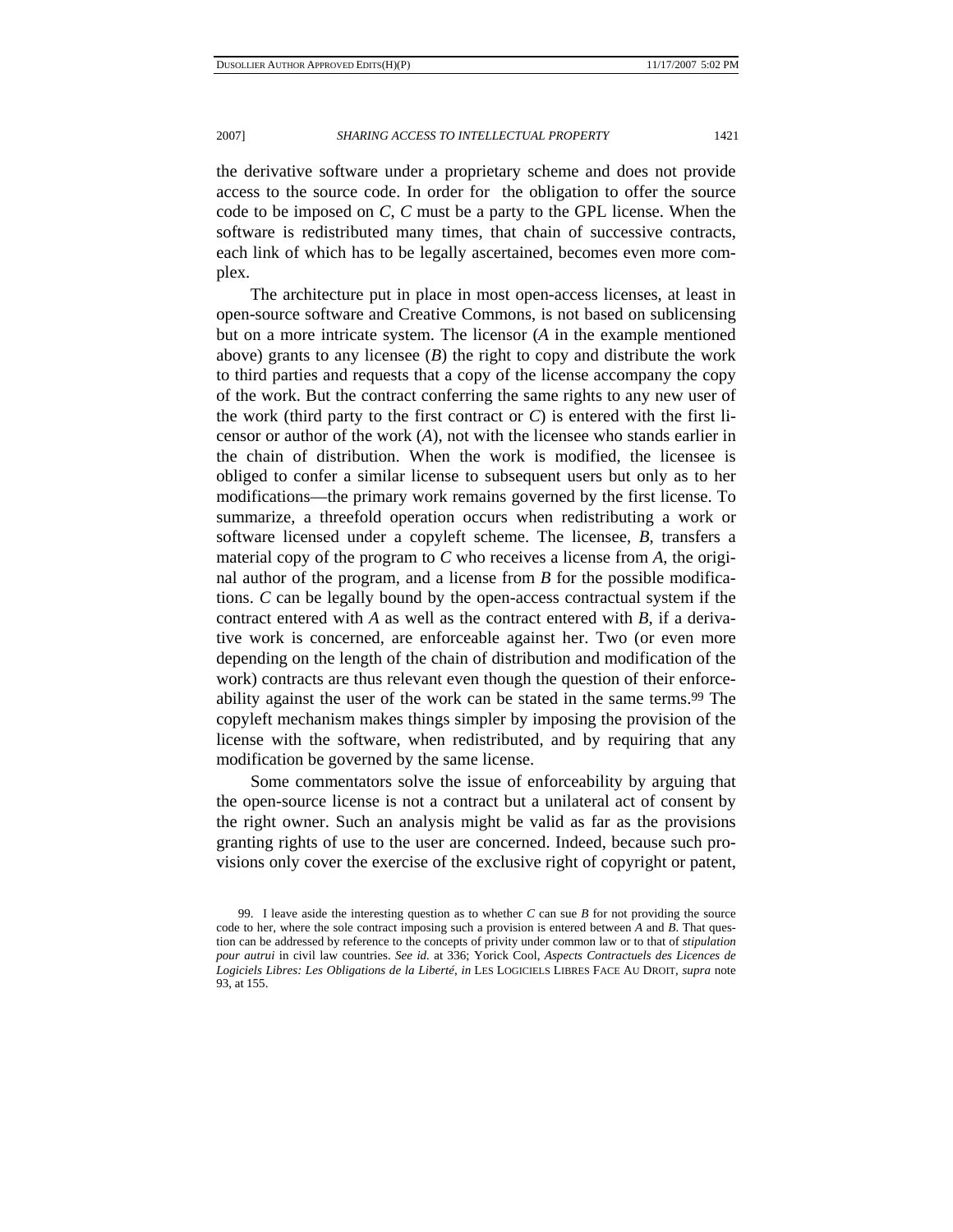they do not require the consent of the user. This explains section 9(5) of the GPL (in its draft version 3), which provides that "you are not required to accept this License in order to receive or run a copy of the Program. . . . However, nothing else grants you permission to propagate or modify the Program or any covered works."100 Such a provision explains how the open-source model conceives the enforceability of its licenses—by relying upon the copyright protection. It is true that lacking the acceptance of the license, the copy or distribution of the software amounts to an infringement. Users of copylefted works should thus be encouraged to accept the license to fully enjoy the freedoms conferred therein.

However, the enforcement of the license cannot solely rely on the erga omnes opposability of the intellectual property rights. Some obligations or rights arising from the open-access license do not rely at all on a copyright or patent right. This is true in the case of the no-warranty clause or provisions dealing with the termination of the contract. For such provisions, the contract has to be enforceable against licensees. Limiting the warranty of the user, especially where she is a consumer protected by legal mandatory provisions—as is the case in the European Union—cannot result from a mere unilateral act. Similarly, the validity of the unilaterally imposed obligations on a third party, such as the obligation to provide the source code, is rather dubious.

Besides, the enforceability of the license is particularly crucial when its object is not protected by an intellectual property right, such as the licenses governing some genetic databases. The rights and obligations are in that case completely dependent on the existence and validity of the contract. Rules of consent or privity will thus apply to determine whether the license has been accepted and is enforceable.

The enforceability of open-source licenses is somewhat uncertain when the use or distribution of the licensed object is deemed to constitute acceptance of the license, such as in the case of the Creative Commons licenses<sup>101</sup> or in the GPL.<sup>102</sup> This acceptance system is close to that of shrinkwrap licenses whose enforceability has only been implicitly recog-

 <sup>100.</sup> Discussion Draft 2 of Version 3 of GNU General Public License § 9(5) (July 27, 2006), http://gplv3.fsf.org/gpl-draft-2006-07-27.txt (last visited Feb. 12, 2007). A similar provision appeared in the HapMap License which is copied verbatim from the GPL.

 <sup>101.</sup> The Preamble of the Creative Commons License provides that "by exercising any rights to the work provided here, you accept and agree to be bound by the terms of this license. The licensor grants you the rights contained here in consideration of your acceptance of such terms and conditions." Creative Commons Legal Code, *supra* note 72.

 <sup>102.</sup> Section 9(5) of the GPL (draft version 3) says that "by modifying or propagating the Program (or any covered work), you indicate your acceptance of this License to do so, and all its terms and conditions." Discussion Draft 2 of Version 3 of GNU General Public License, *supra* note 100, § 9(5).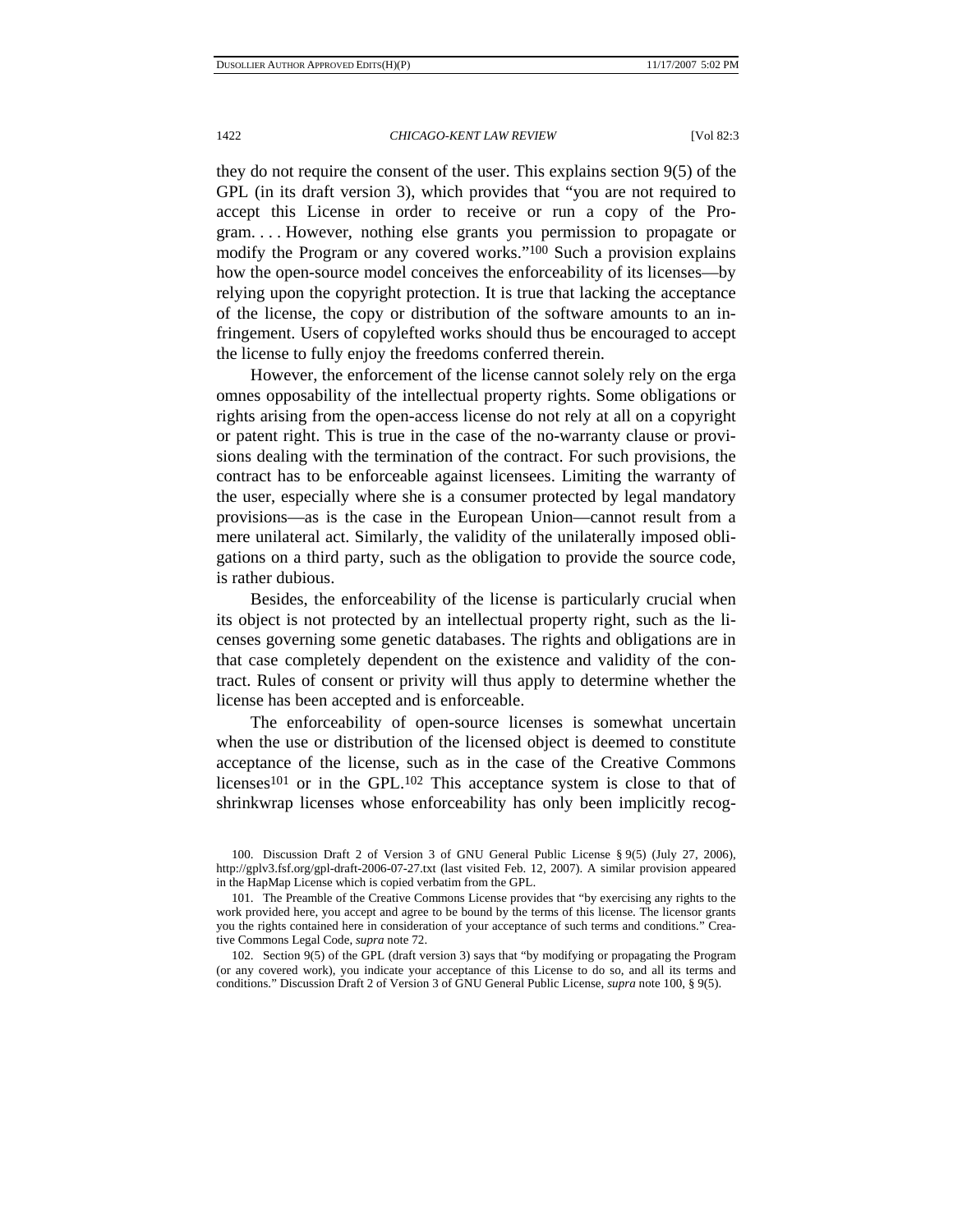nized by some case law. In civil law countries, the acceptance of terms and conditions can only be based on the certainty (1) that the licensee had the opportunity to read these terms and conditions and (2) that she agreed with the latter. The mere fact of using the licensed object, modifying it, or distributing it does not mean that the user is aware of all the terms and conditions and has accepted them. When access to the covered work is dependent on the acceptance of the contract—by a click-wrap process (like in the case of the HapMap license where assent to the contract by a clickmouse was a required step before entering the database<sup>103</sup>)—consent to the license might be more easily proved. In other cases, one can infer a tacit acceptance of the license from the fact of using, modifying, and distributing the work subject to the license in some circumstances, particularly if one can prove that the licensee has had the opportunity to become aware of the license's terms. However, this must be assessed on a case-by-case basis. The BiOS licenses avoid this criticism by requiring the signed agreement of the licensees to the contract.104

Consequently, the contractual system put in place in open-access schemes does not necessarily ascertain the consent to the successive licenses, even though open-source and copyleft licenses have been enforced by some courts. One German court has applied the GPL license,105 affirming that the terms and conditions of the GPL were part of the contract—as general terms and conditions would be—by the simple fact that a reference was made to a publicly available web page.

In the Netherlands, the proviso of the Creative Commons stating that the exercise of rights to the work entails the acceptance of the license has been held valid, particularly due to the fact that the infringer was a professional who should have checked the terms of the license.106 Reproducing a picture licensed under a Non-Commercial License in a commercial newspaper was therefore considered to be an infringement of the copyright and a breach of the contract itself.

Both decisions dealt only with the existence of an infringement of the rights of the author when reproducing the work without complying with the conditions of the license. To my knowledge, there has never been a case where a provision of the license, not relying on the intellectual property

 <sup>103.</sup> *See* HapMap Data Access Policy, *supra* note 37.

 <sup>104.</sup> *See* CAMBIA BiOS License for Plant Enabling Technology, *supra* note 97.

 <sup>105.</sup> Landgericht München I [LG] [Munich District Court], May 19, 2004, No. 21 O 6123/04, *translation available at* http://www.jbb.de/judgment\_dc\_munich\_gpl.pdf.

 <sup>106.</sup> Curry/Audax, Kort Geding [KG], [District Court], Amsterdam, Mar. 9, 2006, *available at* http://zoeken.rechtspraak.nl, *translation available at* http://mirrors.creativecommons.org/judgements/ Curry-Audax-English.pdf.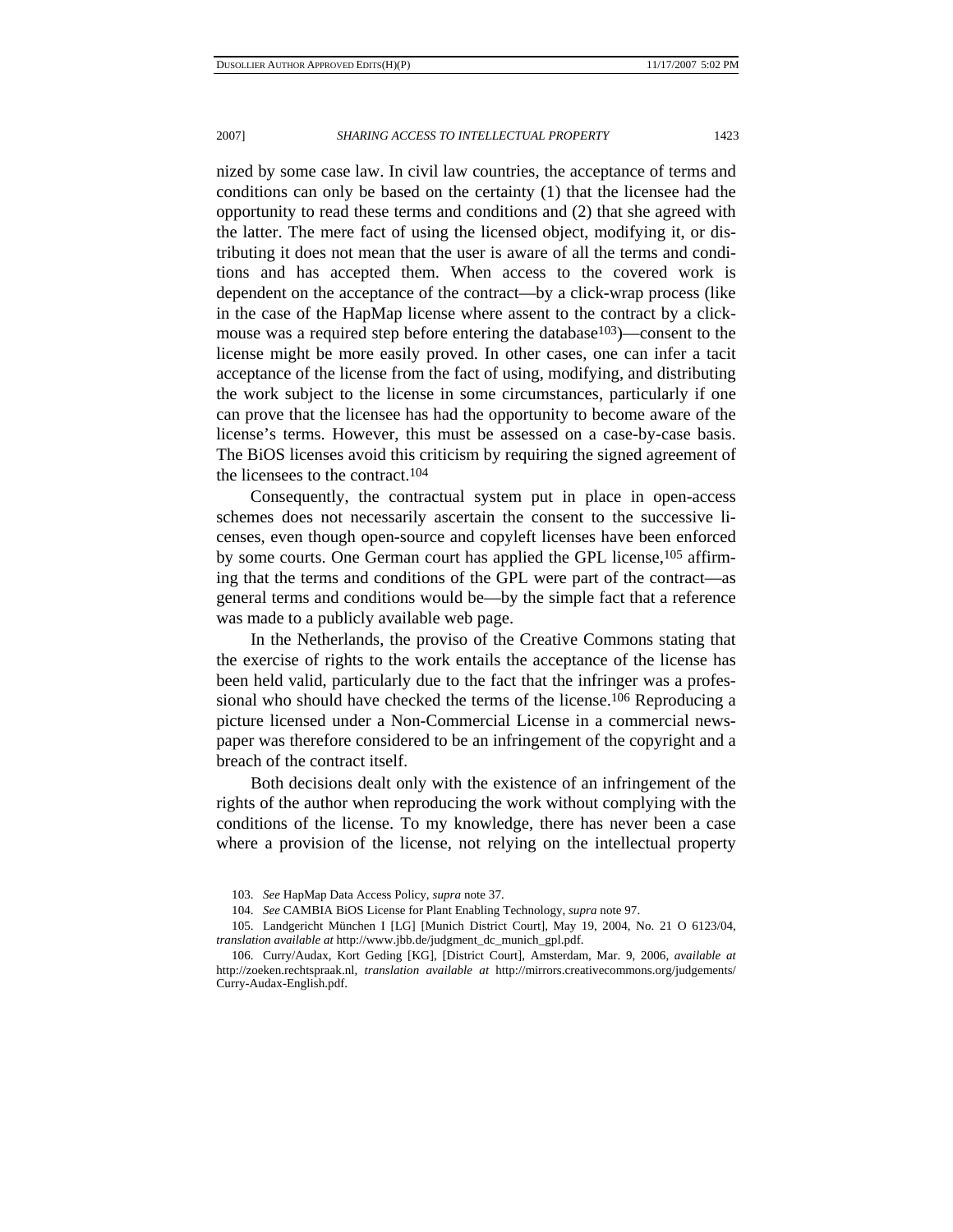right at all, was the subject of the litigation. They were also very simple cases where the license at stake was directly entered into with the author of the primary work, thus not very far down the chain of successive contracts that could apply to multiple subsequent modified works.

Due to the uncertain enforceability of the license, the freedom conferred by the license is not as solid as a limitation of copyright or patent right. This is directly linked to the nature of the norm imposed through private ordering. But it goes even further since the model put in place by some open-access licenses to compel their enforceability is likely to reinforce a disturbing feature of the private ordering process. Indeed, the useas-assent rule was first used in the distribution of proprietary software through shrink-wrap contracts. The similarity of the models put in place in the proprietary exercise of IP and in open-access regimes should beg the question as to whether the contractual trick of open-access licenses would not "equally make enforceable corporate licensing practices, which override users' privileges under copyright law."107

Already in the context of the open-source movement, the software industry, despite its apparent animosity to open source, was happy to witness the enforcement of the viral character of contract (particularly the provision that says that each use of the software amounts to a consent to the license terms),108 because it also uses viral contracts in its proprietary distribution of software and hoped that the enforceability of such an excessive rule would be recognized by the courts. Open-source software employs the very mechanism that made the distribution of software so pervasive (namely, the immediate application of a license as soon as the computer program has been used). By attempting to bind whoever comes into possession of the commodity, it enables the sale of a product or a service while simultaneously binding a user under terms of use, whether constraining (in proprietary licenses) or generous (in open-access licenses).

The use of viral contracts further enhances commodification by attaching the contract to the product in an indissociable way. This is a new area of contract law that has been implemented in adhesion contracts, "clickwrap" contracts, "machine-made" contracts, and "viral contracts."109 In viral contracts the terms of the contract accompany the work, invention, or software that is disseminated. The contract runs with the digital asset and the license is embedded in the object it purports to regulate. This is particu-

 <sup>107.</sup> Elkin-Koren, *supra* note 77, at 417.

<sup>108.</sup> *See* Robert W. Gomulkiewicz, *How Copyleft Uses License Rights to Succeed in the Open Source Software Revolution and the Implications for Article 2B*, 36 HOUS. L. REV. 179 (1999).

 <sup>109.</sup> Radin, *supra* note 82, at 1128–33.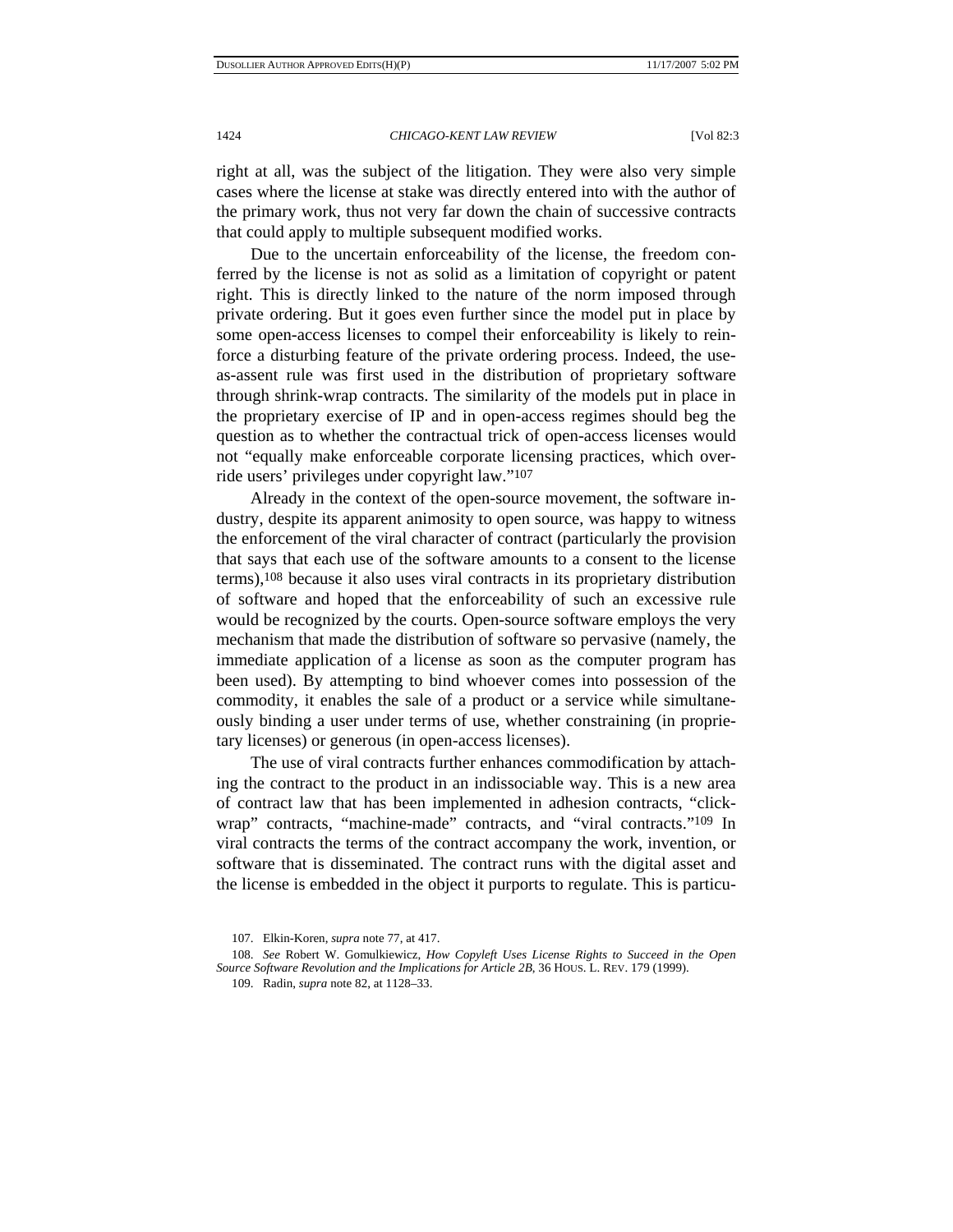larly true in Creative Commons where the process of creating the license, whose basic terms have been chosen by the author, is completely automated and a digital code version of the license is provided to be affixed to the work. The product of the license is offered with the product of the work.110

The contract-as-product view makes the contractual rights closer to property rights to the extent that this model eludes the consent of the contracting party. The contractual rights almost become rights against the world. It also increases the commodification of intellectual resources, as any copy is governed by predetermined terms that apply to any use of the work or invention. Paradoxically, this is precisely the growing commodification of intellectual property that the open-access movement seeks to fight.

# 3. The Effective Compatibility Between the Licenses

Law uniformly applies to any object it governs. That is not always the case with open-access licenses, where accidents of propagation can occur and disrupt the propagation course. This is a result of the multiplicity of existing open-access licenses and to an additional obstacle to the copyleft effect—compatibility between the licenses. That is a major drawback of copyleft licenses that has been so far underestimated by their proponents. The issue is the following: Imagine that one programmer creates software by integrating one piece of code licensed under the GPL and another one distributed under another open-source license. Each license requires the modifications to be distributed under the same terms covering the original work. What license will apply to the derivative work in our case? Opting for one license will necessarily infringe the terms of the other one. The user wanting to comply with the licenses she entered into will be faced with an unsolvable dilemma. The same problem can occur with works distributed under different open-access licenses or even under different Creative Commons licenses. The problem can also occur with data or patented inventions under an open-source patenting scheme—such as improvements based on two different inventions—governed by separate licenses.

Compatibility is usually not regulated by the license itself, save for the GPL, which declares that some licenses are compatible with the GPL. This declared compatibility means in reality that the Free Software Foundation believes that the GPL can cover the derivative software based on code li-

 <sup>110.</sup> *See* Creative Commons, Metadata Embedding, http://creativecommons.org/technology/ embedding (last visited Mar. 31, 2006); Creative Commons, Using Creative Commons Metadata, http://creativecommons.org/technology/usingmarkup (last visited Feb. 7, 2007).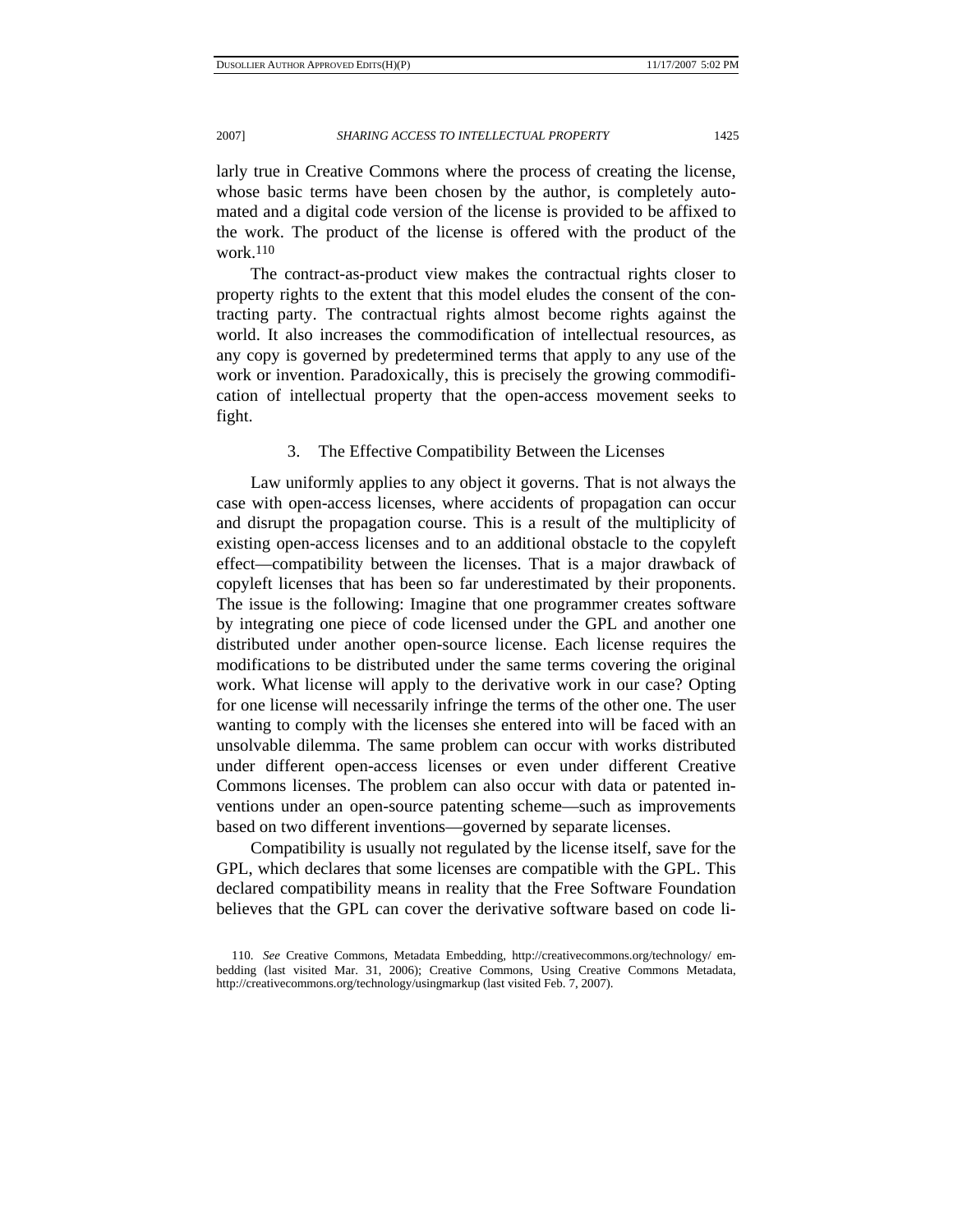censed under such licenses (also called *upstream* compatibility). Conversely, the GPL will apply to software integrating a piece of GPL-licensed code, whether or not this piece is minimal compared to other components licensed under other schemes (*downstream* compatibility). In its (draft) version 3, the GPL license indicates that the Free Software Foundation might authorize a licensee to incorporate parts of a GPL-ed program into other free programs under licenses other than the GPL, upon request.111 However, one might fear that the FSF does not grant such an authorization easily.

The same problem can arise with Creative Commons licenses where the diversity of licenses is also increased by the choice between different features or jurisdictions. A piece of music can be composed by using two existing pieces—one governed by a CC Attribution Non-Commercial Share Alike license; the other by a CC Attribution Share Alike. In order to comply with her obligations under the CC licenses applying to the music she used as primary material, the derivative composer has to license the derivative work under a CC Attribution Non-Commercial Share Alike license which represents the common denominator between both licenses. The problem is thus less intricate than with open-source software, primarily because the compatibility issue arises between similar licenses originating from the same project. However, that signifies that the model chosen by the author of the second piece of music, allowing for commercial and noncommercial purposes alike, is now reduced to non-commercial purposes. It also theoretically infringes article 4(b) of the Share Alike license that binds the licensee not to offer any terms on the derivative works that alter the term of the license. Musical works can also integrate parts of music licensed under other open-access licenses that are not Creative Commons.

Due to the relative scarcity of open-source licenses in patent law, issues of compatibility between different licenses as applied to possible improvements of two different inventions or to combined applications of different data have not arisen yet but are bound to happen. As in the case of open-source software, the propagation of the chosen license would then be stopped and replaced by another license. From a normative point of view, that greatly decreases the ambition of commons-based private ordering to evenly proliferate along the multiple uses of the intellectual creation to which it applies. This is one of the biggest and still unknown weaknesses of the open-access normative model—that is intrinsically dependent on its private ordering nature.

 <sup>111.</sup> *See* Discussion Draft 2 of Version 3 of GNU General Public License, *supra* note 100, § 15(10).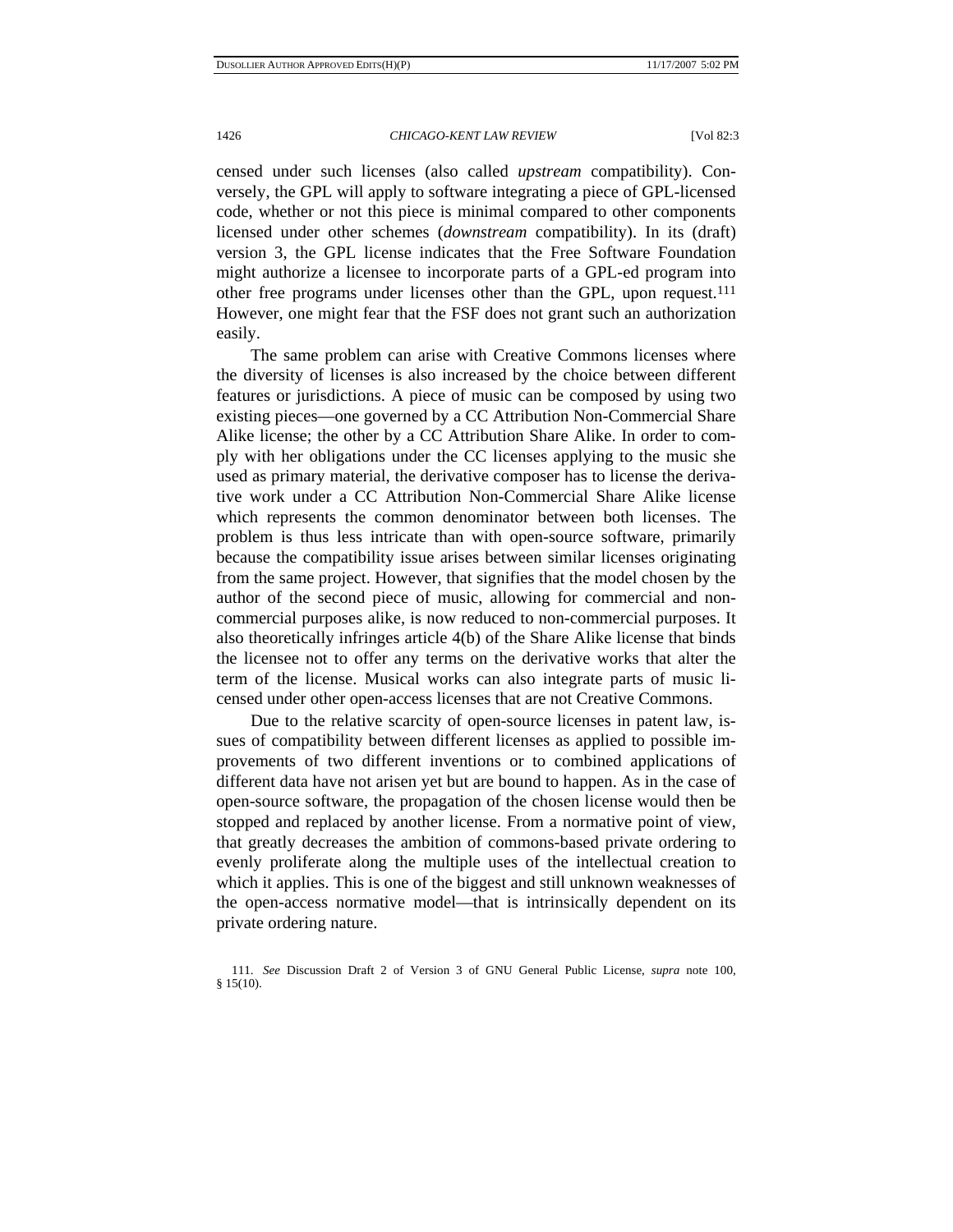The issue of compatibility also proves that the approach might be very fragmented—not as global as a public ordering process might be. Therefore, there might be no legal certainty as to the limits of entitlements and freedoms granted by the license, which also reduces the effectiveness of the open-access norm.

# III. THE INTERNATIONAL DIMENSION OF THE OPEN-ACCESS NORM

Open-access initiatives mainly originate in industrialized countries. They are not primarily aimed at socializing the access to intellectual property in favor of developing countries, save for the specific Developing Countries License in Creative Commons or the propositions of the team of scholars led by Yochai Benkler to address health issues in poorer countries.112 Nonetheless, if one recognizes that a key concern of developing countries is to get enhanced access to intellectual resources and to fight the increasing commodification of intellectual assets (that operates generally to the sole profit of the western countries), open access could provide them with an interesting lead. That would require that the licenses and tools deployed by all those commons-based initiatives be adapted to their specific situations.

Because this article is limited to an analysis of the validity of the open-access scheme as a norm and not as to its content and objective, the adaptability of the licenses to developing countries shall be judged only on its capability to be compliant with any national normative and legal framework. It can also carry out such an analysis only on an abstract level, not as to the peculiar situation and regulatory frameworks of developing countries. In addressing the global propensity of the open-access licenses, only some licensing frames will be assessed.

### *A. Open-Source Software*

Open-source software is rooted in the United States and most of its licenses are based on U.S. law. The licenses are expressed in an American style and vocabulary and refer to U.S. legal notions. This is particularly apparent where the licenses define the rights granted to the user and the type of damages for which the licensor declines any liability. As to the rights granted to the licensees, they fit within U.S. legal categories of rights as defined by the Copyright Act and refer to acts of exploitation that could receive another appellation in other countries. For instance, the American

 <sup>112.</sup> *See* Kapczynski et al., *supra* note 40.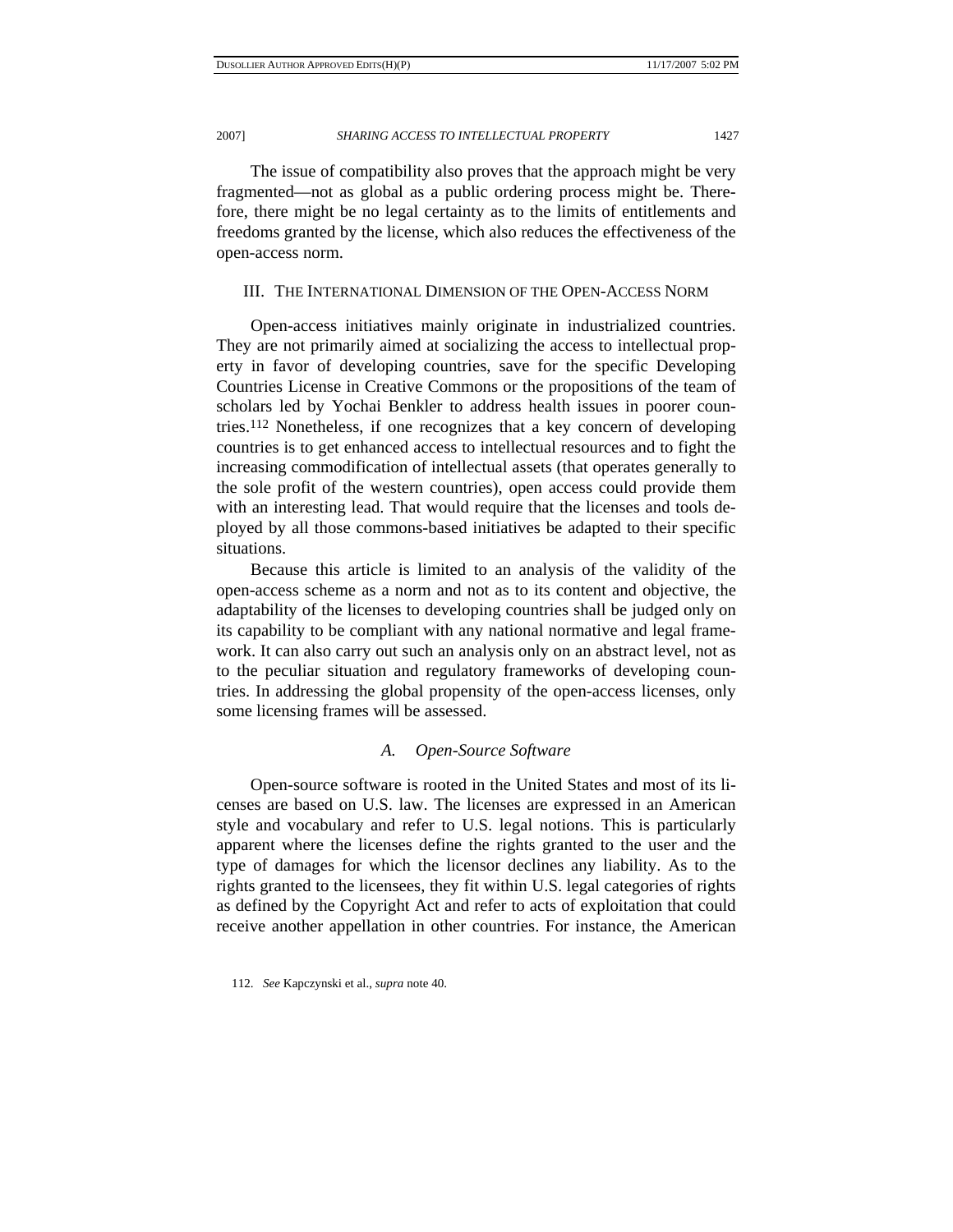notion of "distribution" encompasses the diffusion of copies through the web, whereas the European (and WIPO for that matter) distribution right concerns only the distribution of tangible copies of the program, such as CDs, disks, etc. In Europe and other countries, the notion of communication to the public includes the right to publicly perform or to diffuse works through the air or networks (TV and radio diffusion; diffusion through the Internet) whereas American law distinguishes the right to perform the work from the right to display the work to the public, neither of which encompasses the right to distribute copies of the work through the Internet.

The GPL license only grants the rights to copy, modify, and distribute the program and expressly excludes any other copyrights.113 A European judge construing this license with a strict European point of view and applying European law might therefore conclude that it excludes the right to offer the program throughout the web. Conversely, one could argue that the ongoing reference to U.S. legal notions does not threaten the validity of the licenses. This legal uncertainty could be solved by the judge by referring to common practices or usage in the open-source community so as to include communication to the public in the orbit of licensed rights. This interpretive method could be, in some countries, at odds with the principle of strict interpretation of copyright contracts.

It is not only a matter of U.S. terminology. Licenses are deemed to be compatible with the U.S. law but their compliance with other legal regimes has not been assessed. The provisions dealing with the acceptance of the contract, with the limitation of liability and warranty, or with the possible applicability of a new version of the license, can raise legal issues in some countries, particularly when the licensee is a consumer.114 Besides, most of those licenses provide that the applicable law is the U.S. law and that any litigation shall be brought in a U.S. jurisdiction.<sup>115</sup>

Open-source licenses are also generally written in English and their proponents tend to control very strictly translation of the licenses into a different language. For instance, the Free Software Foundation has to vali-

 <sup>113.</sup> *See* GNU General Public License Version 2, *supra* note 90 ("Activities other than copying, distribution and modification are not covered by this License; they are outside its scope.").

 <sup>114.</sup> This point is elaborated upon in a survey carried out for the European Commission on the compatibility of some open-source licenses with the EU regulatory framework. *See* EUR. COMM'N, REPORT ON OPEN SOURCE LICENSING OF SOFTWARE DEVELOPED BY THE EUROPEAN COMMISSION (2004), *available at* http://europa.eu.int/idabc/servlets/Doc?id=19296. The study was carried out by Unisys for the economic aspects and by the University of Namur (Center for Research in Computer Law ("CRID")) for the legal aspects.

 <sup>115.</sup> For example, see the Mozilla Public License which states that it will be governed by California law. Mozilla Public License Version 1.1, § 11, http://www.mozilla.org/MPL/MPL-1.1.html (last visisted Feb. 13, 2007).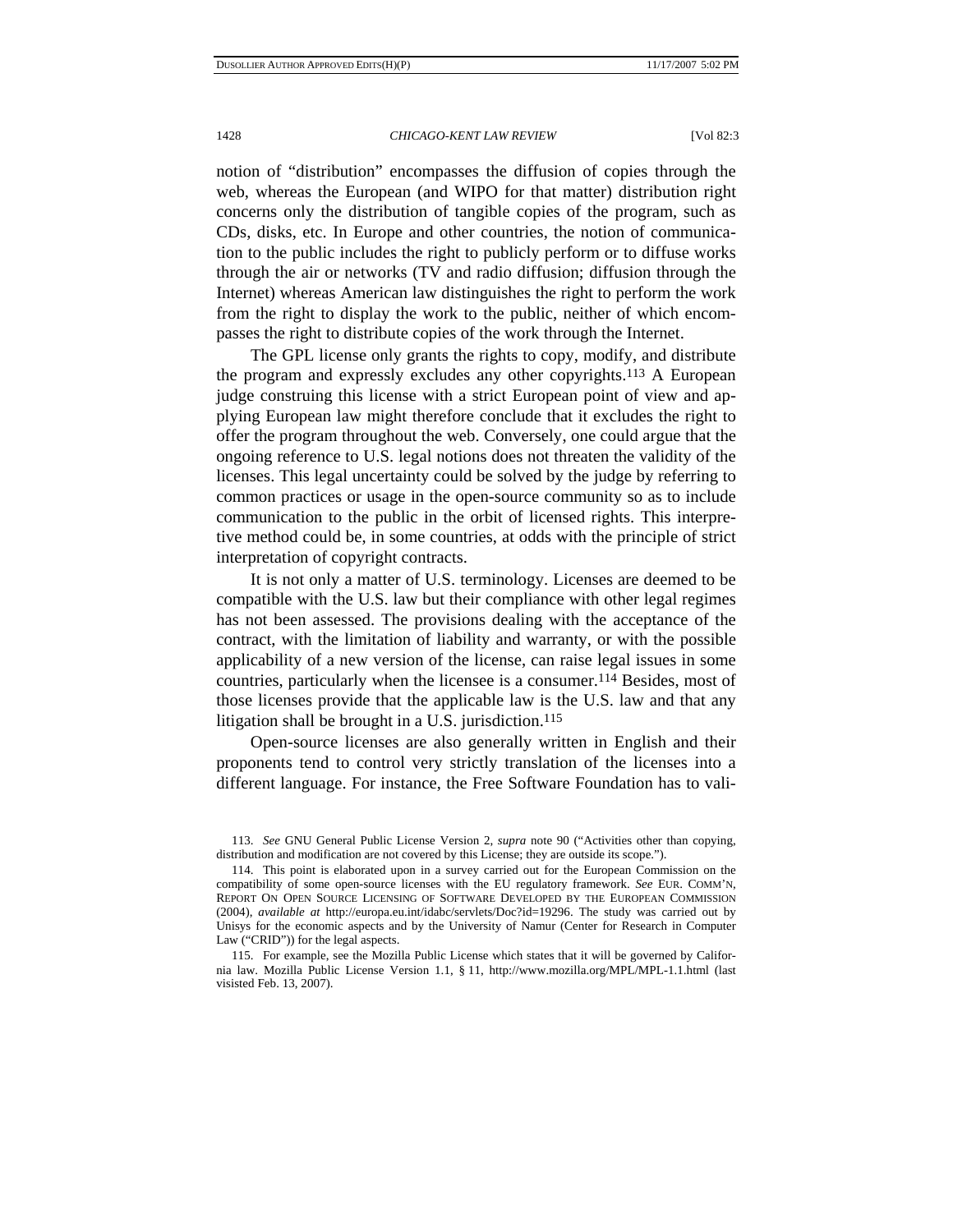date any non-English version of the GPL, which it has never done so far the translated versions appearing on their websites having no official value. There seems to be no desire in the open-source community to nationalize the open-source process and licenses, probably because the open-source community is viewed as naturally international and English speaking but equally due to the fear of incompatibility between national versions. Software code is distributed and copied on a cross-border scale, especially in the free software community, and such an incompatibility could be a serious issue.

This association with U.S. law nonetheless explains some attempts to devise new open-source licensing systems based on other legal frameworks. For instance, some have proposed a French version of the GPL license. Elaborated by the CEA (Commissariat à l'energie atomique), the CNRS (Centre National de la Recherche Scientifique), and INRIA (Institut National de Recherche en Informatique et en Automatique), the so-called CeCiLL license claims to be a translation of the GPL, though adapted to the French laws.116 They have asked the Free Software Foundation to officially acknowledge the CeCiLL license as a valid equivalent of the GPL, but it has been refused so far.

In 2004, after having assessed the possibility of adopting existing licenses,117 the European Commission took a first step towards the elaboration of a European open-source license. It started when the DG Enterprises, which had developed software dedicated to management of public administrations, decided to ensure the distribution of this software under an opensource license. Even though the compliance of existing licenses with the EU law was not insurmountable, the national dimension of the license to be chosen was important for two reasons. First, the European Commission could not use a license that might not be enforceable on European soil and in front of the European courts. Second, because the target audience was public administrations, there were great expectations that the license governing the software they would use for public service tasks would be compliant with their national framework.

As a result, the European Public License (EUPL) was developed and is now applied to that specific software dedicated to the management of

 <sup>116.</sup> *See* CeCILL, http://www.cecill.fr/index.en.html (last visited Feb. 13, 2006).

 <sup>117.</sup> *See* EUR. COMM'N, *supra* note 114. Only five licenses, amongst the hundreds of existing open-source licenses, were considered by the study: the GPL (General Public License v.2) and its LGPL variant; the BSD (Berkeley Software Distribution—1998); the MPL (Mozilla Public License v.1.1); the OSL (Open Software License v.2.1); and the French CeCILL mentioned above.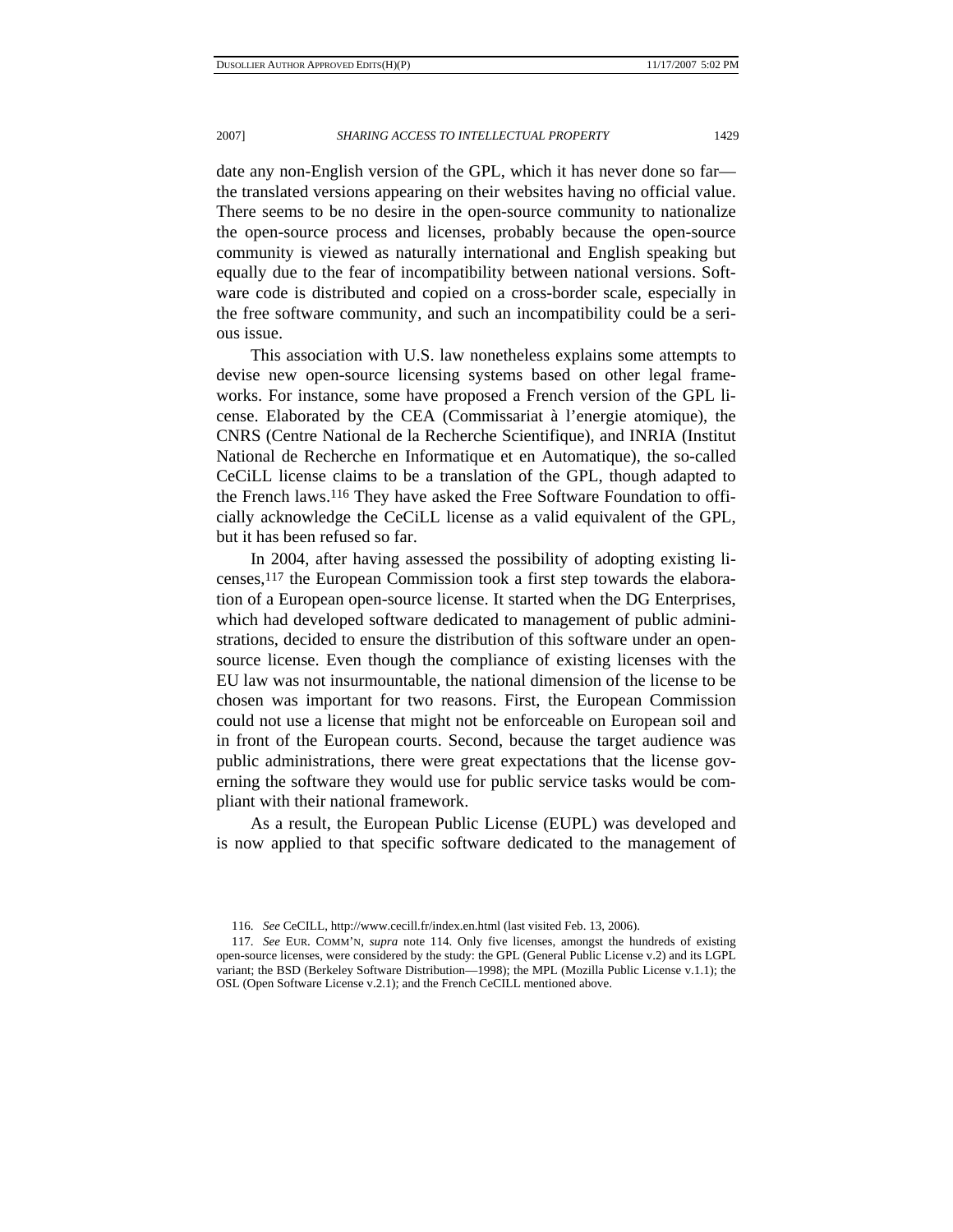public administrations.118 The European Commission does not reject the possibility of applying it to other software or even of recommending it to the European software community for the software they developed. However, there is still a long way to go before the EUPL would be the official European standard open-source license.

In its current version, the EUPL contains some specific EU-centered provisions (particularly its jurisdiction and choice of law provisions) and thus replicates the approach of country-based specificity found in the GPL or other open-source licenses.119 Nevertheless, the license has been written as much as possible in light of an international copyright framework—the rights covered by the license include rights phrased not only in EU terminology, but refer broadly to the right to reproduce, communicate, and distribute, as defined by the WIPO treaties. The EUPL also deals with the compatibility issue mentioned above, by providing that the further distribution of derivative works based upon a EUPL-licensed software is allowed under another open-source license, if deemed compatible, and the agreement refers to an annexed list of licenses meeting this requirement.<sup>120</sup> Consequently, due to this lack of ambition from the European license to colonize any derivative product based on EUPLed software, the copyleft effect of the license might be reduced, depending on the open-source licenses incorporated in that list.

To conclude the discussion of the international dimension of opensource software licenses, it is worthwhile to note that the Free Software Foundation, aware of the issue and criticism, has devised a new version of the GPL that tends to be less U.S.-centered. Primarily, the rights granted by the license have lost their legal wrapping and now refer merely to programming terms. The rights in the license revolve around two basic rights—the right to propagate and the right to convey—as defined by article 0 of the draft license:

To "propagate" a work means doing anything with it that requires permission under applicable copyright law, except executing it on a computer, or making modifications that you do not share. Propagation includes copying, distribution (with or without modification), making available to the public, and in some countries other activities as well. To "convey" a work means any kind of propagation that enables other parties to make or receive copies, excluding sublicensing.121

 <sup>118.</sup> *See* European Union Public Licence V0.2, http://ec.europa.eu/idabc/servlets/Doc?id=24720 (last visited Feb. 13, 2007).

 <sup>119.</sup> *Id.* art 14–15.

 <sup>120.</sup> *Id.* art. 5.

 <sup>121.</sup> Discussion Draft 2 of Version 3 of GNU General Public License, *supra* note 100, art. 0.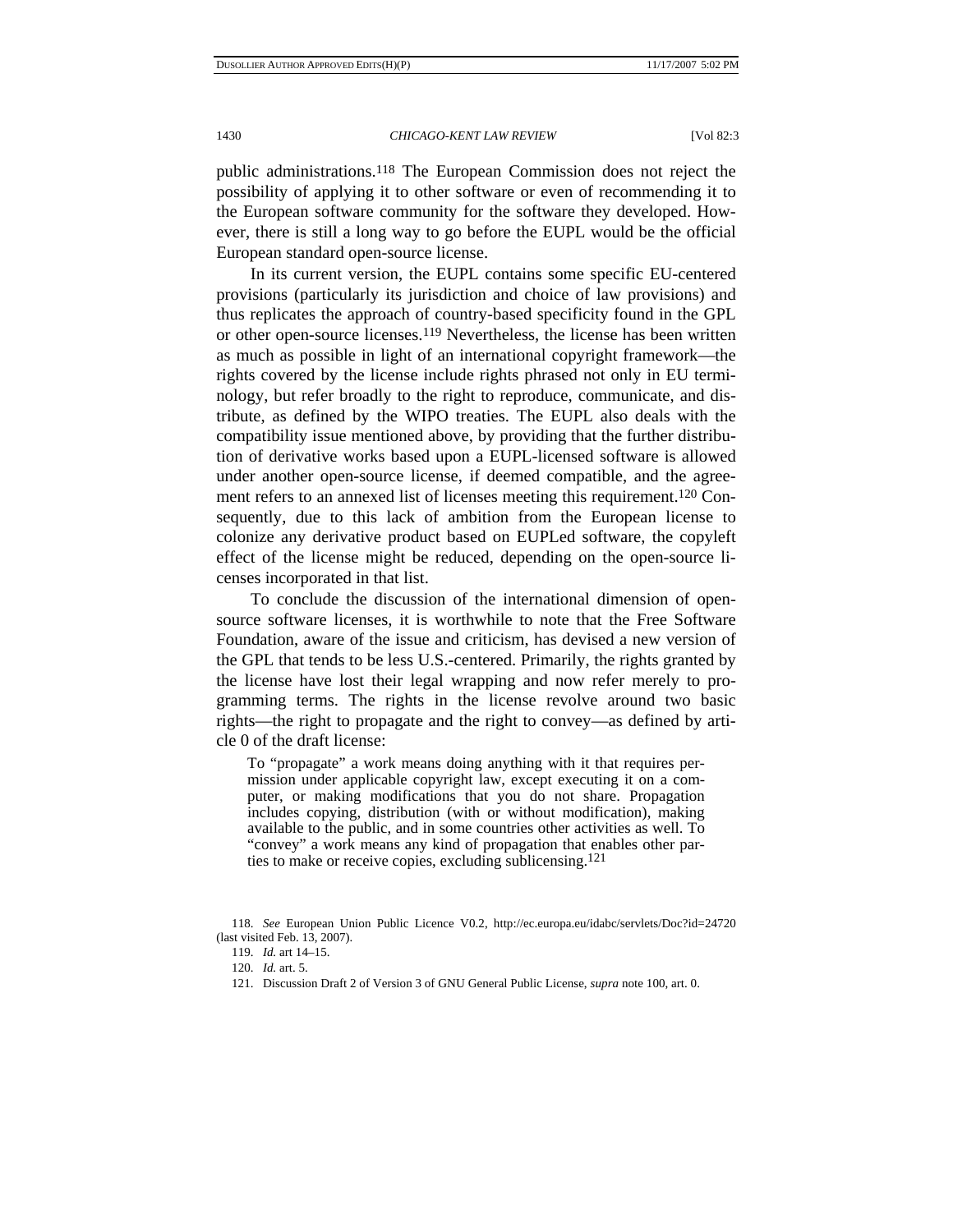This new version also prohibits adding to the license terms, choice of law, forum, and venue clauses.

# *B. Creative Commons*

Even though the project originated in the United States, Creative Commons has tried early on to adapt its licensing system to other nations' regulatory frameworks. For that purpose, the organization has launched the iCommons project and asked national teams to translate the licenses into their languages and legal systems. Works can now be licensed under Creative Commons licenses that are customized to the laws and languages of more than thirty countries, a third of which are developing ones.122 Since the Creative Commons team monitors and checks the translation of licenses into national laws, all of these licenses are designed to be compatible both with the generic licenses and with each other, and to give the same rights and obligations to the parties. Compared to most open-source licenses, the Creative Commons licenses are probably more easily accepted by authors and users, because they can understand the licenses' language and can rely on the licenses' compliance with their national law.

This national splitting and the ensuing intricate grid of multiple licenses have some consequences on the development of the open-access norm by giving birth to a paradoxical relationship between a homogenization objective and the need for each national license to comply with and take into account national regulations. As the process of translation of the licenses into national laws has shown, local peculiarities of the copyright regime can sometimes require an adaptation to the licenses that would disrupt their worldwide similarity. National licenses mainly differ from the generic one on the two following points: moral rights have sometimes been included in countries that recognize such a right; $123$  and in some European countries, the object of the license has been modified in order to include related rights or the *sui generis* right in a database.

Sometimes, for the sake of the interoperability and synchronization between licenses, the Creative Commons team has decided not to adapt the license but to envisage the problem raised in one jurisdiction in the future revision of the generic license itself. For instance, the difficulty of licensing

 <sup>122.</sup> Creative Commons, Worldwide, http://creativecommons.org/worldwide (last visited Feb. 13, 2007).

 <sup>123.</sup> This point mainly concerns the right of integrity since all licenses impose the attribution of the work to its author. Since some licenses allow for the modification of the work, it touches upon the integrity right and could raise difficulties in countries where such right cannot be waived or even licensed.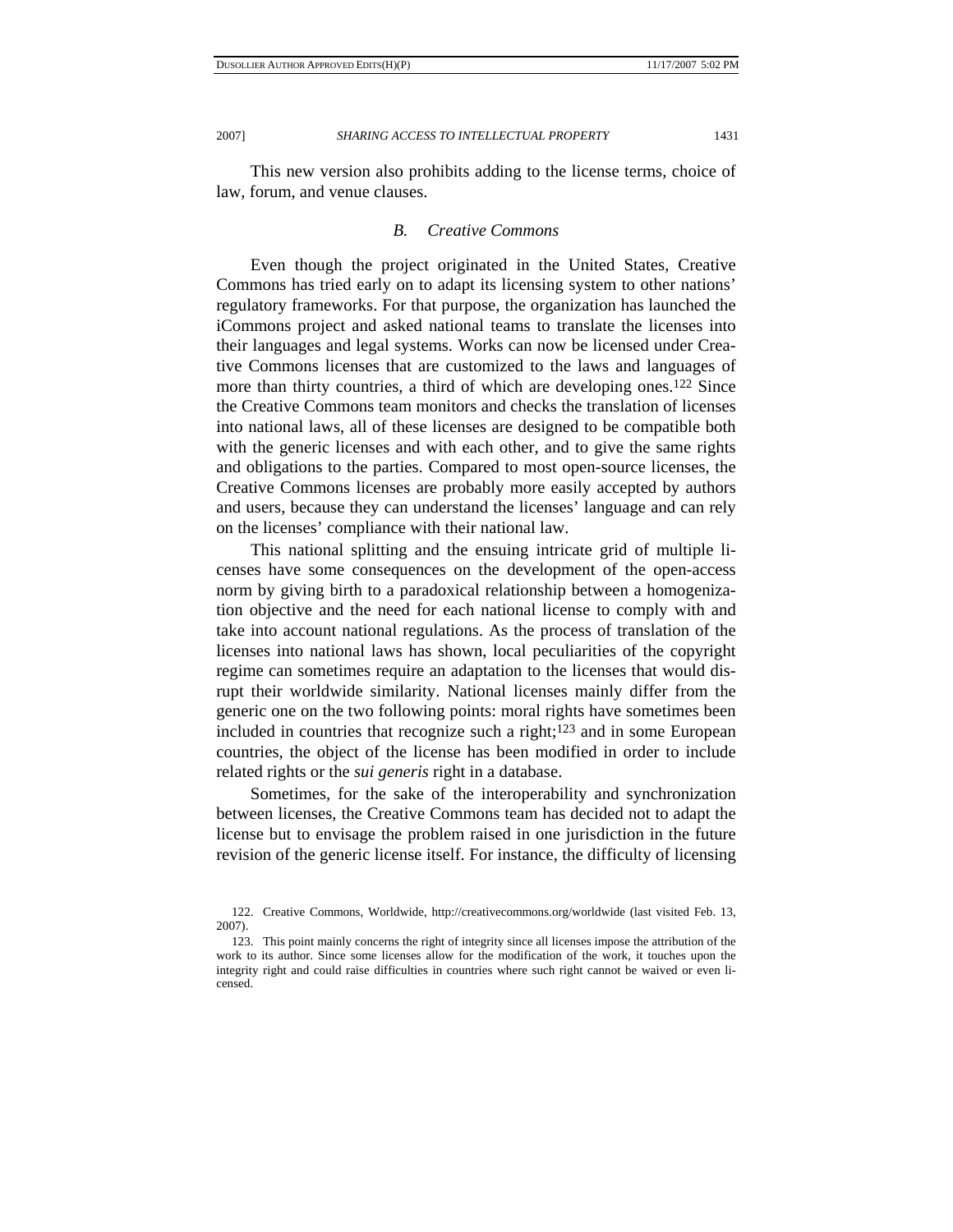moral rights in some jurisdictions is an issue that was taken into consideration when drafting version 3.0 of the licenses. At other times, a minor revision of the license has been permitted to make the license comply with the regulatory framework of one jurisdiction, even though the revision made that license slightly different from the generic one, in letter if not in spirit. In some cases, therefore, opting for a national adaptation of the licenses requires a choice between cross-border legal compliance, including global similarity between national versions, and national legal compliance leading to a dissimilarity between the different national CC licenses.

In addition, this possible (or inevitable?) national disparity amongst licenses, produced by this process of national adaptation, intensifies the issue of compatibility between different open-access licenses addressed earlier. The Creative Commons licenses provide that one can license a derivative work under a similar license specific to another jurisdiction.124 Therefore, a new work integrating other works licensed under, for example, Japanese, Belgian, and U.K. Attribution Share Alike licenses does not have to be licensed under a determined jurisdiction-based license so long as it is an Attribution Share Alike one. But perfect compatibility will only be achieved in that case if the Japanese, Belgian, U.K., or any other country license chosen by the derivative creator are identical, which is difficult to ascertain.

Another sign of the desire of Creative Commons not to appear to be exceedingly U.S.-centric is the recent realization that the generic version of the licenses—the version applied if no country is specifically chosen by the author of the work—was designed according to U.S. copyright law. The "generic" appellation of the homonymous license might induce the public to assume that such a license encompasses all the other jurisdiction-specific ones. Such a (pretended) generic license being the basis for the adaptation of national versions, it has also shaped the global licensing scheme in a particular way.

In reaction, the Creative Commons team is currently trying to write a genuine and stateless generic license that could be considered compliant with the international copyright framework and adapted to international treaties' language. The present generic licenses would then be transformed into U.S.-jurisdiction ones. They have based their work on the Berne Convention, deemed to be the primary international framework for artistic property rights. During the summer of 2006, a first draft of this new generic license was internally circulated but it still contains many references to

 <sup>124.</sup> See article 4(b) of any Creative Commons Share Alike license, including Creative Commons Legal Code, *supra* note 72, art. 4(b).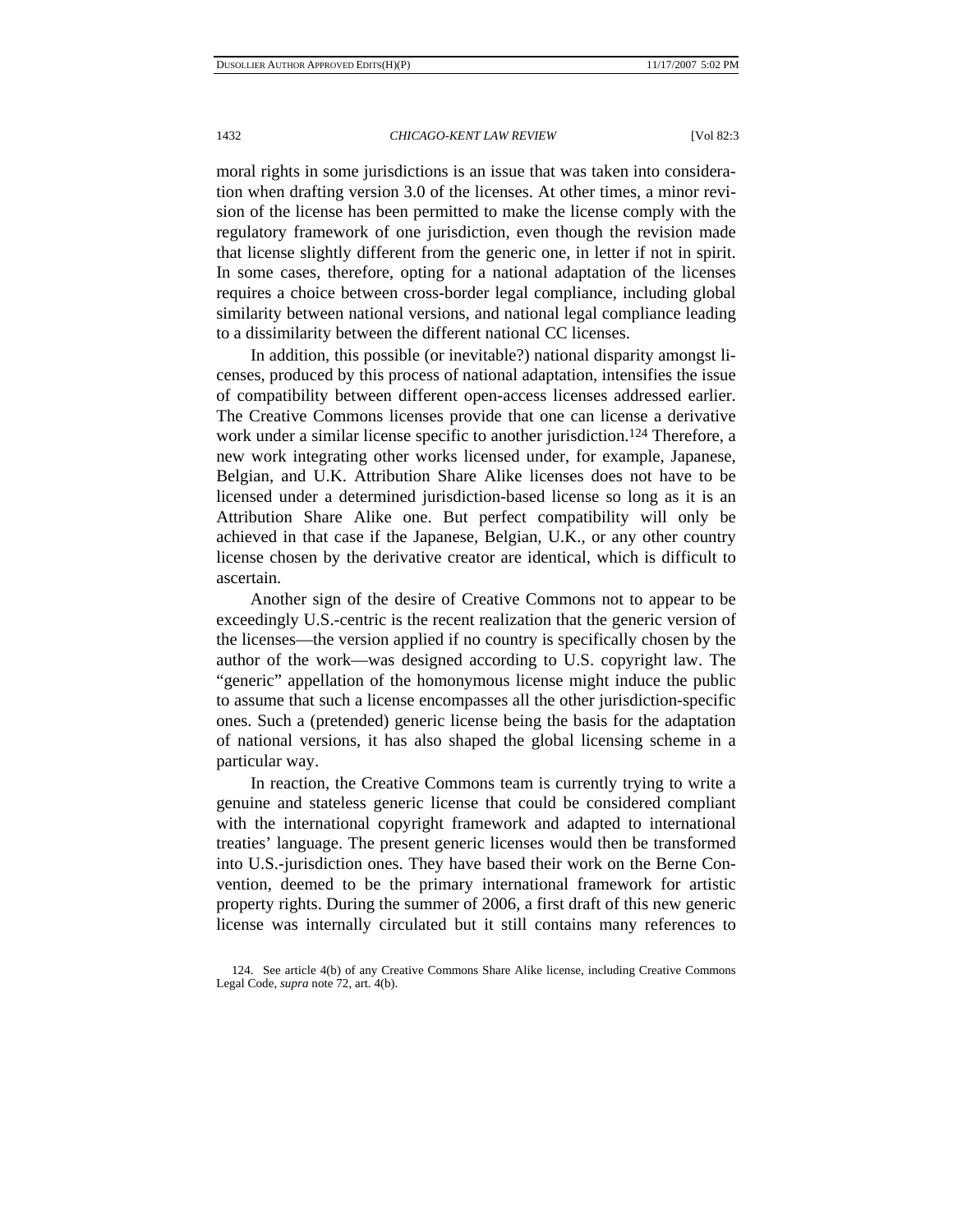U.S. law—most definitions (e.g., definitions of collective work, adaptation, or of the conferred rights) are still literally borrowed from the U.S. Copyright Act, and the general flavor of the terminology and principles used is still very much American. Since all other countries' versions have been based on this falsely generic version, converting it into a U.S. license and replacing it by another generic one also raises the issue of the now lost link between national adaptations and the primary material on which they are based.

## *C. Open-Source patent*

The geographical scope of the license is particularly important in open-source patents, not particularly in terms of the language used in the license or of the legal system having inspired its redaction, but in the scope of its grant in relation to the scope of the patent covered.

The CAMBIA licenses state that the patents covered by the contract are patents listed in the Annex, which are U.S. patents, including "all foreign counterpart[s] thereof."125 However, the license does not provide a list of the countries where a similar patent has been granted on the technology concerned. It means that the license will lose its patent protection in the countries where there is no patent, and creators should rely on the fact that the technology can be accessed only through the BiOS licensing mechanism. The use of the research tool in a country where it was not patented would then not be considered as an infringement, unless that tool was acquired from BiOS or a player in the BiOS pool on the condition that the contract be respected.

In practice, it signifies that, for the copyleft trick to be successful in open-source patenting, having a patent in all the countries where the exploitation of the patented invention occurs would be necessary to impose the open source license to such an exploitation. This will, of course, raise the cost of applying an open-access scheme quite a bit.

As far as the geographical origin of the license terminology and legal principles are concerned, it seems not to be as disturbing as in the openaccess licenses that apply to copyrighted works. One reason might be that the patent laws are more uniform across borders than copyright laws are.

125. CAMBIA BiOS License for Plant Enabling Technology, *supra* note 97, art. 1.7.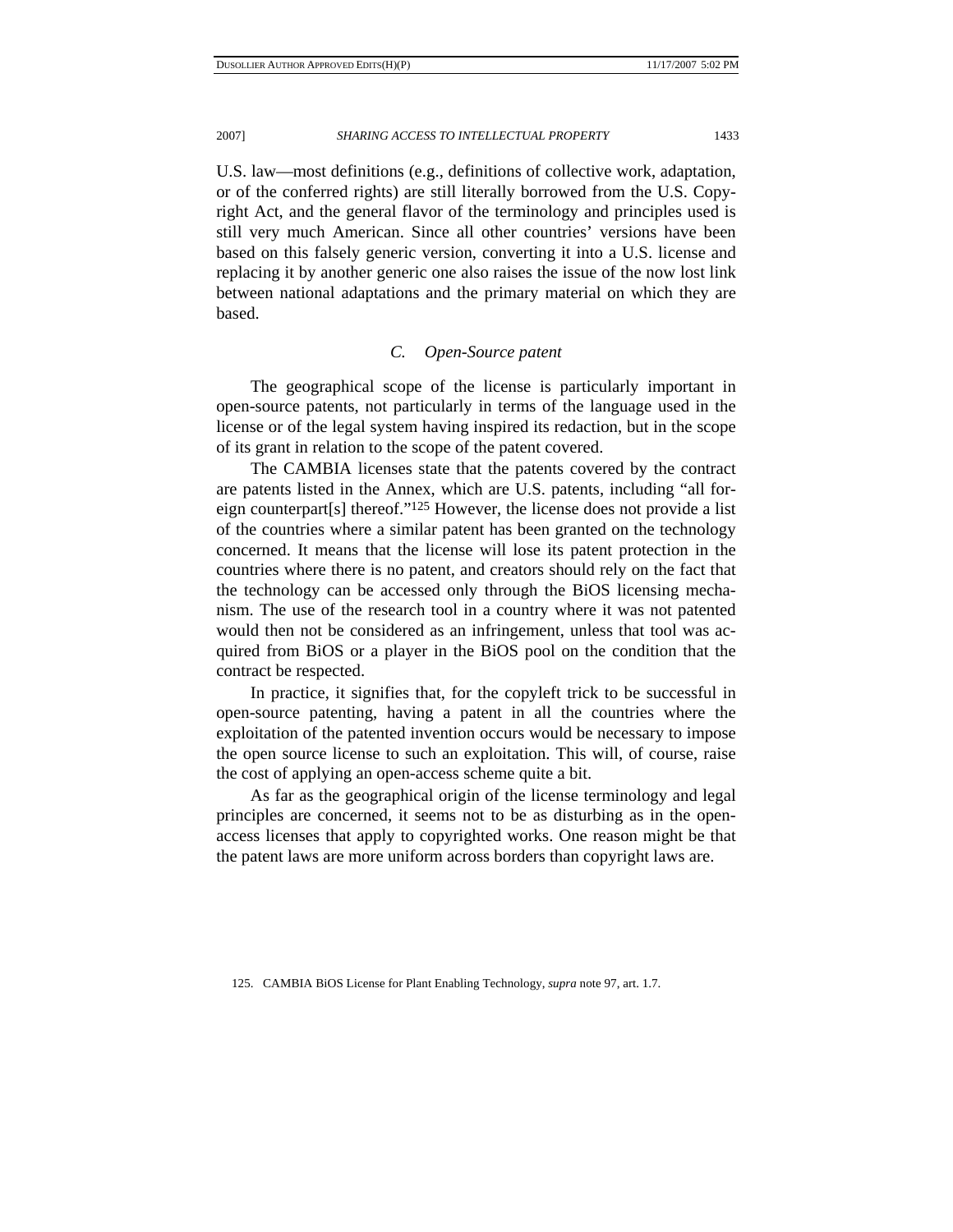## **CONCLUSION**

Open access is revolutionizing the intellectual property landscape by introducing a sharing ethos where previously exclusion and control were considered natural and indispensable. Open access is progressively changing a narrative of copyright and patent rights that has become, in recent years, rather constant. Most surprisingly, the shift is born with individuals and private initiatives and grows with private tools—as if they have given up trying to compel lawmakers to adopt and defend such a sharing and public-availability stance.

This move towards the reintroduction of a public domain within the very exercise of intellectual property rights should be welcomed since it forces us to admit that copyright and patent can also be about granting unconstrained access to works and inventions. However, this paper has tried to demonstrate that the normative force of the open-access schemes, based on the legal trick of copyleft or viral contamination, is weaker than the law. Even though it pretends to propagate through the distribution and modification of the objects it covers, the self-perpetuation of a copyleft license depends on many conditions: the enforceability of the licenses, the proper definition of the derivative works or patent improvements it can attract in its realm, the compatibility of different licenses applying to many parts of a creation, and the capacity to apply worldwide. This shortcoming results from the private ordering nature of the very tool used by the open-access project, the license, and ultimately qualifies the pretense of the copyleft effect to endow the private tool of the contract with a broader ambit.

The private ordering nature of the mechanisms put in place in openaccess projects has other consequences. The recipients of the copyleft "law" are necessarily only the authors or inventors adhering to such an ideology and system; it could never apply to rights owners whose proprietary exercise of their rights is criticized and fought by the commons proponents. More fundamentally, the open-access strategy, through its reliance on contract and assertion of rights, includes a narrative of exclusivity that is particularly disturbing when applied to uncopyrighted or unpatented objects. It then negates the lack of protection that the public ordering shaping the intellectual property regimes has established.

In consequence, public ordering still has a crucial role to play to moderate the expansion of intellectual property and to ensure that intellectual creations remain available to the public. The balance that should be an essential part of any copyright or patent regime (to ensure the access to the creations or to foster innovation) is one that should be achieved through a public debate and by traditional lawmaking. Open access is an ideology